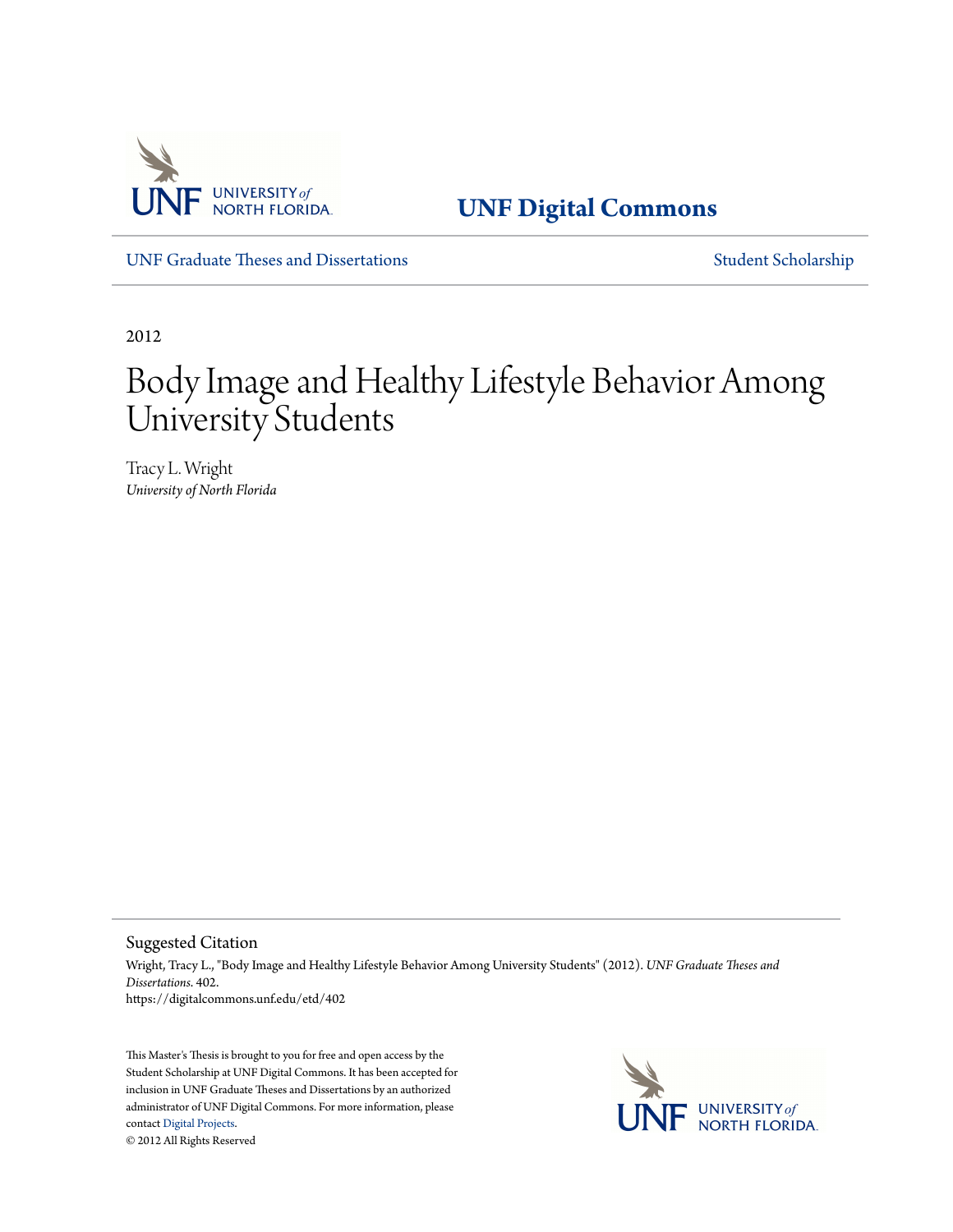### BODY IMAGE AND HEALTHY LIFESTYLE BEHAVIOR AMONG UNIVERSITY STUDENTS

by

Tracy L. Wright

A thesis submitted to the School of Nursing in partial fulfillment of the requirements for the degree of

Master of Science in Nursing

## UNIVERSITY OF NORTH FLORIDA

## BROOKS COLLEGE OF HEALTH

April, 2012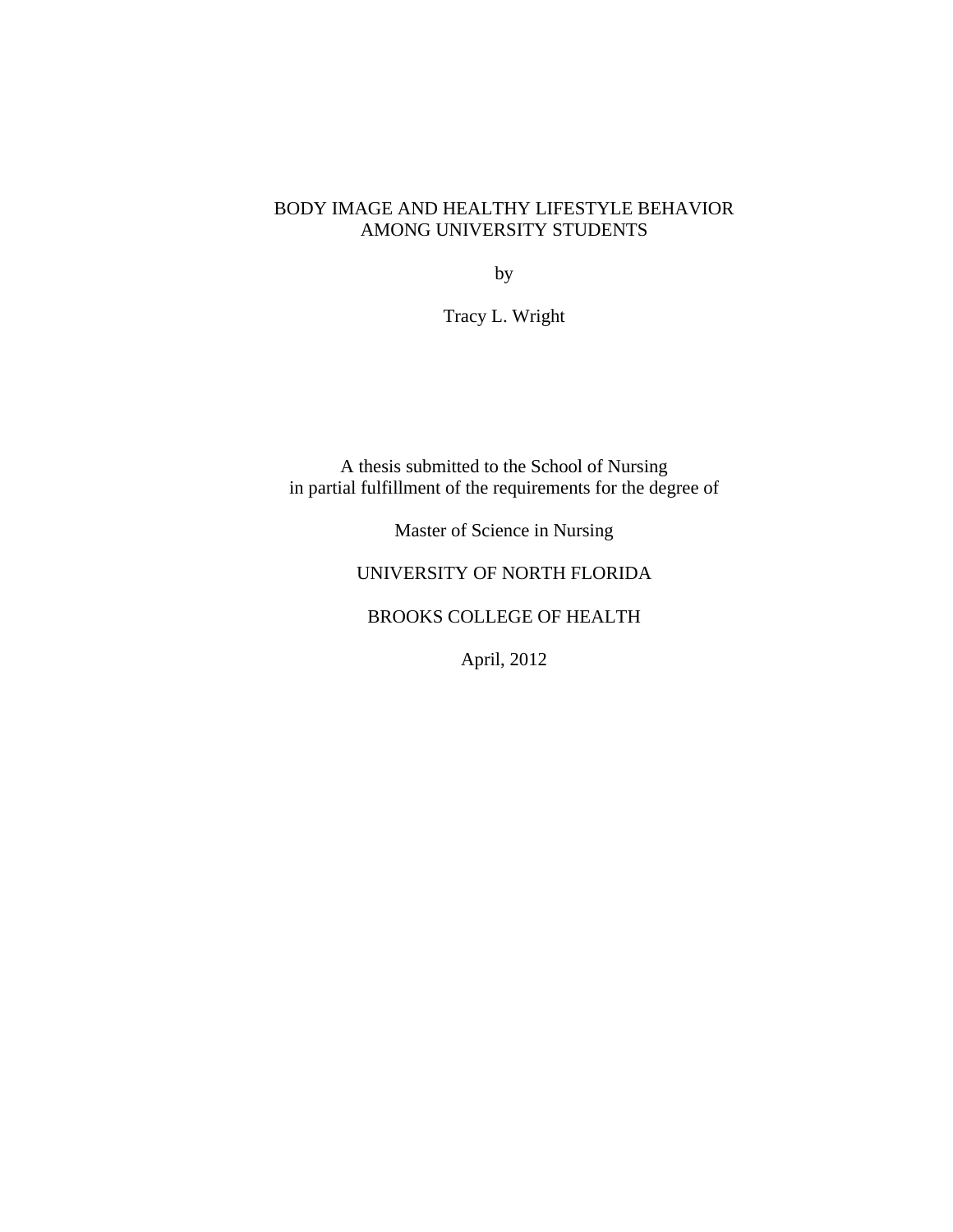Certificate of Approval

Date:  $3 - 3 - 29 - 12$ The thesis/project of Tracy L. Wright is approved:

# Signature Deleted

Mchele Bednarzyk, DNP, FNP-BC, Committee Member Signature Deleted

Kathaleen Bloom, PhD, CNM, Committee Chairperson

Accepted for the School of Nursing:

Lillia Loriz, PhD, GNP-BC, Director, School of Nursing

Accepted for the College: Signature Deleted  $\bar{\mathbf{v}}$ 

Pamela S. Chally, PhD, RN, Dean, Brooks College of Health

Accepted for the University:

 $\sqrt{2}$ 

# Signature Deleted

Len Roberson, PhD, Dean of the Graduate School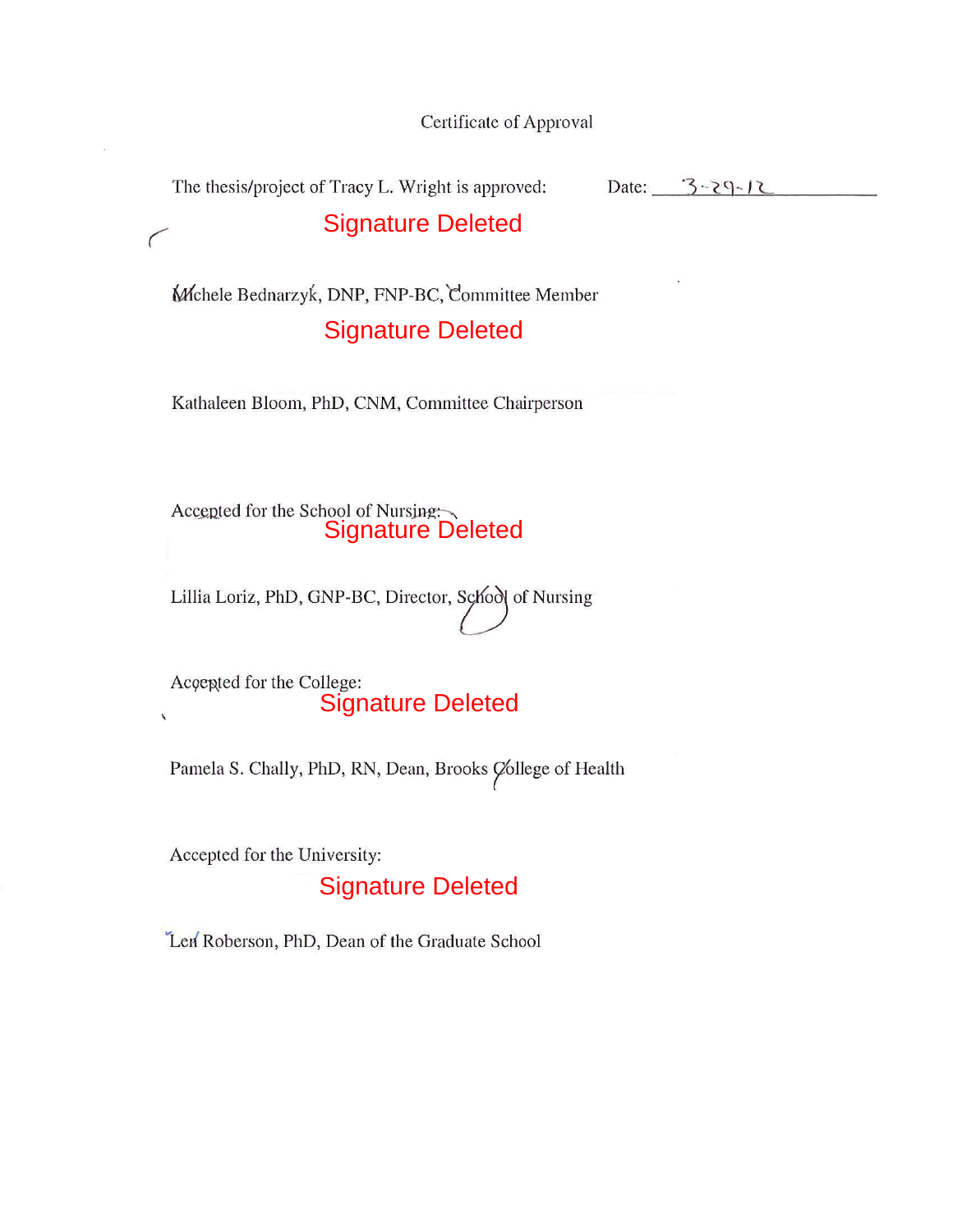# Table of Contents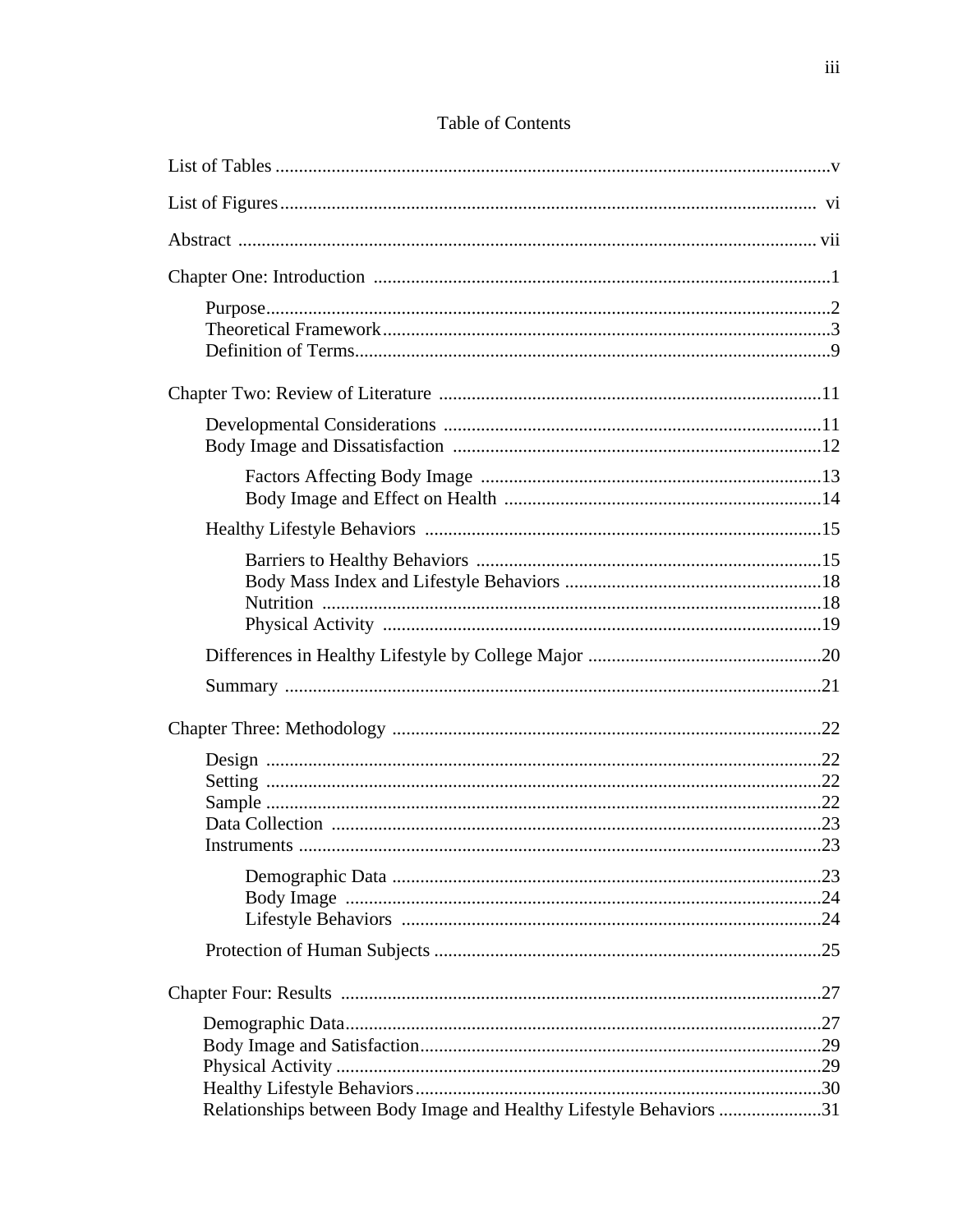| Lifestyle Behaviors and Barriers to Health Promoting Activity34 |  |
|-----------------------------------------------------------------|--|
|                                                                 |  |
|                                                                 |  |
|                                                                 |  |
|                                                                 |  |
|                                                                 |  |
| Appendices                                                      |  |
|                                                                 |  |
|                                                                 |  |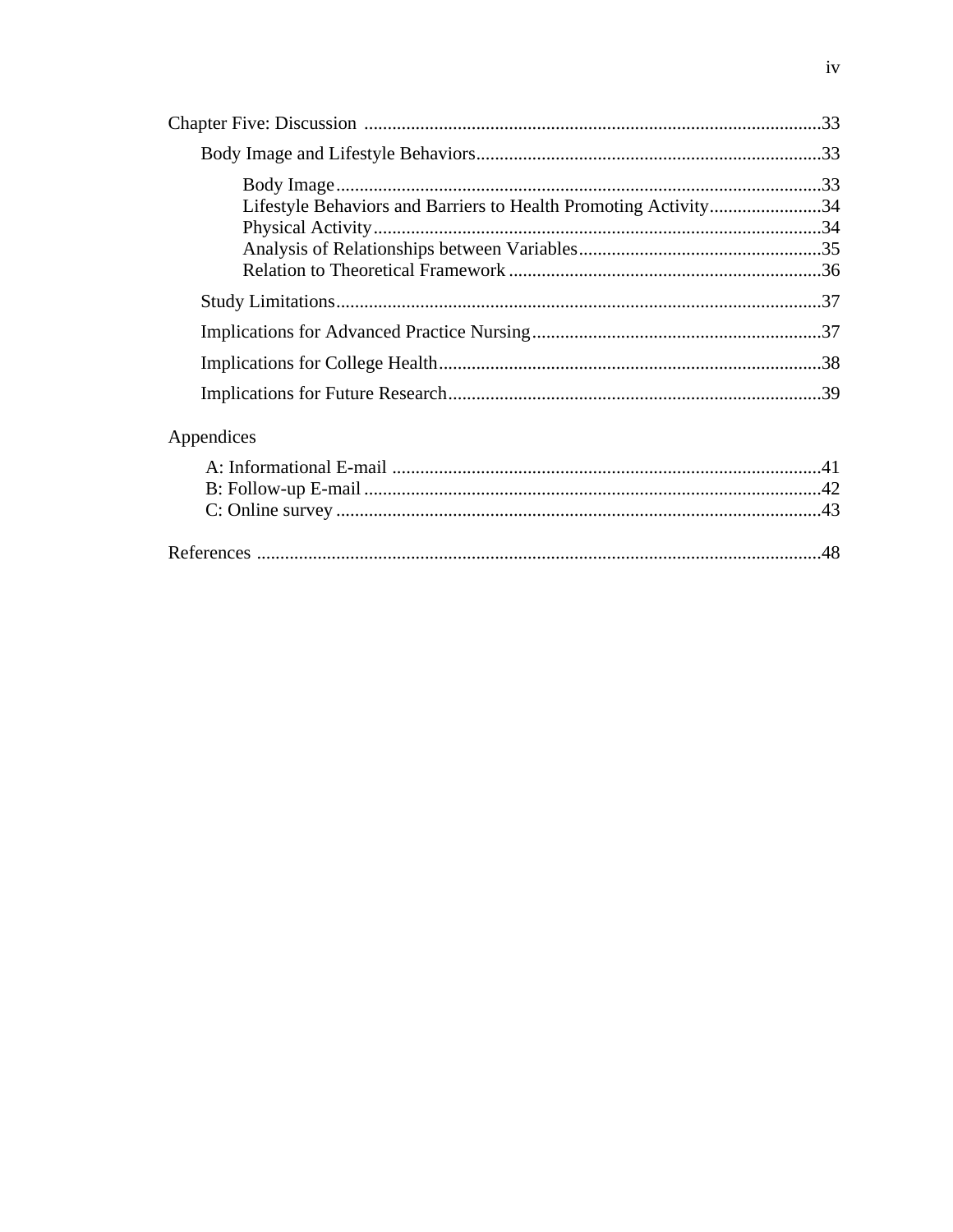# List of Tables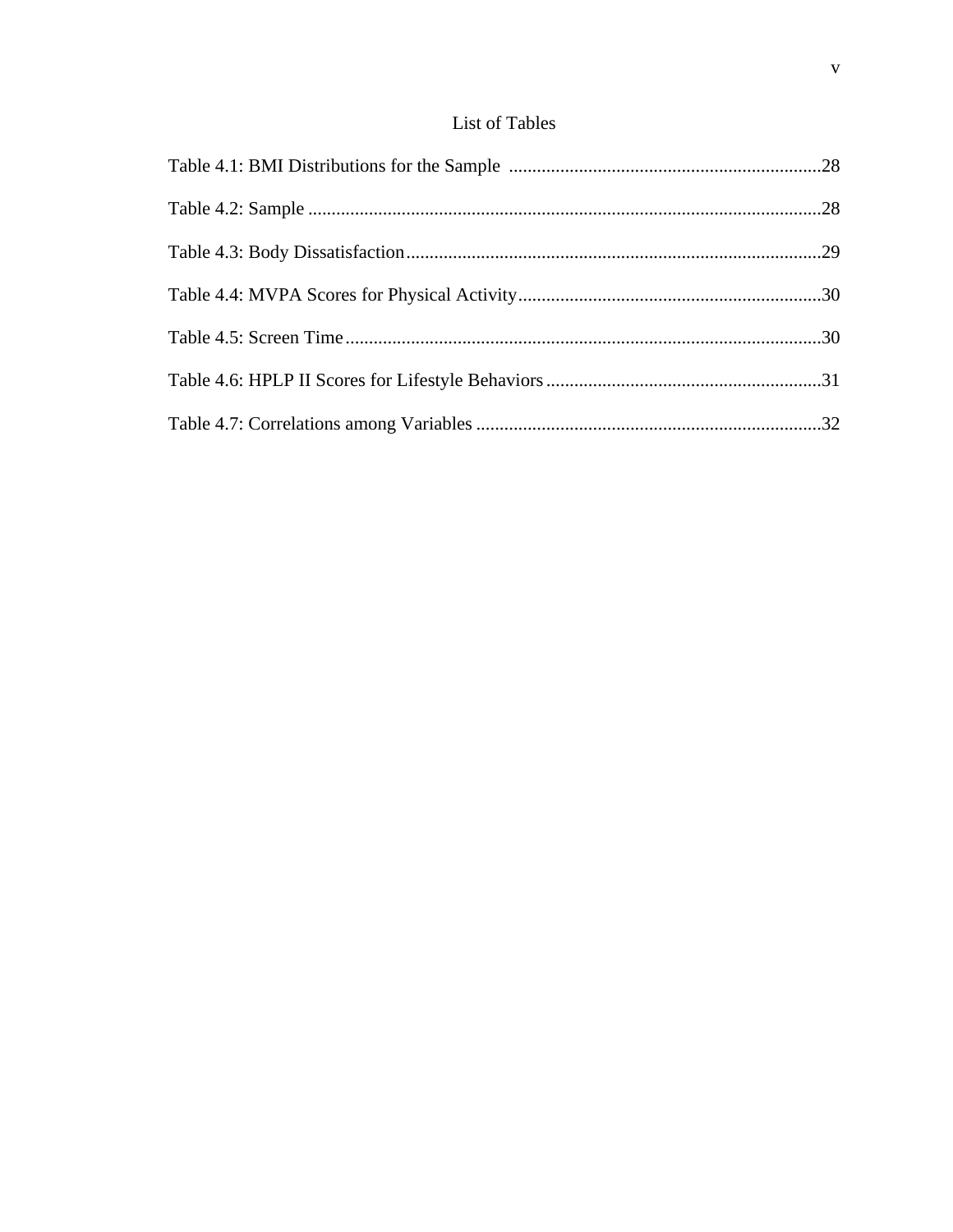|--|--|--|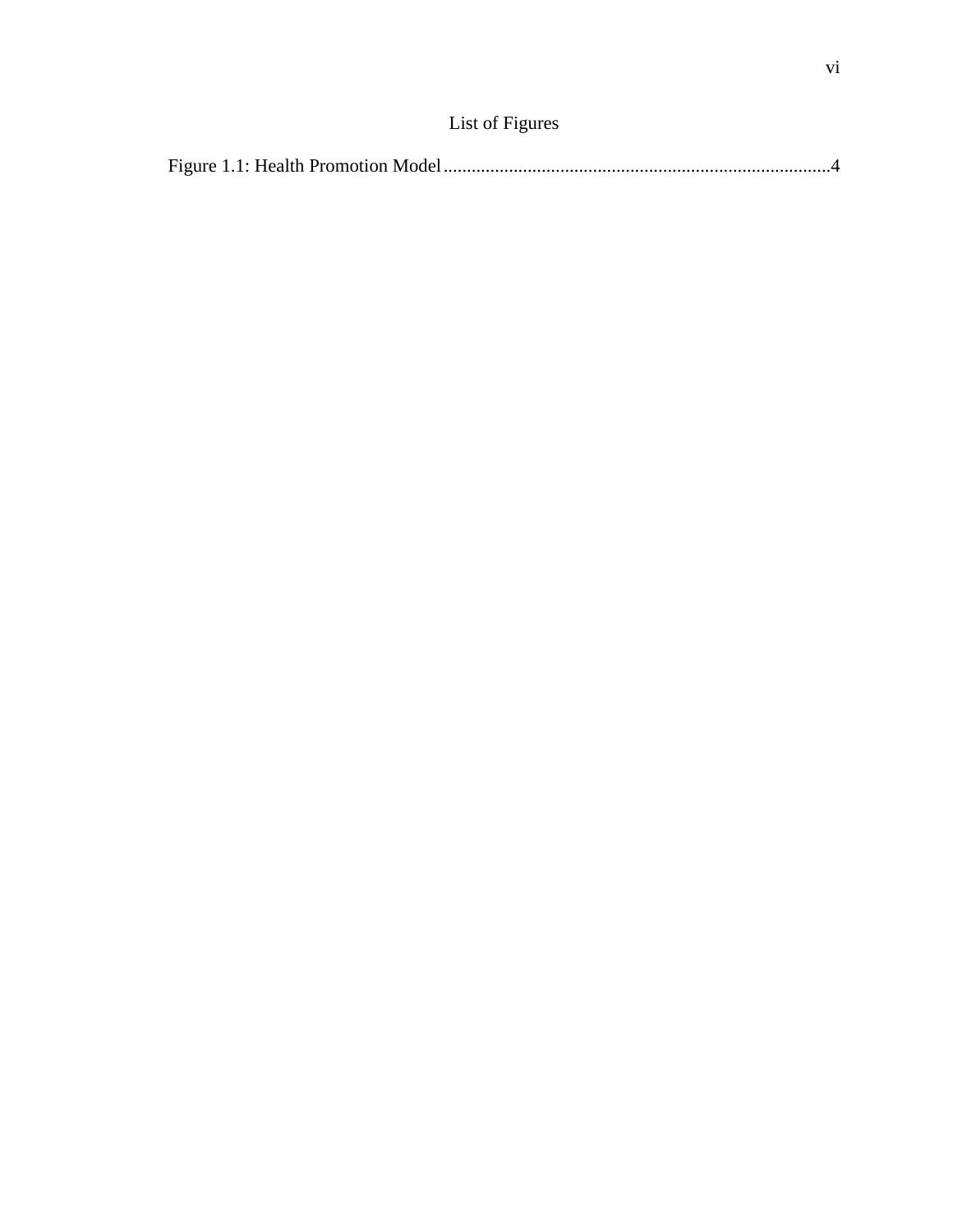#### Abstract

Children develop beliefs about ideal body image and carry these perceptions into adulthood. Consequences of poor body image may include decreased self-esteem, depression, unhealthy lifestyle, and eating disorders. Understanding healthy lifestyle behaviors and the relationship between body image and these behaviors can empower individuals to engage in behaviors to improve health. Pender's health promotion model provided the theoretical framework for this study.

The purpose of this study was to identify the relationship between body image and healthy lifestyle behaviors among undergraduate university students. An email was sent to undergraduate students, providing a link to the survey that included: demographic, body dissatisfaction, and screen time questions; Prochaska's physical activity screening measure; and a lifestyle profile by Walker, Sechrist, and Pender.

 A total of 1056 usable surveys were returned. The majority (71%) were satisfied with their body image, although many (60.3%) wanted to alter it. Most (65.1%) had a normal BMI. Sedentary activity was more than the recommended amount, with only 23.3% meeting physical activity guidelines. Healthy lifestyle behaviors were engaged in "sometimes" and "often, but not routinely." Body image was correlated with healthy lifestyle behaviors. There was a moderate correlation between activity and body image, and a negative correlation between sedentary activity and healthy lifestyle behaviors.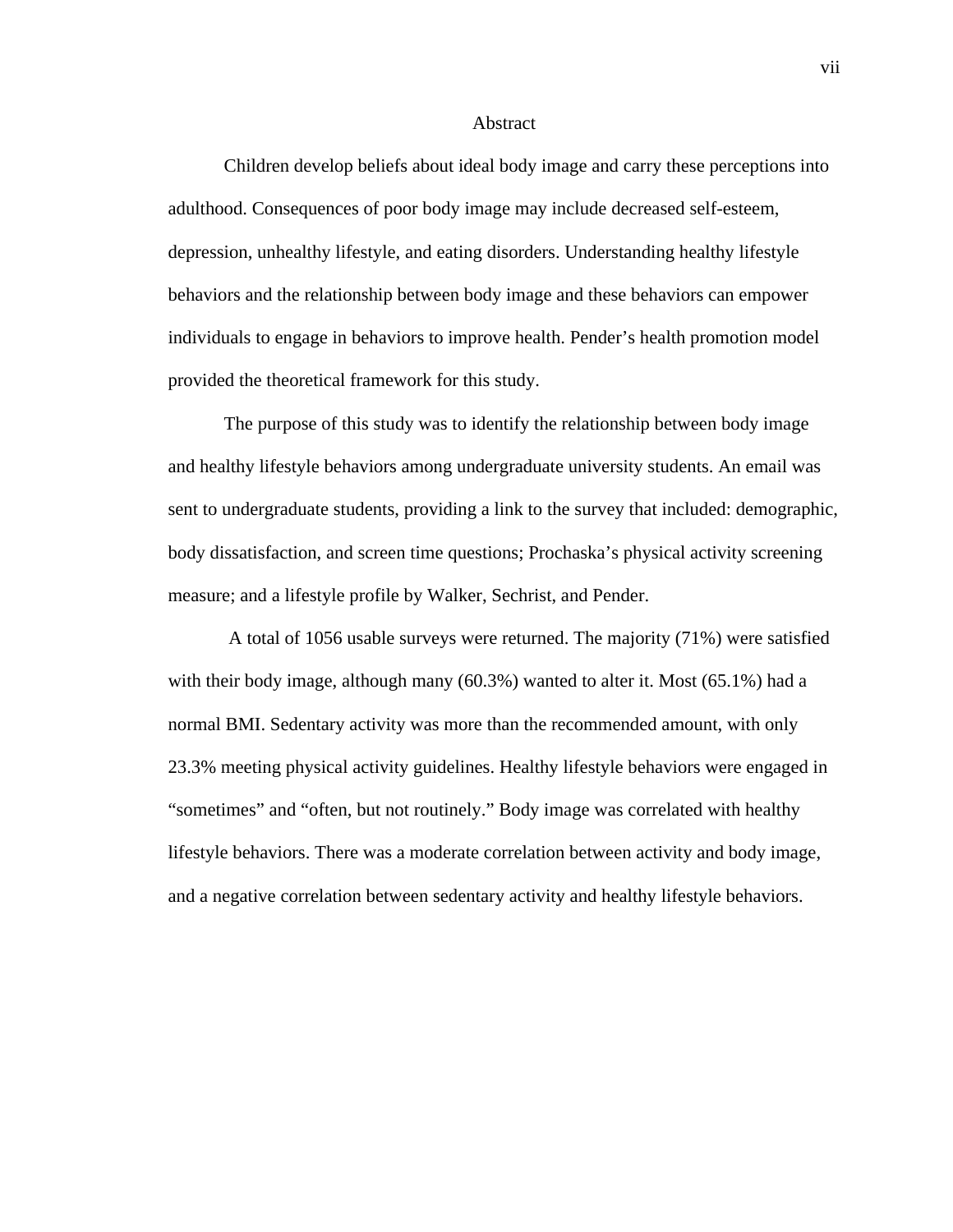#### Chapter One: Introduction

Most people develop the behaviors that they will carry into adulthood while they are children. Children are exposed to many sources of information and opinions that influence what they see as a healthy body image (Pender, Murdaugh, & Parsons, 2011). Both male and female adolescents are under pressure to be thin from their peers, which has a negative effect on their body image (Presnell, Bearman, & Stice, 2004).

Children are very impressionable, which opens doors for them to adopt lifestyle behaviors and a perceived body image that they will carry into adolescence and possibly further into adulthood. Depending on what they are exposed to as children, they may adopt a lifestyle of healthy or unhealthy behaviors based on their exposures. They also may develop a negative perceived body image, which can have an effect on their selfesteem, eating habits, and lifestyle choices (Pender et al., 2011).

A low self-esteem has been linked to increased body dissatisfaction (Paxton, Eisenberg, & Neumark-Sztainer, 2006; van den Berg et al., 2007) and to unhealthy eating behaviors (Martyn-Nemeth, Penckofer, Gulanick, Velsor-Friedrich, & Bryant, 2009). Adolescents who have been teased about their weight generally report higher levels of body dissatisfaction (Paxton et al., 2006). One study found that girls who were at an average weight felt as if they were overweight, or were not satisfied with their bodies (Neumark-Sztainer, Story, Hannan, Perry, & Irving, 2002b). Paxon et al. (2006) found that BMI was associated with body satisfaction at all stages of adolescence.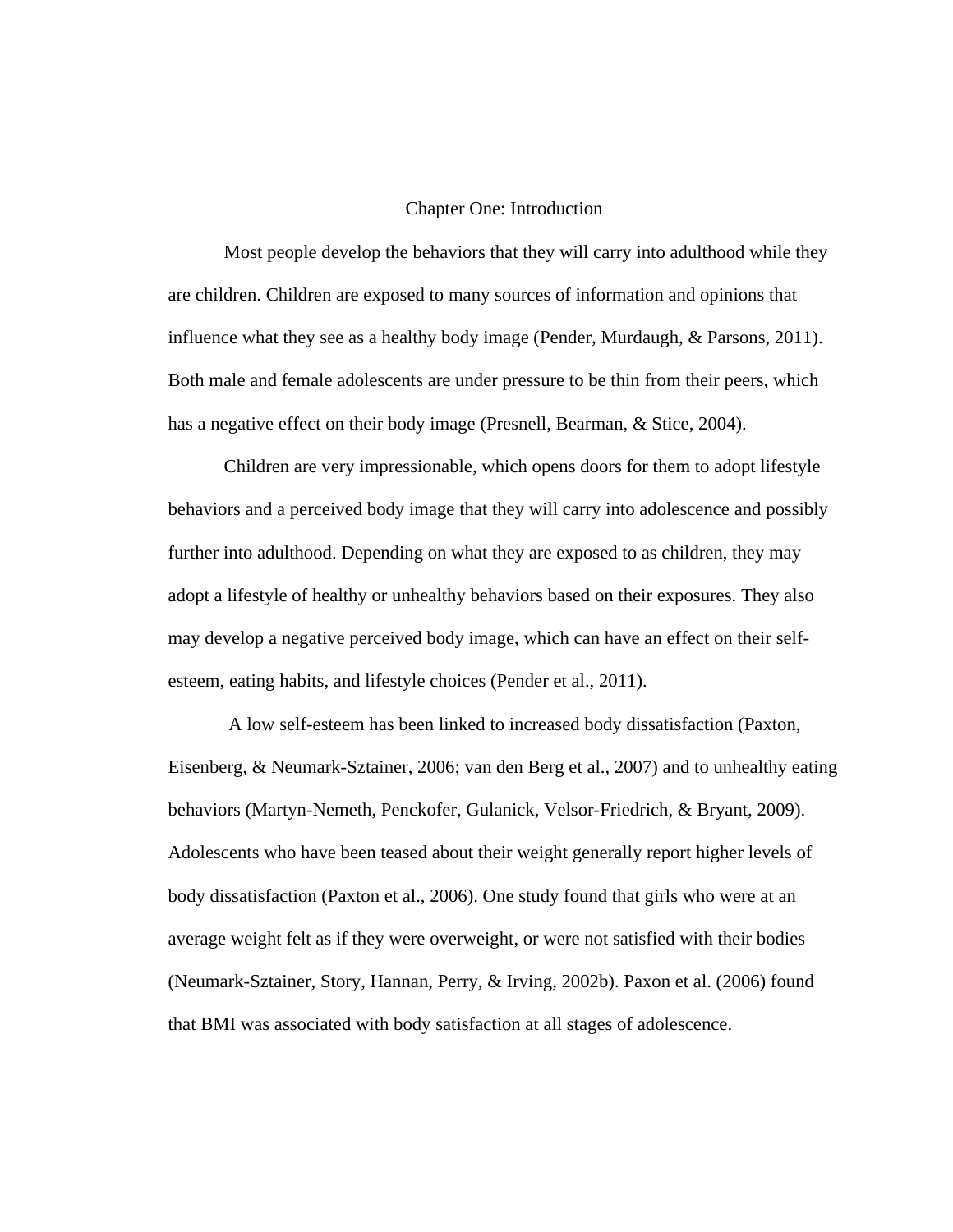A five-year longitudinal study found that adolescents with lower levels of body satisfaction had an increased likelihood of engaging in more health-compromising behaviors as well as a decreased likelihood of engaging in health-promoting behaviors (Neumark-Sztainer et al., 2006). Both males and females who had a self-reported negative body image reported lower levels of physical activity. This is concerning due to the increasing number of adolescents who report a negative perceived body image. Having a low body image was not a motivation in developing behaviors that promote long-term weight management (Neumark-Sztainer et al., 2006). Body dissatisfaction in early adolescence is predictive of body dissatisfaction in late adolescence (Paxon et al., 2006).

It is important to understand the relationship between body image and lifestyle habits of late adolescents so that the appropriate interventions can be developed to guide this population toward a more positive body image (Wilkosz, Chen, Kenndey, & Rankin, 2011). Using methods of motivation for behavior change that decrease adolescents' comfort with their own bodies is counter-productive in that this method can actually lead to lower levels of body satisfaction and therefore, possibly decreasing healthy behaviors over time. It is recommended that interventions and education be targeted at increasing perceived body image, which leads to an increase in body satisfaction. An increased body satisfaction has been associated with a higher likelihood that a person will want to develop and maintain healthy behaviors (Neumark-Sztainer et al., 2006).

#### **Purpose**

The purpose of this study was to identify and determine the relationship between body image and healthy lifestyle behaviors among undergraduate university students. It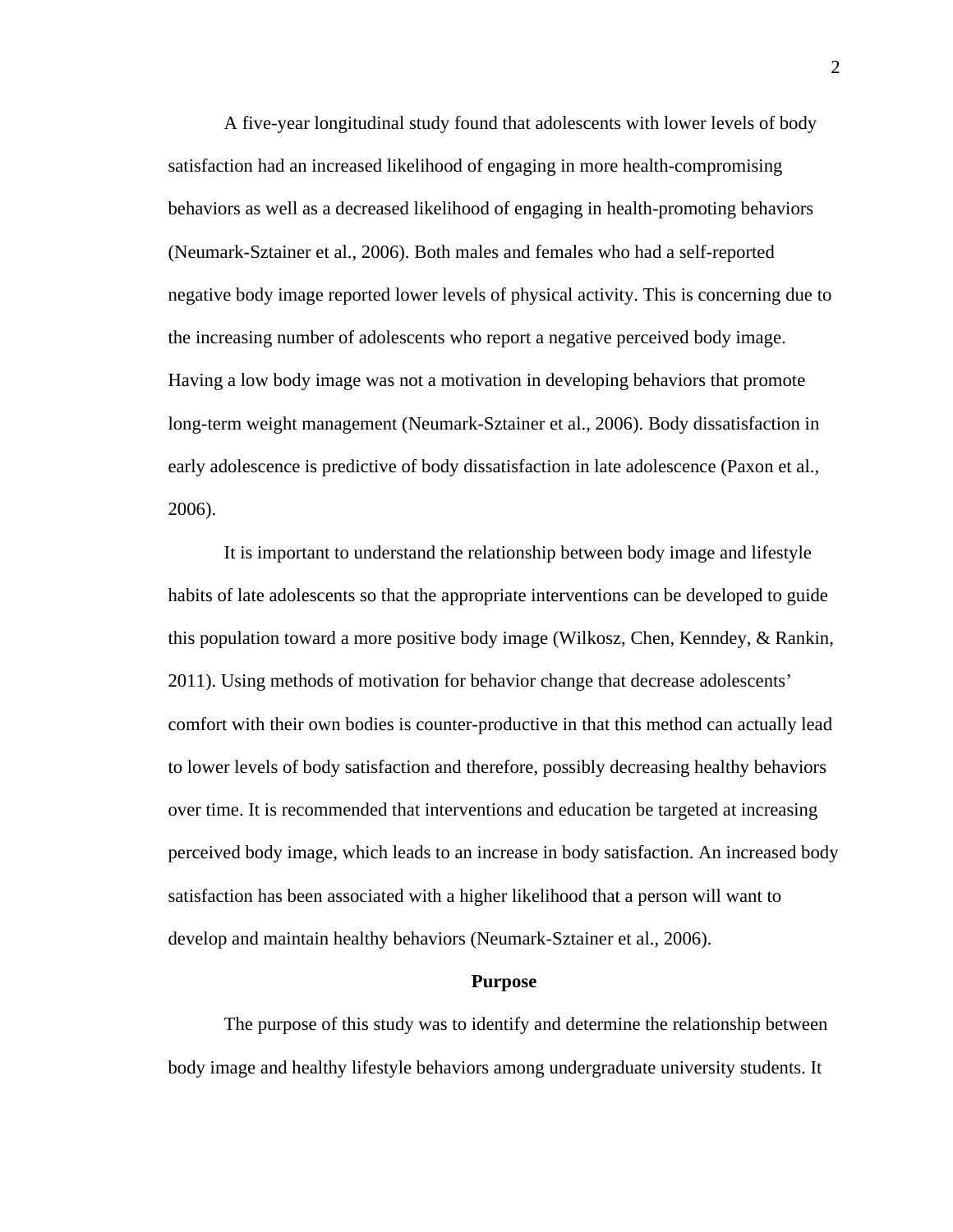was hypothesized that a negative self-reported body image would be predictive of a decrease in healthy lifestyle behaviors in this population, whereas a more positive body image would be predictive of an increase in the amount of healthy lifestyle behaviors that a student engages in.

#### **Theoretical Framework**

The theoretical model chosen for this study is the health promotion model (HPM) by Pender et al. (2011). The model explains the relationships, individual characteristics and experiences, behavior-specific cognitions and affect, and behavioral outcome (see Figure 1.1). There are assumptions underlying the use of this model. First, it is assumed that people want to control their own behavior and have a drive to do so. Engaging in a health-promoting behavior is not a passive occurrence. The second assumption is that people are constantly interacting with their environment, which has an influence on their actions and decisions. The third assumption is that healthcare professionals are a part of the interpersonal influences. The last assumption is that people must alter their environments to promote change before action can occur and be sustained (Pender et al., 2011).

#### **Individual Characteristics and Experiences**

**Prior related behavior.** It is known that when predicting behavior, it is usually the case that people will behave in a similar manner as they did in the past (Pender et al., 2011). Prior behaviors of individuals have both direct and indirect effects on health promoting behaviors. A direct effect could be the development of a habit. The more a person does this behavior, the more it is engrained into them and the habitual behavior is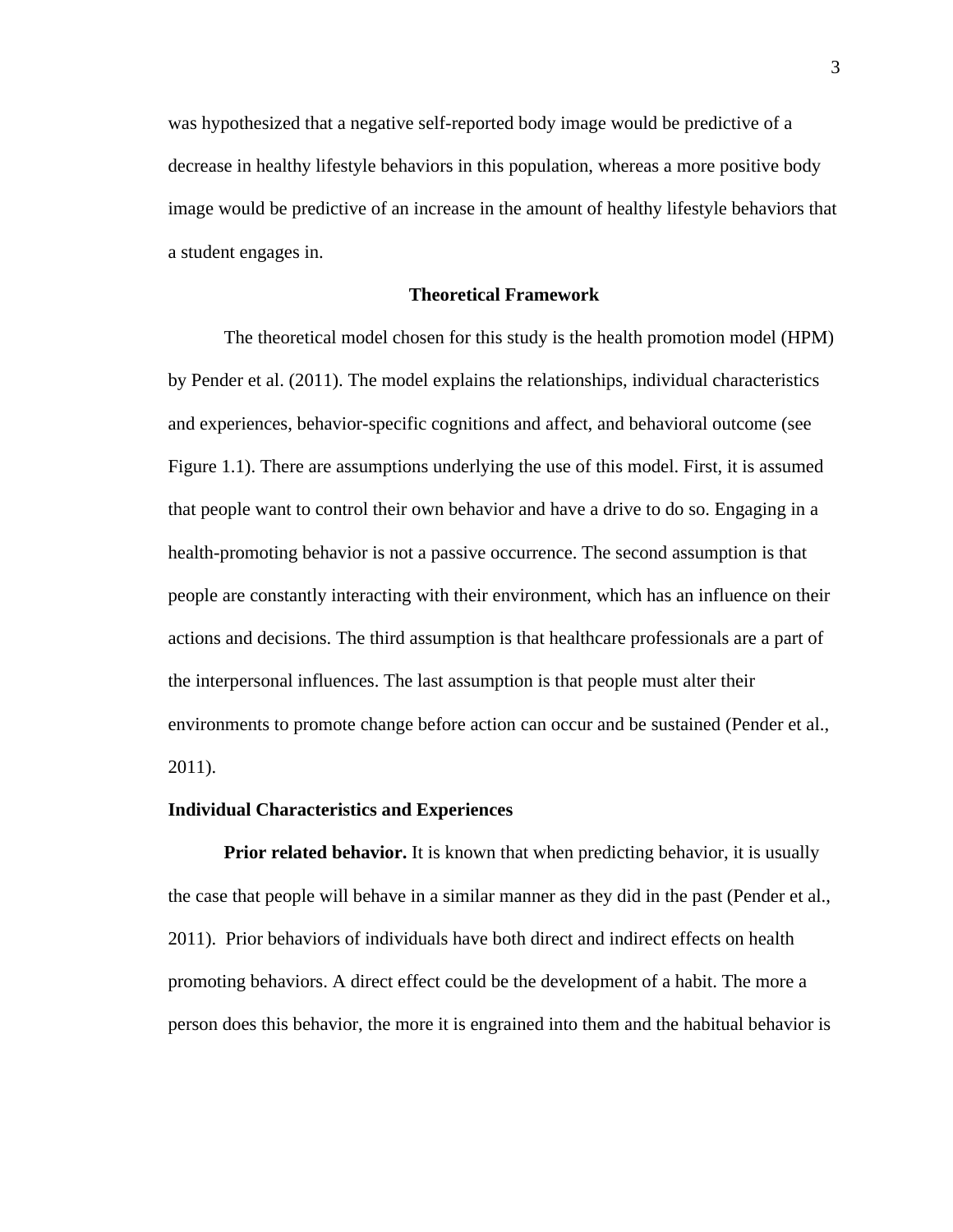

*Figure 1.1.* Health promotion model. From *Health Promotion in Nursing Practice* by N. Pender, C. Murdaugh, and M.A. Parsons, 2011, p. 45. Copyright 2011 by Pearson Education, Inc.

strengthened. The indirect way in which a behavior can affect health promotion is through the development of self-efficacy. If a person has self-efficacy, then there is a higher chance that the person will engage in self-motivated, promotional-type behaviors (Pender et al., 2011).

**Personal factors.** These factors are biological, psychological, and sociocultural. Biological factors include concepts such as age, BMI, aerobic capacity, strength, pubertal and menopausal status, balance, and agility. Psychological factors include perceived health status, self-esteem, and self-motivation. Sociocultural factors include race, ethnicity, acculturation, socioeconomic status, and education. The personal factors related to the individual that could possibly explain the behavior are the only ones that are observed (Pender et al., 2011).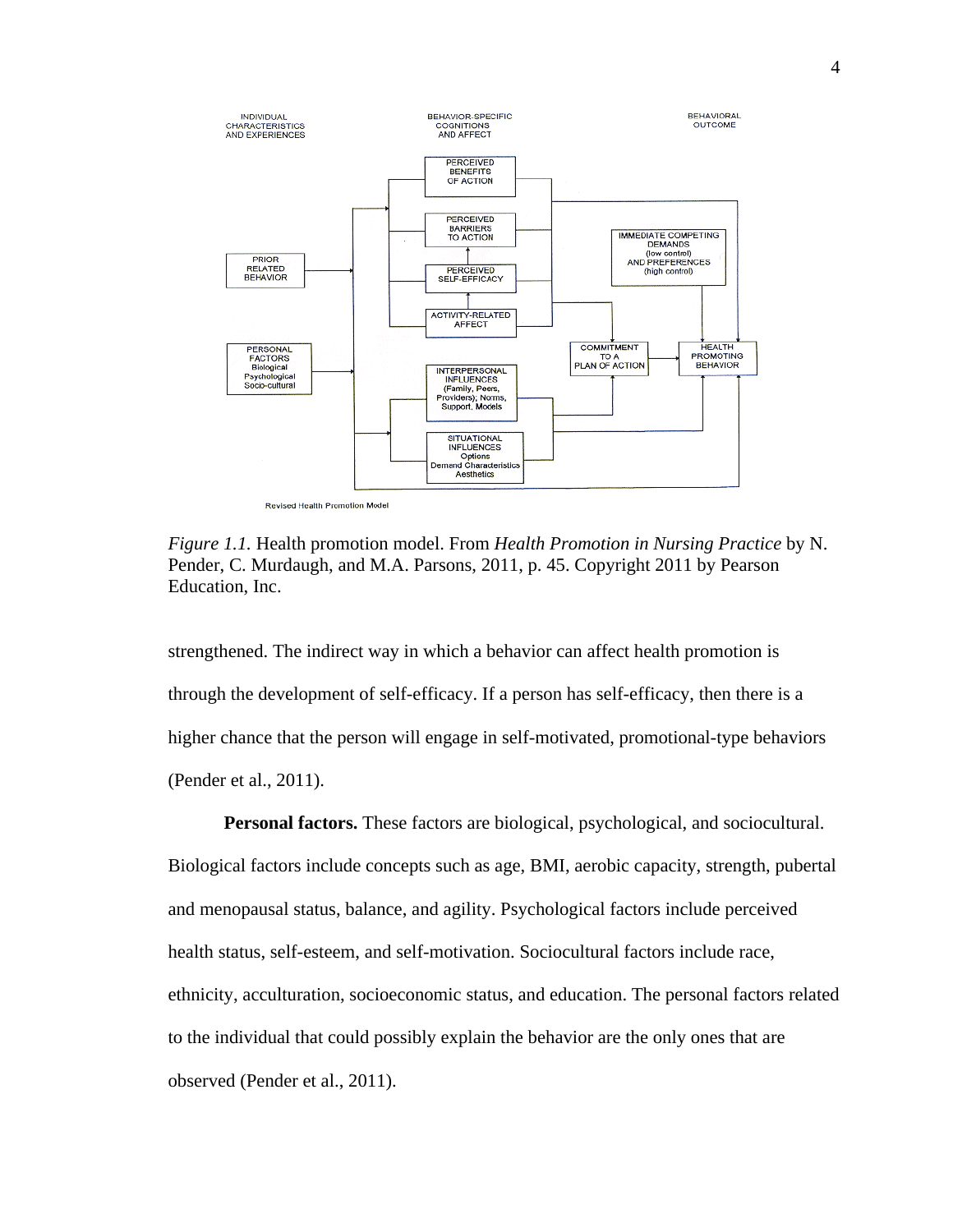#### **Behavior-specific Cognitions and Affect**

This is the most vital part of the model. These variables can be modified, unlike the previous variables, and can therefore be quite positively influential for health promotion. The variables under this umbrella are perceived benefits of action, perceived barriers to action, perceived self-efficacy, activity-related affect, interpersonal influences, and situational influences (Pender et al., 2011).

**Perceived benefits of action.** Before a person decides to participate in any given behavior, the anticipated benefits are weighed against the action of the behavior in a mental cost and benefit type of analysis. Believing in benefits of taking the action is an important component leading to health promoting behavior development, but it is not enough to sustain the behavior alone. These perceived benefits may be intrinsic or extrinsic, but in the case of health-promoting behaviors, the intrinsic benefits may have more influence in sustaining a health-related behavior (Pender et al., 2011).

**Perceived barriers to action.** Barriers to action are mental notions that a behavior is going to cost too much time or money, be inconvenient or unavailable, or too challenging. When individuals feel this way about a behavior, feelings of avoidance usually set in. These perceived barriers could directly affect health-promoting behaviors by creating a barricade before action takes place. The barriers can also indirectly affect health-promoting behavior by negatively affecting the development of a commitment to an action plan (Pender et al., 2011).

**Perceived self-efficacy.** Self-efficacy is really a self-judgment of what one is capable of doing. It does not refer to the judgment of what will come out of performing the behavior. It refers to the actual action itself, and the belief that one can perform it. If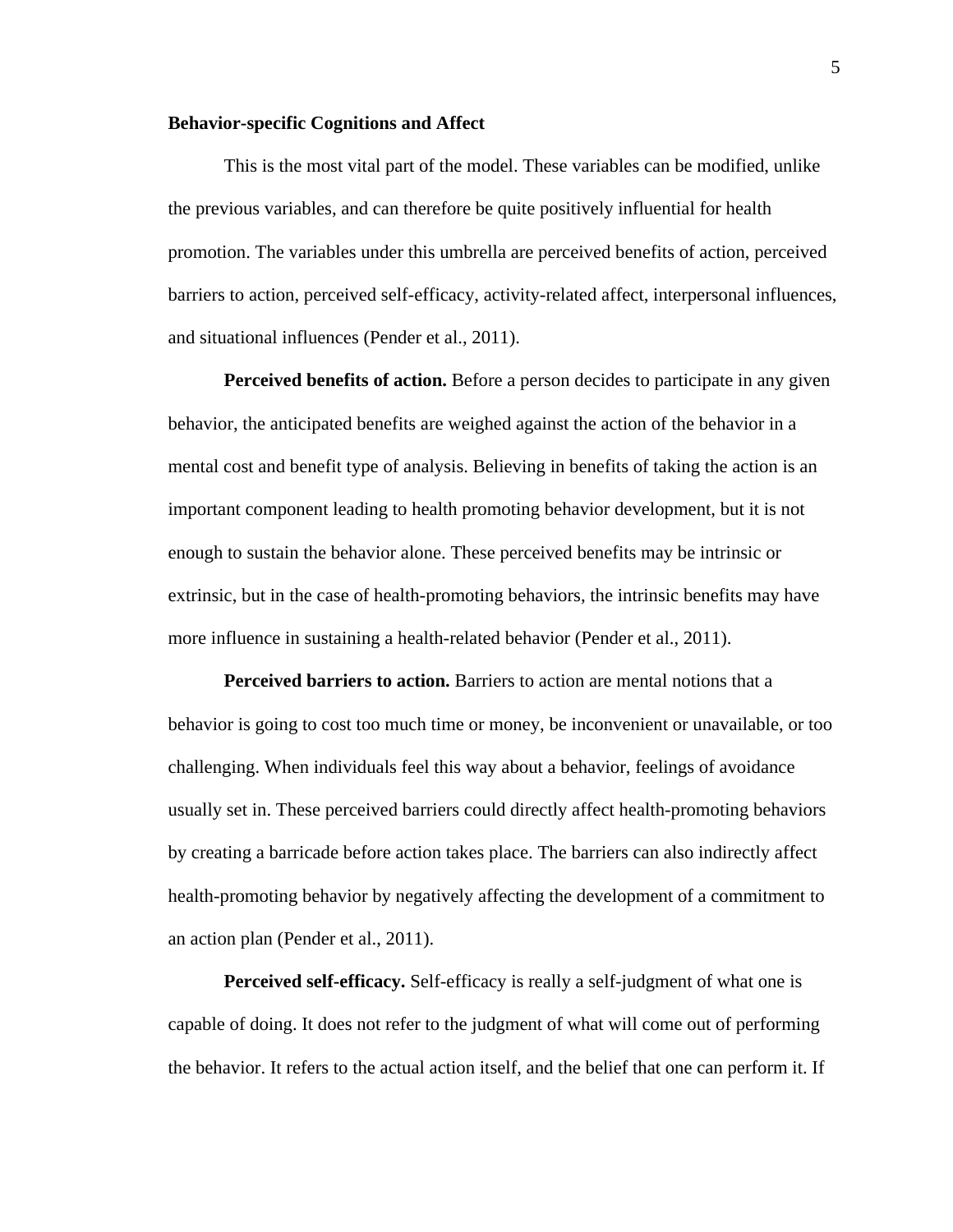one feels skilled and competent in an area, then this area is likely to be developed further than areas in which a person does not have this level of confidence. The perceptions of self-efficacy influence perceived barriers to action because the more self-efficacy beliefs a person has, the lesser the perceived barriers because one will be more confident that the action can take place. Self-efficacy also directly influences health-promoting behaviors by instilling the confidence that one can commit to the health-promoting behavior. It indirectly affects the ultimate goal of developing the behavior by increasing the persistence to accomplishing the goal (Pender et al., 2011).

**Activity-related affect.** This variable has three parts. The first is the emotional reaction to the action that will be performed. The second is the person performing the action, and the third is the environment that surrounds the action that is taking place. What comes of these parts has an influence on whether or not the action will be repeated in the future. The individual's response to thinking about taking the action can range from mild to strong, and these thoughts are stored in memory so that when the action is thought of, the same emotions will arise that are associated with that action. This will affect whether the person will want to continue taking the action or not. If the behaviors are linked more to a positive affect than a negative affect, then they will likely be repeated. This variable directly influences health behaviors, as well as indirectly influences them through effects on self-efficacy and a commitment to developing an action plan (Pender et al., 2011).

**Interpersonal influences.** This category is associated with an individual's ideas about the beliefs, behaviors, and attitudes of other people. It is known that family, peers, and healthcare providers have an influence on a person's health-promoting behaviors.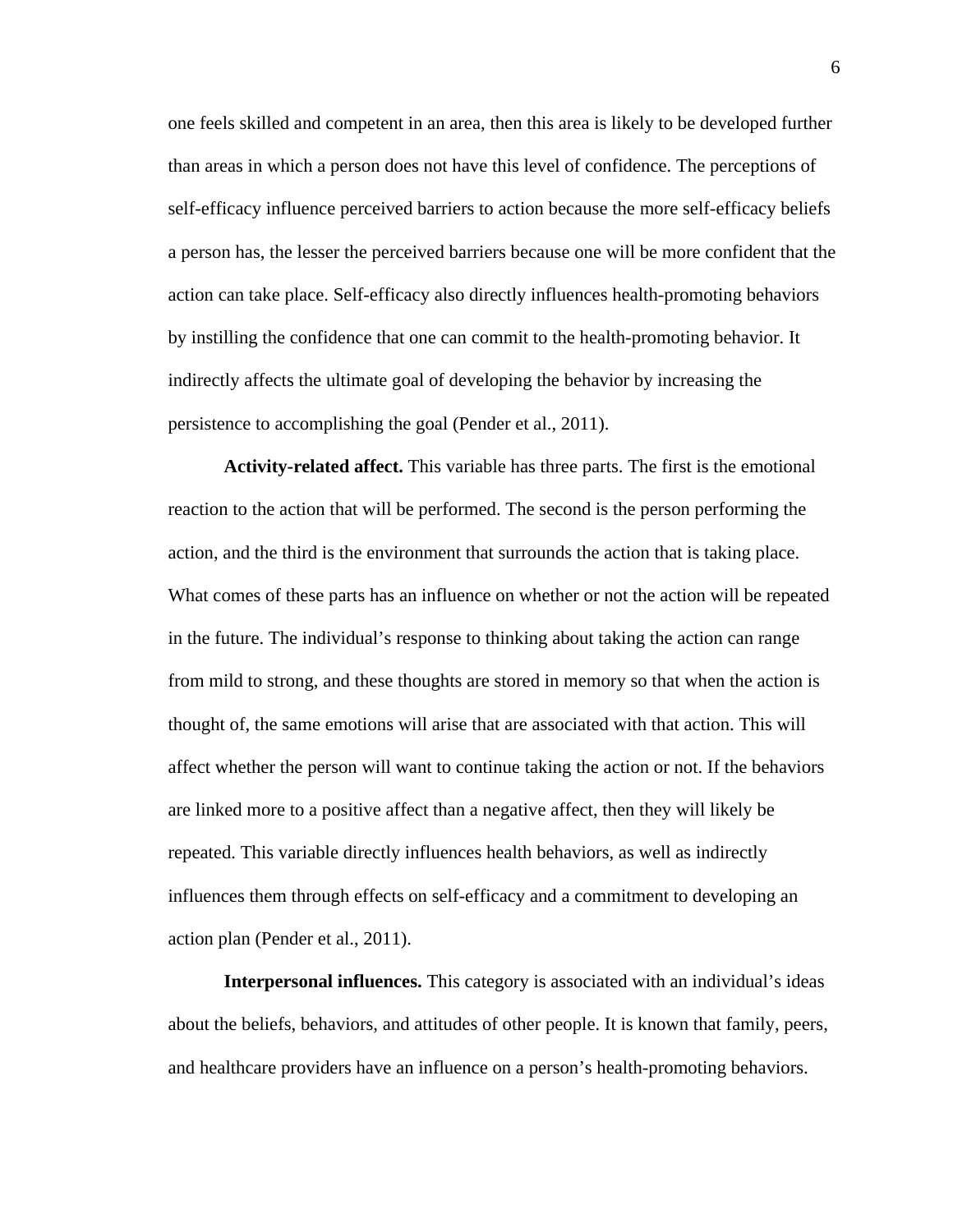These ideas may or may not be connected to what is real. They may just be perceptions of one's imagination. People are greatly influenced by others' expectations, encouragement from other people, and other people's behaviors that are observed. In the HPM, the interpersonal influences that one faces will directly affect health-promoting behavior, as well as indirectly affect it through social pressure or receiving encouragement to commit to taking action. Not all people value the opinion of others with the same magnitude, but it does affect everyone to some extent (Pender et al., 2011).

**Situational influences.** What a person thinks about any given situation will influence behavior. People will be drawn to performing behaviors in environments that feel safe and stimulating. If people feel compatible with the situation and can relate to the context of the environment that it is taking place in, then they are more likely to be drawn to it. The HPM suggests that these situational influences can directly affect healthpromoting behavior by creating an environment with triggers that bring people to action. The situational influences can also indirectly affect health-promoting behavior through influencing the commitment to action. If a situation is appealing, the commitment will be easier to adhere to (Pender et al., 2011).

#### **Behavioral Outcome**

**Commitment to a plan of action.** This variable is influenced by the variables in the previous umbrella of behavior-specific cognitions and affect*.* Once a person makes a commitment to action, then the behavior is engaged. People tend to develop behaviors in an organized manner, so this is a decision that has received some thought and mental cost and benefit analysis. The commitment does not take place without an underlying plan of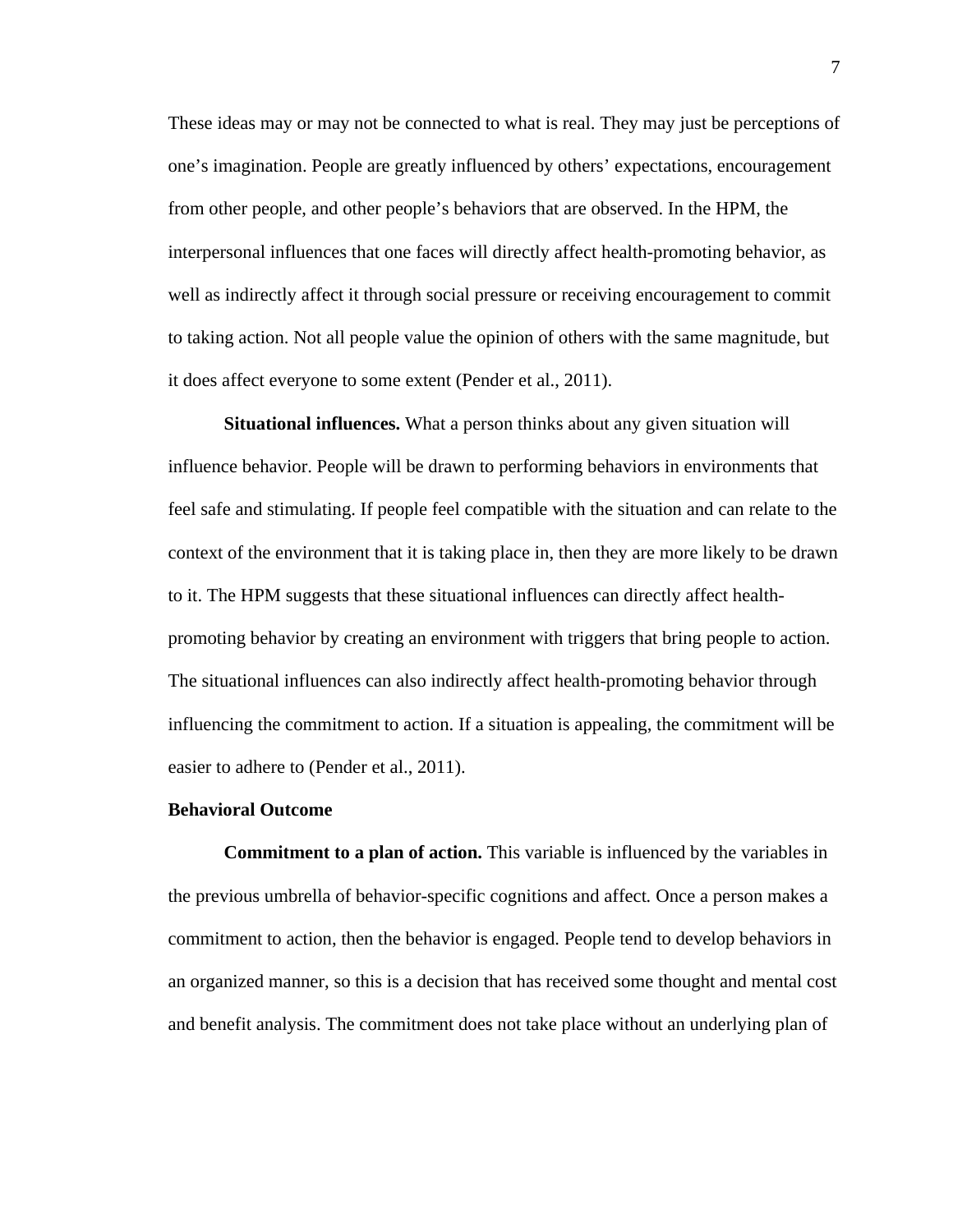how to carry out the action, and this is an assumption of this component of the HPM (Pender et al., 2011).

**Immediate competing demands and preferences.** This variable is not directly influenced by any of the previously discussed variables according to the HPM, but it does directly affect health-promoting behavior. This label refers to the thoughts that arise just as the action is about to take place that can compete with the originally contemplated course of action. These competing demands can be variables that a person cannot control because they are from outside sources, such as the needs of family or work responsibilities. Individuals feel the pressure to meet these demands because there are consequences for not taking care of them, despite the original plan to take a new course of action (Pender et al., 2011).

People have more control over competing preferences, but this depends on their self-regulation ability. If there is something that a person wants because it is easier, for example, that person can turn from that preference if the level of self-regulation is high enough. These are different than the barriers that were discussed because these take place at the last minute, just before the action is to take place and after the commitment has been made. Both of these competing ideas can lead a person astray from the original commitment to action, so this is something to be aware of. These demands and preferences can obviously directly affect the initiation of health-promoting behaviors, but they can also indirectly affect the behaviors by negatively swaying the commitment to action (Pender et al., 2011).

**Health-promoting behavior.** The last variable in the HPM is health-promoting behavior*,* which is the outcome of this entire process. When people of any age develop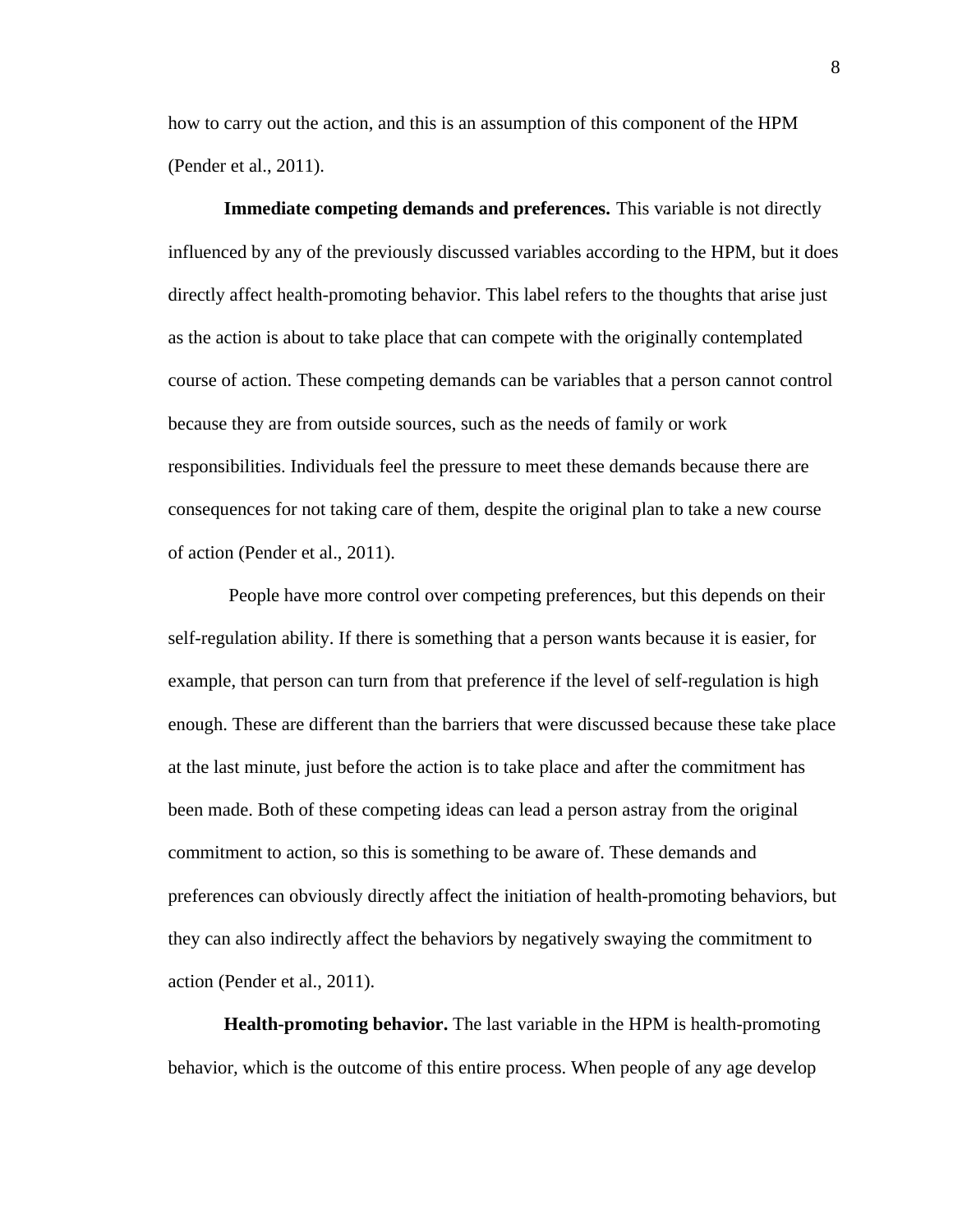and integrate health-promoting behaviors into their lifestyle, they have a better quality of life (Pender et al., 2011).

This study will include data collection on many of these concepts, including personal factors, perceived barriers, perceived self-efficacy, competing demands, and health-promoting behaviors. Some of the data collected will influence multiple aspects of the HPM. All of the variables will be assessed for their predictable influence on healthy lifestyle behaviors, which can be compared to the health-promoting behavior concept, as the outcome of the HPM.

#### **Definition of Terms**

#### **Body Image**

Body image is "a subjective picture of one's own physical appearance established both by self-observation and by noting the reactions of others" (Merriam-Webster's online dictionary, 2011). Body image was measured using the body dissatisfaction questions developed by Wilkosz et al. (2011).

#### **Healthy Lifestyle Behaviors**

Healthy lifestyle behaviors include behaviors such as "health responsibility, physical activity, nutrition, self-actualization, interpersonal relations, and stress management" (Hacıhasanoğlu, Yıldırım, Karakurt, & Sağlam, 2011). Certain aspects of healthy lifestyle behavior were measured. Sedentary activity was measured using the screen time questions developed by Wilkosz et al. (2011). Exercise behavior was measured using the 60 minute moderate to vigorous physical activity (MVPA) screening measure developed by Prochaska , Sallis, and Long (2001). Lifestyle behaviors were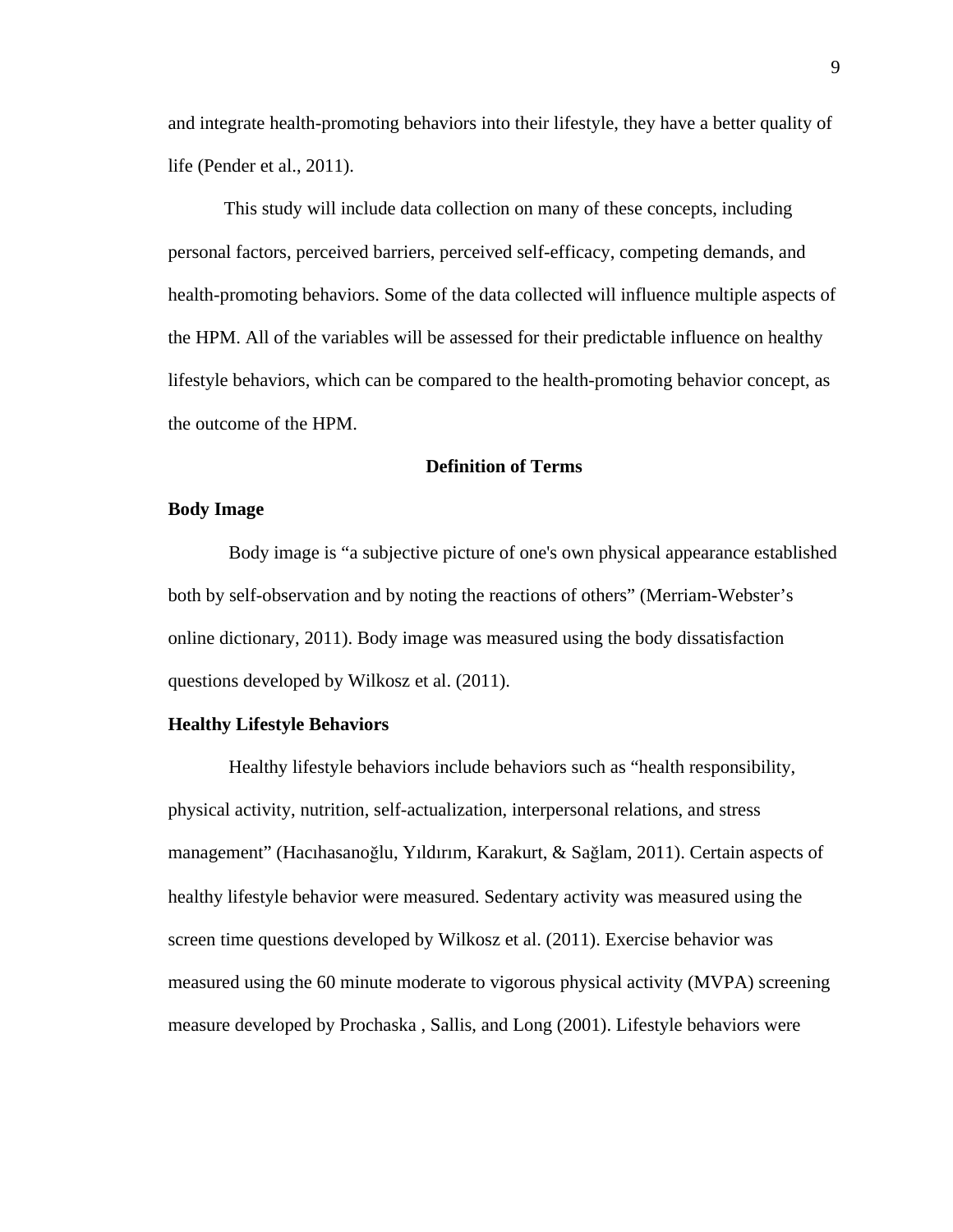measured using the Health Promotion Life-Style Profile II (HPLP) by Walker, Sechrist, and Pender (1987).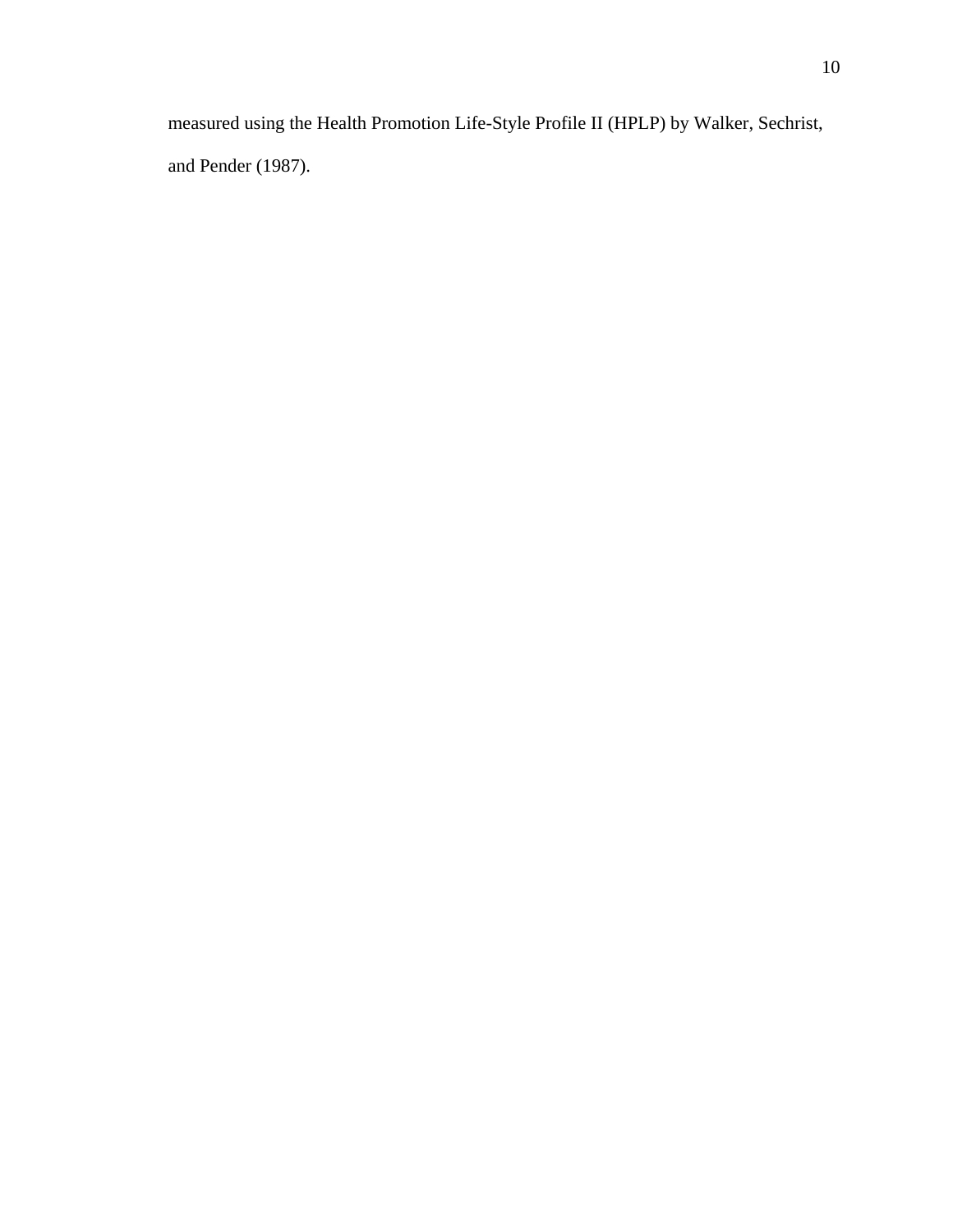Chapter Two: Review of Literature

Adolescents are constantly undergoing changes that are both physical and psychosocial. These changes are influenced by many factors, such as peers, family, their degree of self-efficacy, and their genetic composition. These factors can influence body image and the healthy habits of this population. Body image is important to understand because poor body image can become a barrier to healthy behaviors (Wilkosz et al., 2011). Healthy behaviors adopted in childhood and adolescence can have an effect on the modifiable risks of disease that can occur later in life, so it is important for young people to develop healthy lifestyle behaviors to reduce these risks (Hacıhasanoğlu et al., 2011).

#### **Developmental Considerations**

The majority of undergraduate university students fall into the categories of late adolescence (ages 18-21) and early adulthood (ages 21-34) (Harkreader, Hogan, & Thobaben, 2007). Young people are on the edge of entering into adulthood and becoming independently functioning persons. Just before this developmental period, adolescents are completely focused inward on their own thoughts and body image. They develop beliefs that everyone else is also entirely focused on them, which can carry into their early years of late adolescence and create an exaggerated idea of the amount of attention others place on them.

Erickson (1963) identified adolescence as a time that young people are trying to develop their own identity, apart from their family and to explore the roles that they want to take on and be connected with. Levinson (1978) describes the young adult's tasks as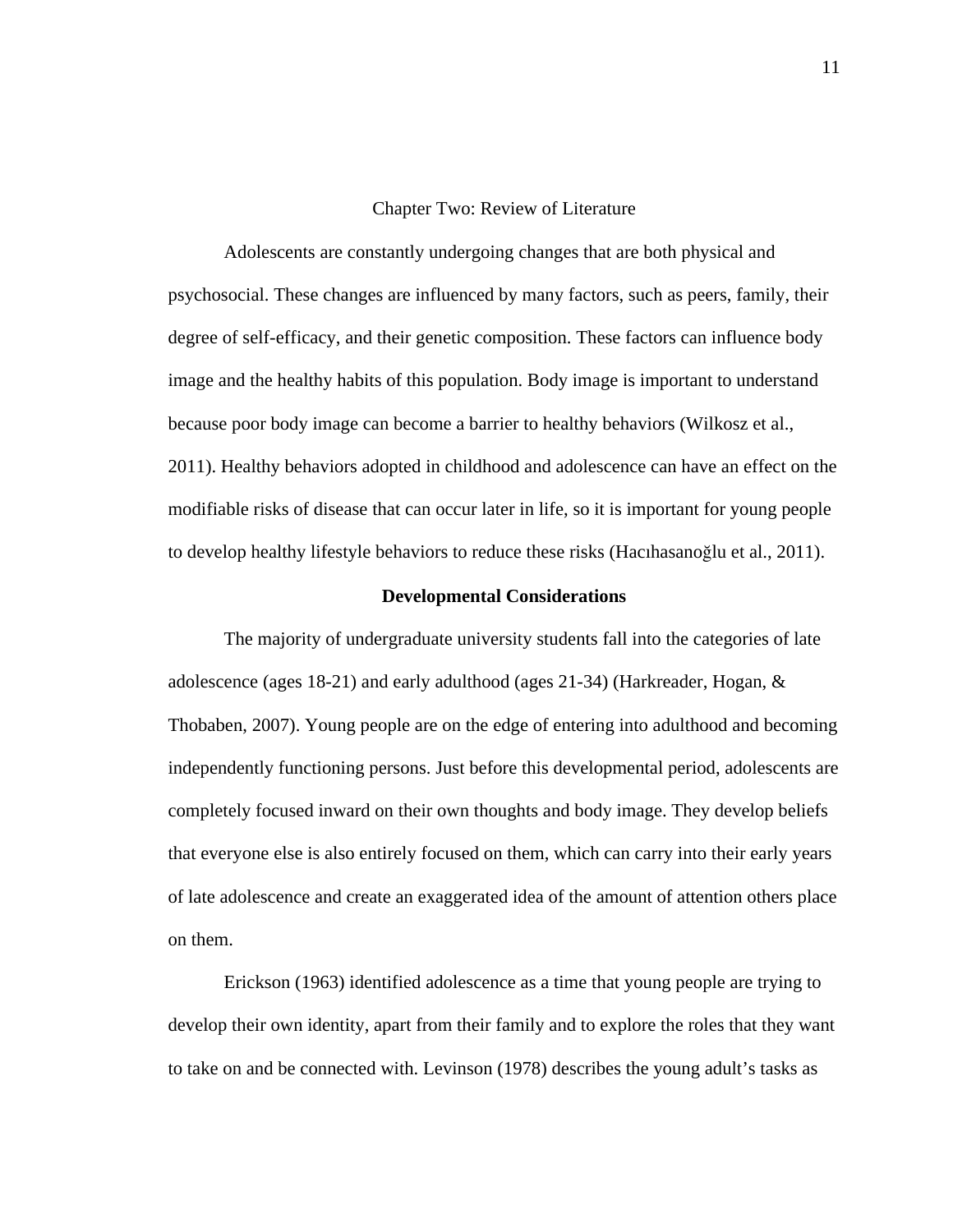leaving the family and making the transition to the adult world. The typical university student, therefore, is experiencing many different thoughts, feelings, challenges, and changes while attending college and becoming a part of a new social group. These young people leave their families to gain other intimate relationships and develop their own plan for making it in the world. People of this age group are also at risk for taking part in risky behaviors, such as engaging in drug and alcohol use and abuse. These lifestyle behaviors can have many adverse effects on self-esteem and body image (Harkreader et al., 2007).

#### **Body Image and Dissatisfaction**

Body image has a profound impact on behaviors of individuals, and body dissatisfaction affects individuals of all ages. It is important to understand how body dissatisfaction affects adolescents and young adults because their feelings about their bodies can have an effect on their behaviors into their adult years (Wilkosz et al., 2011). Data from the Youth Risk Surveillance Report indicates that 27.7% of high school students in the United States described themselves as slightly or very overweight (Centers for Disease Control [CDC], 2010). This percentage increased as students moved from the ninth grade to the twelfth grade. A total 44.4% reported that they were trying to lose weight, and this percentage was higher for girls (59.3%) than for boys (30.5%) (CDC, 2010). This is consistent with the findings of a recent study that adolescent females tend to report greater body dissatisfaction than adolescent males and that females reported a greater size discrepancy from their actual body size than did their male counterparts (Jones, Fries, & Danish, 2007).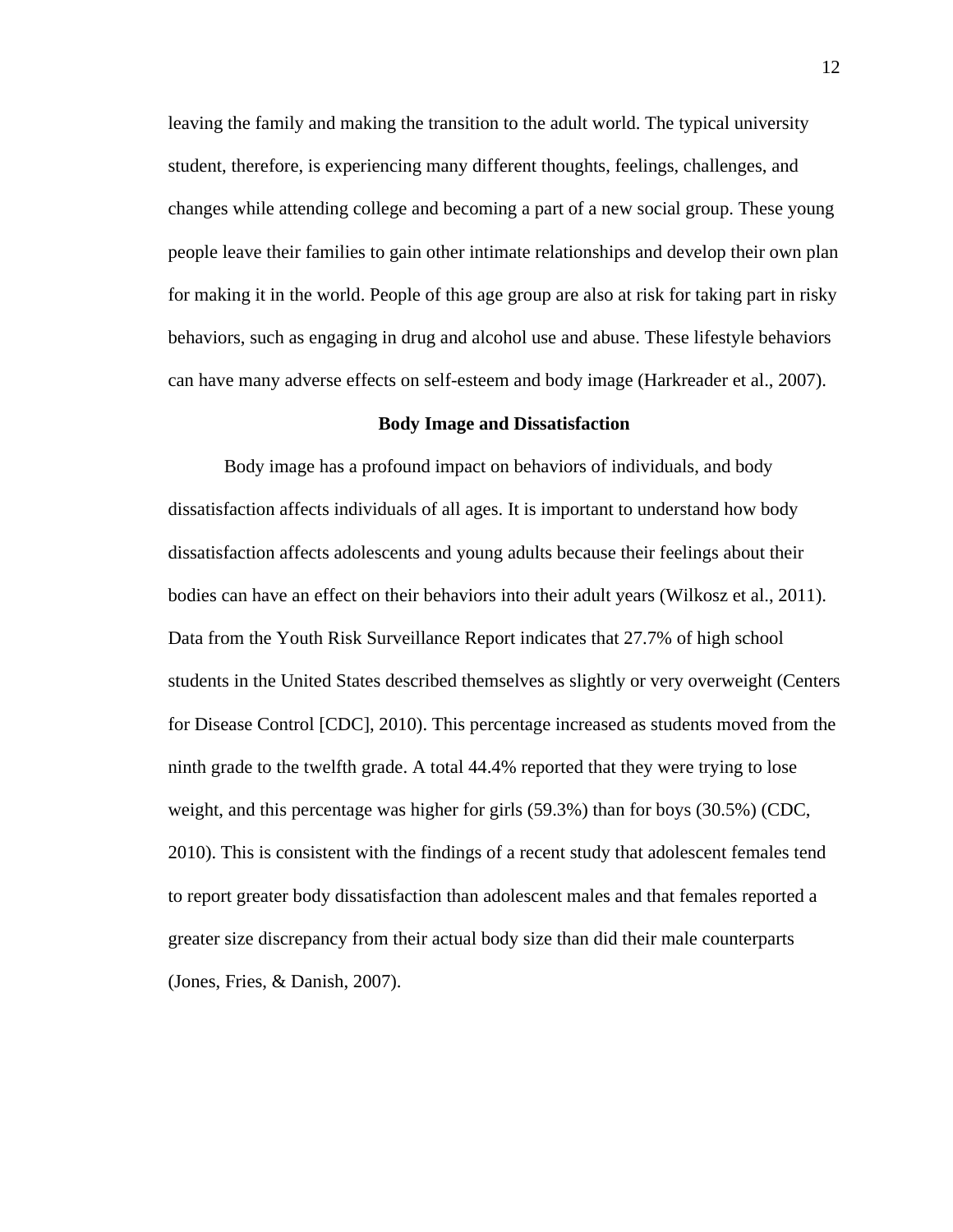#### **Factors Affecting Body Image**

Body image may be influenced by several factors. These include socioeconomic status, ethnicity, and exposure to obesity.

**Socioeconomic status (SES).** In general**,** young people with higher SES have a smaller ideal body size (Lynch et al., 2007). With respect to perception of personal body size, however, the data are conflicting. Although Lynch et al. (2007) found that SES did not influence perception of personal body size, a survey of more than 87, 000 high school students in Minnesota found that those from low-income families tended to underestimate their own weight (Park, 2011).

**Ethnicity.** Ethnicity can affect the way a person perceives body image. Data from the Youth Risk Surveillance Report indicates that 33.3% of Hispanic students, 26.4% of white students, and 22.9% of black students describe themselves as overweight (CDC, 2010). This finding is consistent in multiple recent studies indicating that white adolescent girls are more likely to feel dissatisfied with their bodies than black adolescent girls (Jones et al., 2007; Neff, Sargent, McKeown, Jackson, & Valois, 1997; Yates, Edman, & Aruguete, 2004). Asian girls' perception of body image is more similar to white girls', and white boys reported a higher level of body satisfaction than boys of all other ethnicities (Neumark-Sztainer et al., 2002a).

**Exposure to obesity.** It is possible that repeated exposure to persons who are overweight or obese can influence an adolescent's own perceptions. Maximova et al. (2008) found that underestimation of personal weight status was higher in adolescents whose parents and/or schoolmates had higher BMIs. Similarly, teens in a focus group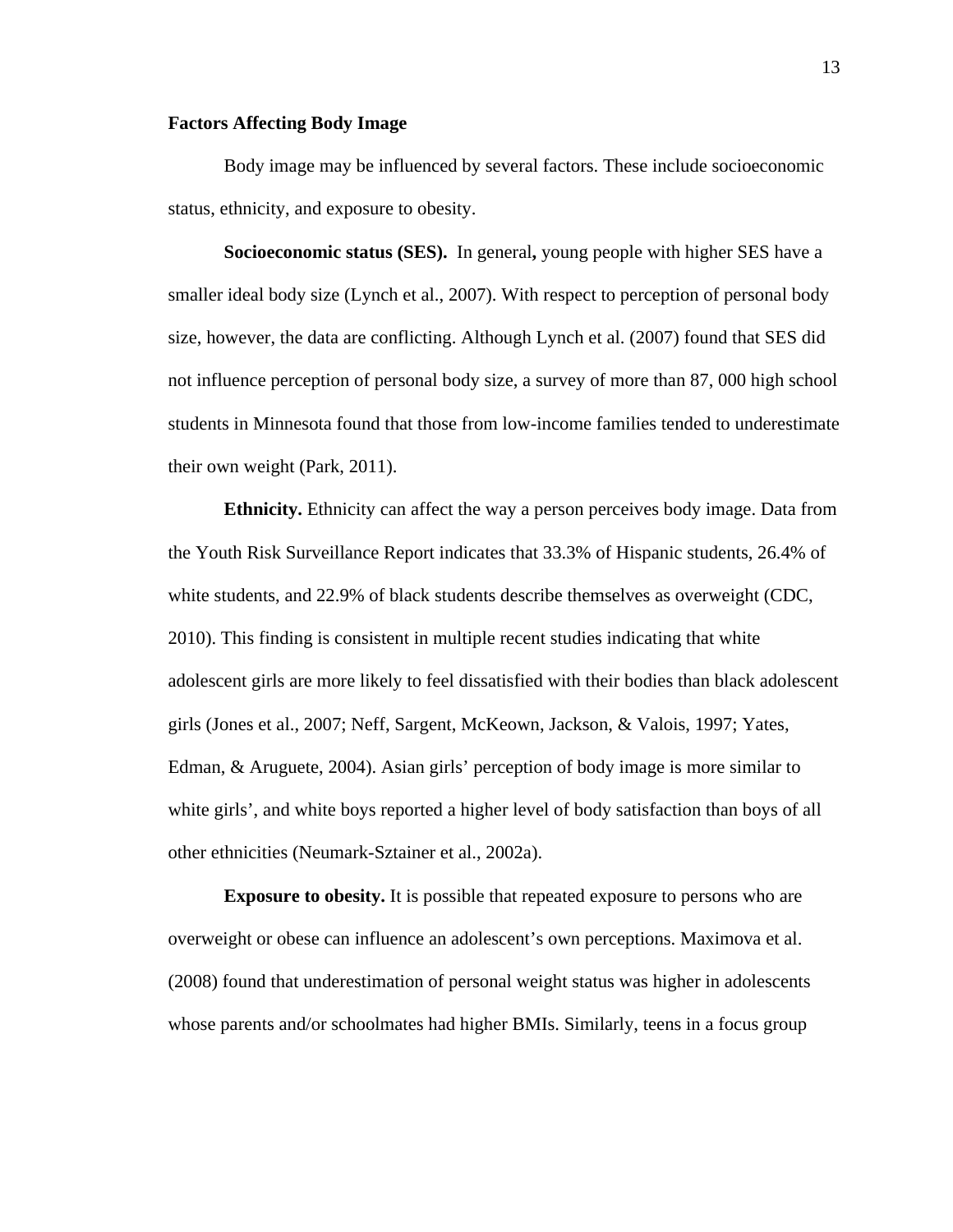indicated that they become used to seeing overweight individuals in school, therefore they are no longer aware of it (Williams, Taylor, Wolf, Lawson, & Crespo, 2008).

#### **Body Image and Effect on Health**

Body dissatisfaction has been linked to low self-esteem (Presnell et al., 2004) and a higher BMI (Paxton et al., 2006). Depressive symptoms in adolescents have been associated with a perception of not being the appropriate weight (Daniels, 2005). Girls tend to report more depressive symptoms associated with weight than boys (Martyn-Nemeth et al., 2009). In fact, girls report more depression and low self-esteem than do boys, regardless of their weight (Swallen et al., 2005). Hispanic adolescents report higher rates of poor general health, depression, and low self-esteem than their white counterparts (Swallen, Reither, Haas, & Meier, 2005). Asian adolescents are also more likely than whites to report higher levels of depression and low self-esteem. However, black adolescents are less likely than their white counterparts to report low self-esteem.

The desire to control weight can escalate to dangerous levels when adolescents engage in other health-compromising behaviors while engaging in unhealthy weight control behaviors. One study found a significant relationship between unhealthy weight control behaviors and suicidal ideation in the adolescent population (Neumark-Sztainer, Story, Dixon, & Murray, 1998).

In a national longitudinal study of adolescent health, a significant relationship was found between being overweight or obese and higher reporting a poorer level of general but not emotional health (Swallen et al., 2005). When stratified by gender, the differences in reported general health disappeared for overweight and obese girls, but remained for overweight and obese boys. Age alone did not prove to be a predictor of health-related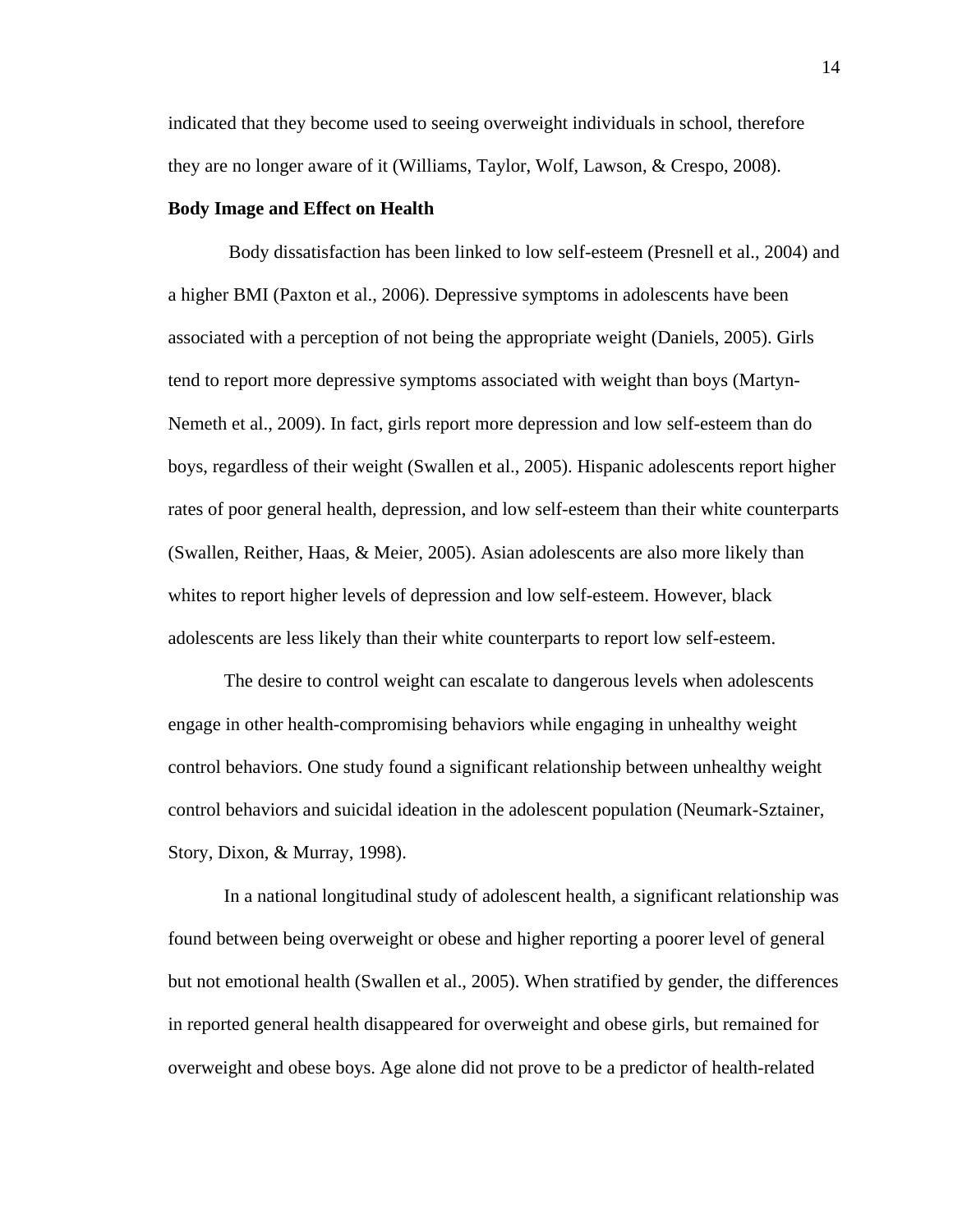quality of life. The 15-17 year-olds reported the highest levels of depression and lowest self-esteem (Swallen et al., 2005). In contrast, a study conducted at a university in Hawaii found a significant positive correlation between BMI and body dissatisfaction and selfdissatisfaction for both male and female students (Yates et al., 2004).

#### **Healthy Lifestyle Behaviors**

Healthy lifestyle behaviors are those behaviors that demonstrate responsibility for one's own health, taking part in physical activity, having adequate nutritional intake, realizing self-actualization, establishing interpersonal relations, and learning how to manage stress (Hacıhasanoğlu et al., 2011). Diet, exercise, and stress management have been recognized as some of the major behaviors to target for analysis in the late adolescent and young adult age group, since prevention at an early stage in life is paramount to remaining healthy in later years when the risks for disease are so much higher (Harkreader et al., 2007). Body image, a concept that late adolescents struggle with, can have an effect on these target lifestyle behaviors.

Students who are attending a university are dealing with many pressures, including being away from home for the first time. They are required to make more independent decisions, which can be stressful. It is vitally important that they receive the proper guidance when the opportunity arises, because the decisions they make will affect their futures as independently functioning adults (Lee & Yuen Loke, 2005).

#### **Barriers to Healthy Behaviors**

The Youth Risk Surveillance Report (CDC, 2010) found that 32.8% of students watched at least three hours of television on a typical school day. In many cases, young children learn to be sedentary and not include physical activity into their lives. A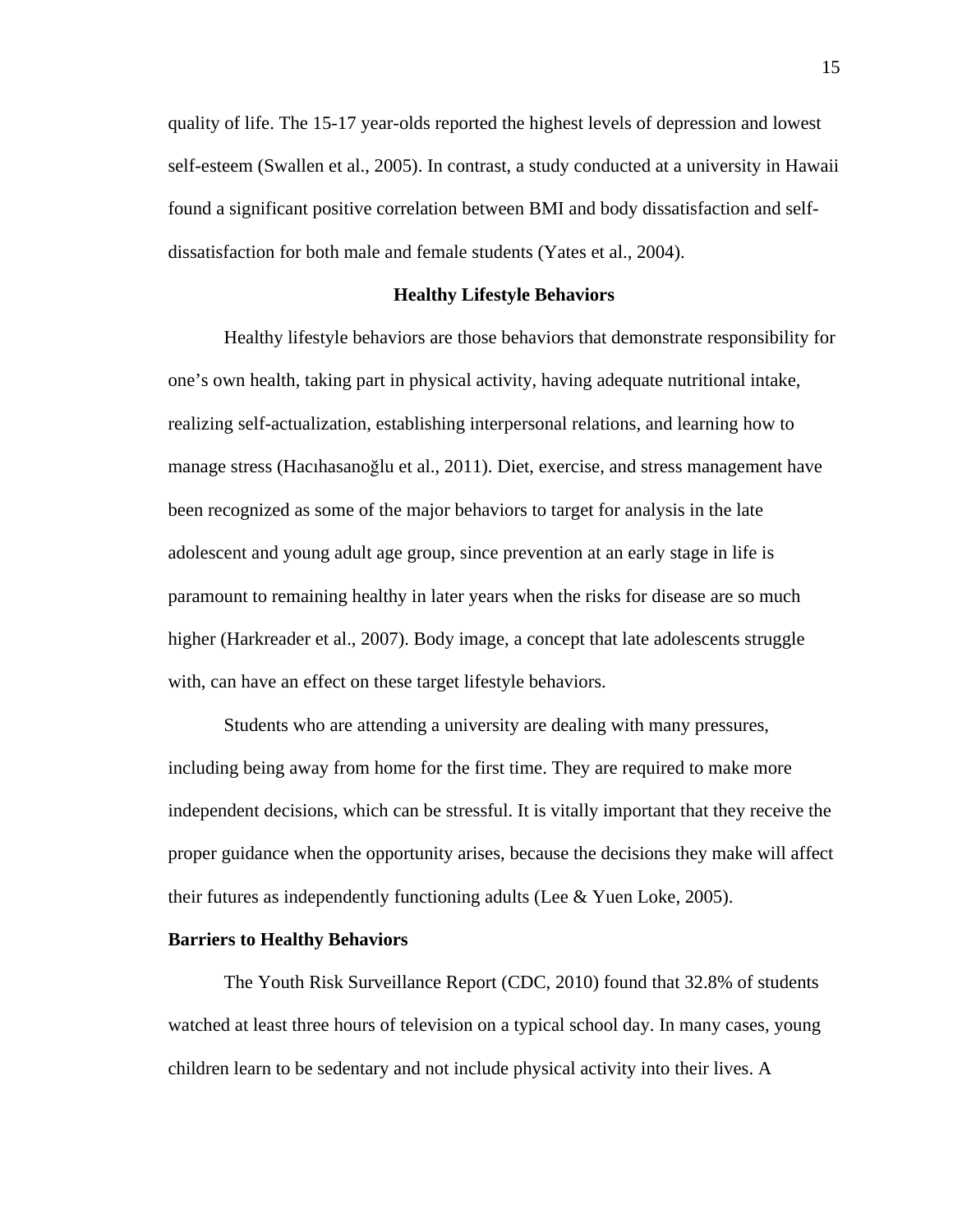qualitative study of families with children ages 5-12 years found that parents did not encourage children to go out and play, and did not limit screen time for the children (Puglisi, Okely, Pearson, & Vialle, 2010). Cited barriers to encouragement of active versus passive play included single-parent homes, lack of friends in the neighborhood, inclement weather, children's lack of perceived competence to engage in athletic activities, parents belief that physical activities were not as safe as sedentary indoor activities whenever they were not available to supervise their children, and children's perception that they were better at and more confident in participating in the indoor activities than the physical activities.

In a study conducted in Toronto examining the exercise habits and beliefs of a group of male adolescents (ages 15-16), boys indicated that they participated in physical activity because they found it enjoyable, it provided a sense of accomplishment and an opportunity to socialize and spend time with other adolescents, and was a way to pursue a healthy way of life and reap the physical and psychological health benefits (Allison et al., 2005). Perceived barriers included feeling they were just not cut out for physical activities due to physical characteristics (including being overweight), psychological factors, and perceived lack of competency. Some participants reported that they would rather spend the time doing academic work or engage in technical activities (watching television, using the internet, playing video games). They were less likely to exercise if their families and friends did not exercise. Students with obligations such as schoolwork, part time jobs, and relationships felt as if they did not have enough time to regularly participate in exercise activities (Allison et al., 2005).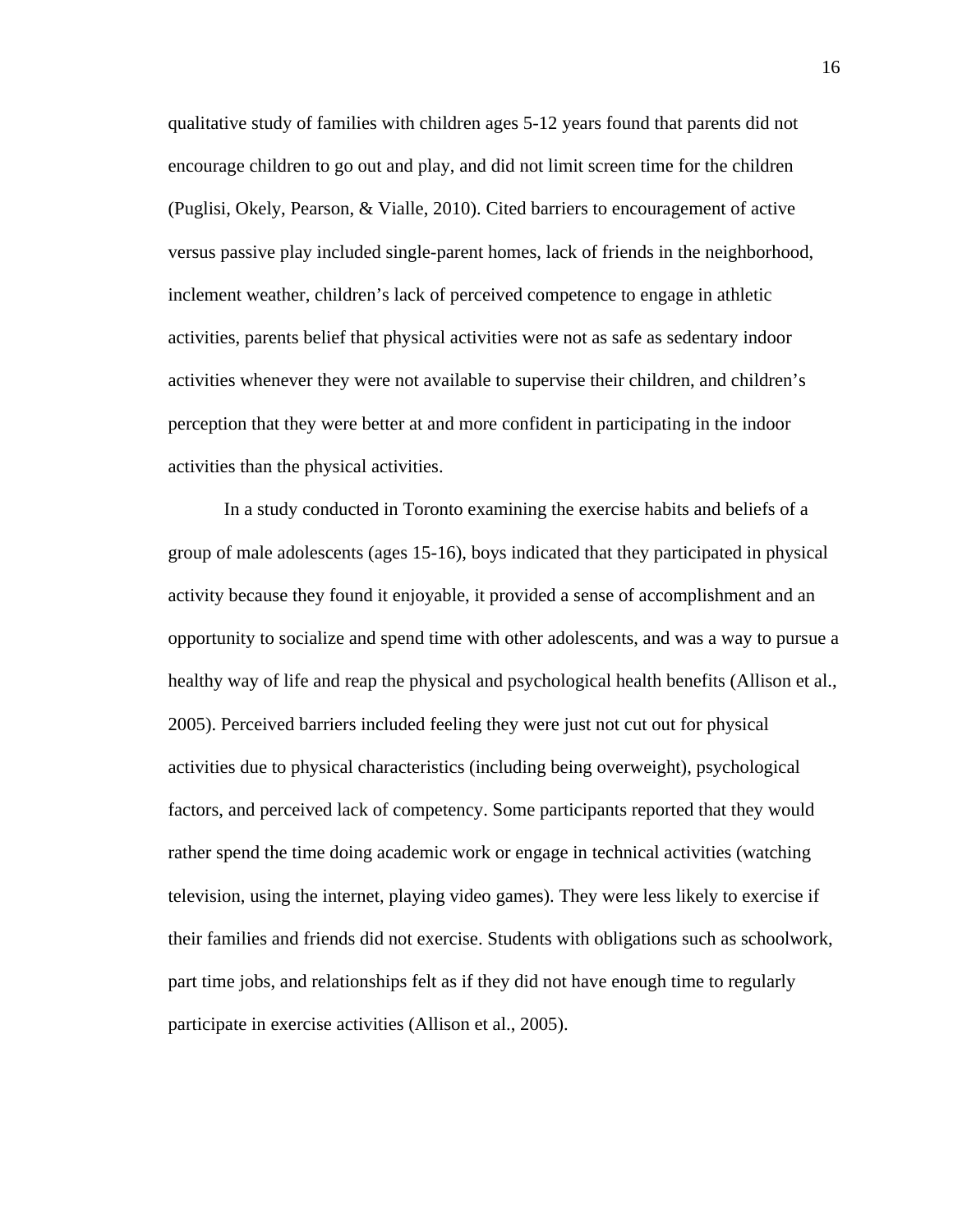A similar study was conducted involving adolescent girls (ages 11-14) from the Midwest region of the United States (Robbins, Pender, & Kazanis, 2003). Seven common perceived barriers that were reported by greater than half of the girls in the study. These barriers were that they felt self-conscious about what they looked like while exercising, they were not motivated to exercise, they did not have anyone to exercise with, and they felt as if they were too busy to fit exercise into their lives. Other perceived barriers were that they did not feel like putting the effort into exercising after having a bad or tiring day, they felt like they could not exercise if the weather was bad, and they felt as if physical activity is too difficult (Robbins et al., 2003).

Living situations can affect eating habits. A comparative study of university students of various majors taking an introductory nutrition class was conducted to analyze the differences in dietary habits of students living on campus versus students living off campus (Brevard & Ricketts, 1996). Students living off campus had a significantly higher protein intake than those students living on campus. Adolescents also report that meals eaten with family members at home are generally healthier, and include more vegetables than meals eaten out and those eaten with friends (Croll, Neumark-Sztainer, & Story, 2001). Adolescents may be knowledgeable about healthy eating and often report that they know that they are eating unhealthy foods, but do not particularly want to do anything about it at their current age. In general, boys value healthier food choices more for their ability to provide lasting energy, while girls see healthy food consumption as a way to stay thin (Croll et al., 2001).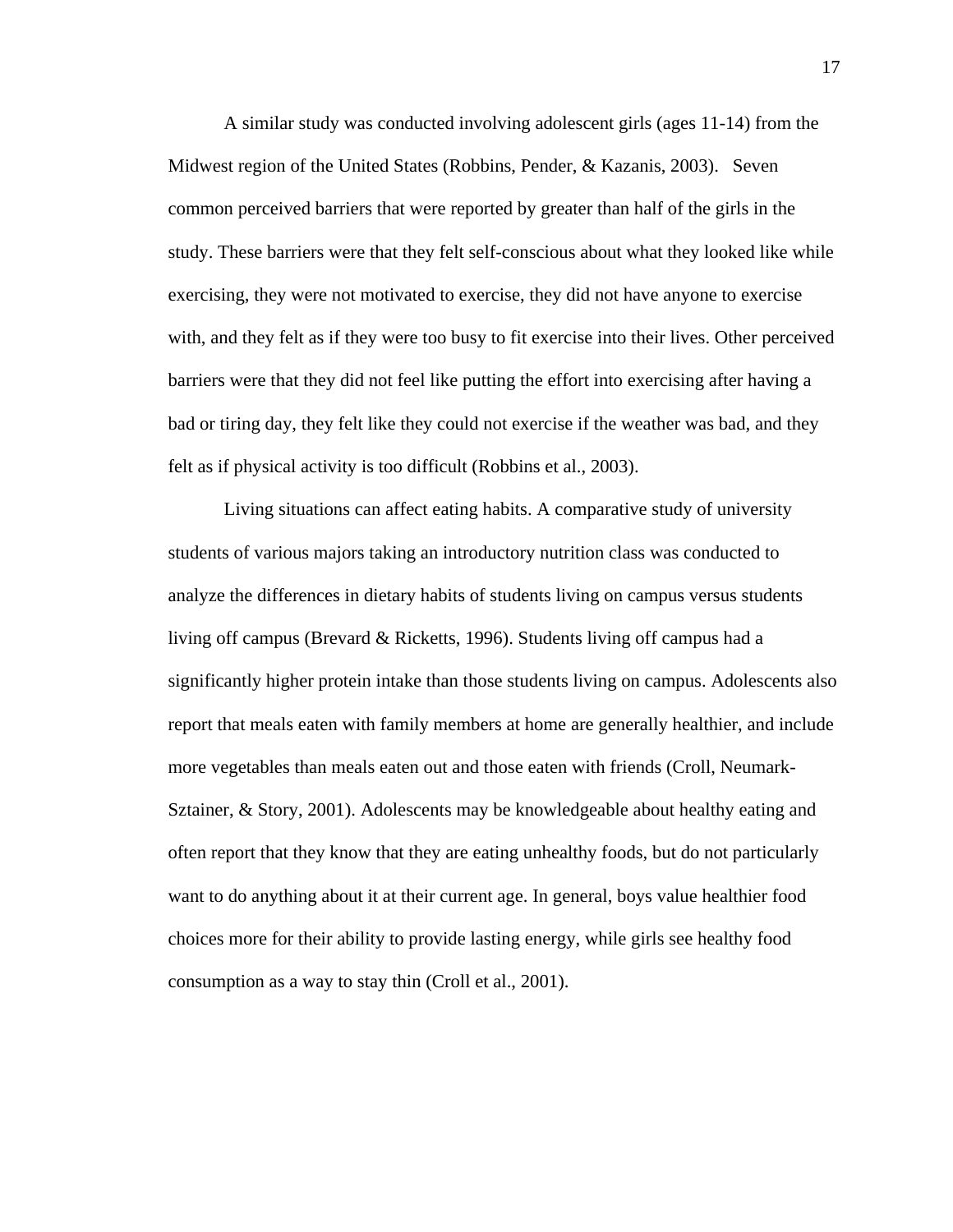#### **Body Mass Index and Lifestyle Behaviors**

A cross-sectional descriptive study examined the relationship between BMI and the healthy lifestyle behaviors of a group of undergraduate nursing students in Kuwait (Al-Kandari, Vidal, & Thomas, 2008). The study utilized the Health Promotion Lifestyle Profile II (HPLP II) to evaluate the health-promoting behaviors of 202 students between the ages of 17 and 35. The average BMI for all of the students in the study was 24.4. Only 45.1% of the sample had a normal BMI; 11.9% were obese, 26.2% were overweight, and 16.8% were underweight. With the exception of being underweight and having a normal BMI, the other BMI categories were higher for males than females. The lowest HPLP II scores were for the 17-20 year-old group. There was a significant correlation between the BMI and the overall HPLP II score as well as the nutrition subscale. A study of Taiwanese workers also found that individuals with high BMIs tended to have lower HPLP II scores (Huang, Li, & Tang, 2010).

#### **Nutrition**

A study of university students in Sweden found that females actually had higher knowledge related to healthy eating and healthier nutritional habits than males and that there was not a relationship between the students' nutritional habits and their knowledge of healthy food (von Bothmer & Fridlund, 2005). In contrast, a descriptive correlational study of a variety of third year university students in Turkey found that no gender difference in the knowledge of healthy eating (Tirodimos, Georgouvia, Savvala, Karanika, & Noukari, 2009).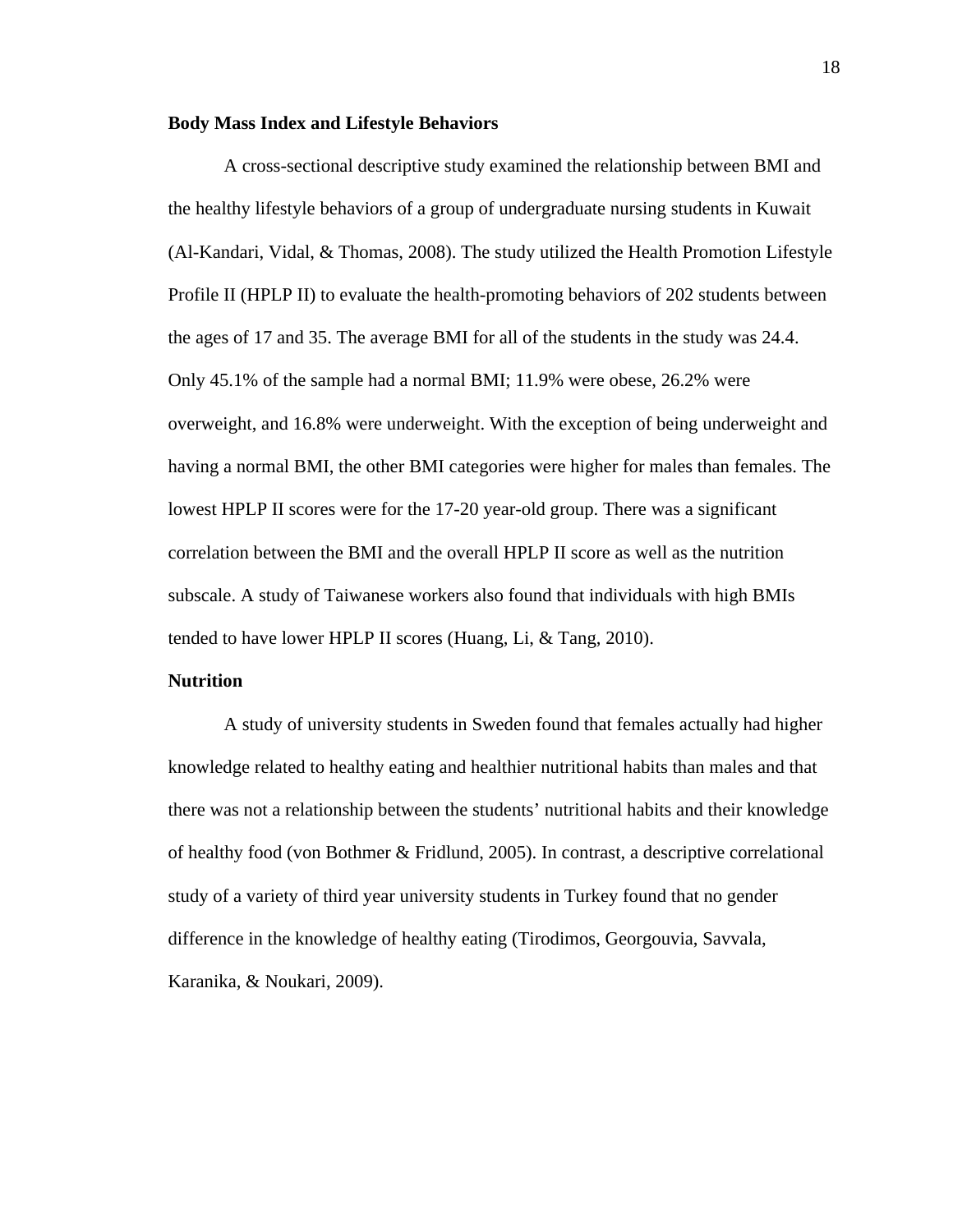#### **Physical Activity**

Physical activity is also affected as students transition from high school to a university. A study conducted in Canada found that 66% of students reported having enough physical activity while in high school, but only 44% of this sample reported having enough physical activity once they got to the university level (Bray & Born, 2004). In general, there seems to be little difference in time spent doing physical activity between the first and fourth year college students (Keating, Guan, Piñero, & Bridges, 2005).

In a meta-analysis of the physical activity behaviors of college students 30-50% did not engage in enough physical activity to reap the health benefits of education (Keating et al., 2005). Only 6.4-48.6% of the participants in a Hong Kong university study reported incorporating any kind of physical activity into their lives at all (Lee  $\&$ Yuen Loke, 2005), and 59.5% of the students in a German university study reported not reaching the minimum required amount of physical activity (Keller, Maddock, Hannöver, Thyrian, & Basler, 2007). In contrast, a study of university students in Sweden found that 71% reported that they exercise regularly (von Bothmer & Fridlund, 2005).

Students from a rural historically black college reported relatively high levels of physical activity. Nearly 30% of the sample met the definition of moderate physical activity: at least 30 minutes per day at least five days out of the week. More than 42% met the vigorous physical activity requirements: sustained activity for at least 20 minutes per day for at least three days per week (Kemper & Welsh, 2010). In another study, individuals who were overweight, but not obese, reported significantly more time spent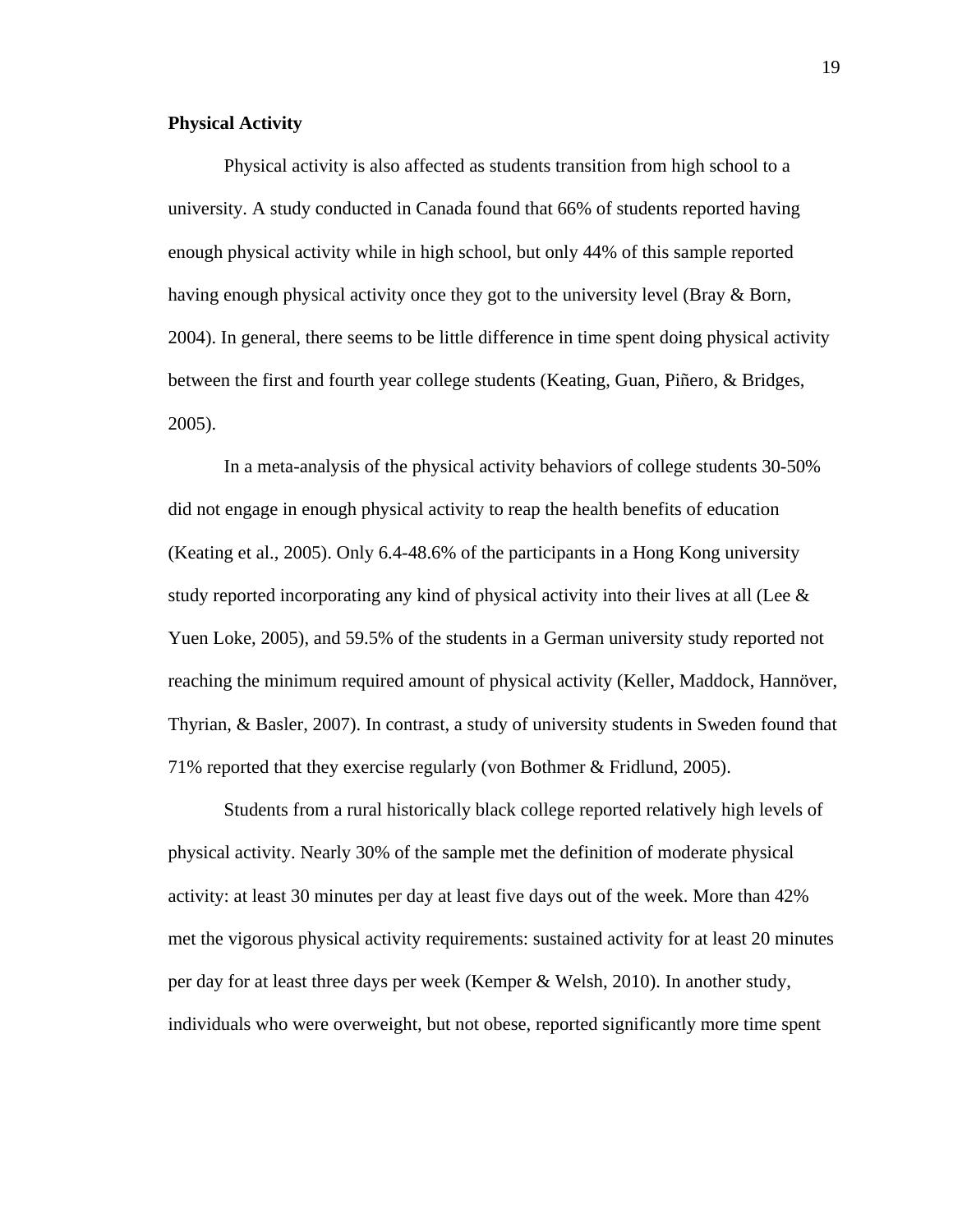doing vigorous physical activity and strength training versus the normal weight individuals (Stanziano & Butler-Ajibade, 2011).

In a study of university students in Hong Kong, male students reported engaging in physical exercise more often than females (Lee  $&$  Yuen Loke, 2005). This is supported by findings of studies in Turkey (Tirodimos et al., 2009), and Hawaii (Yates et al., 2004). von Bothmer and Fridlund (2005), however, found no significant difference between male and female students' participation in physical activity. Males also enjoy taking part in physical activities for recreational purposes more so than females (Lee  $\&$  Yuen Loke, 2005).

#### **Differences in Healthy Lifestyles by College Major**

It is interesting to classify groups of university students according to major to assess for patterns among students of the same major. In a study of German university students, medical students reported the lowest levels of smoking and binge drinking, and law students had the lowest exercise rate and the highest binge drinking rate. Education students had the highest smoking rate, and education and law students had the lowest fruit and vegetable consumption (Keller et al., 2007). In a study of nursing versus nonnursing students at a university in Istanbul, Turkey, similar results were found between groups, with nursing students reporting higher health responsibility, nutrition, interpersonal relations, and stress management (Can et al., 2008).

Within nursing programs, there appears to be an increase in stress management abilities from entry to graduation (Alpar, Senturan, Karabacak, & Sabuncu, 2008; Can et al., 2008). A longitudinal descriptive study found significant increases from the time of entrance into the program to graduation on the total HPLP II score and every subscale of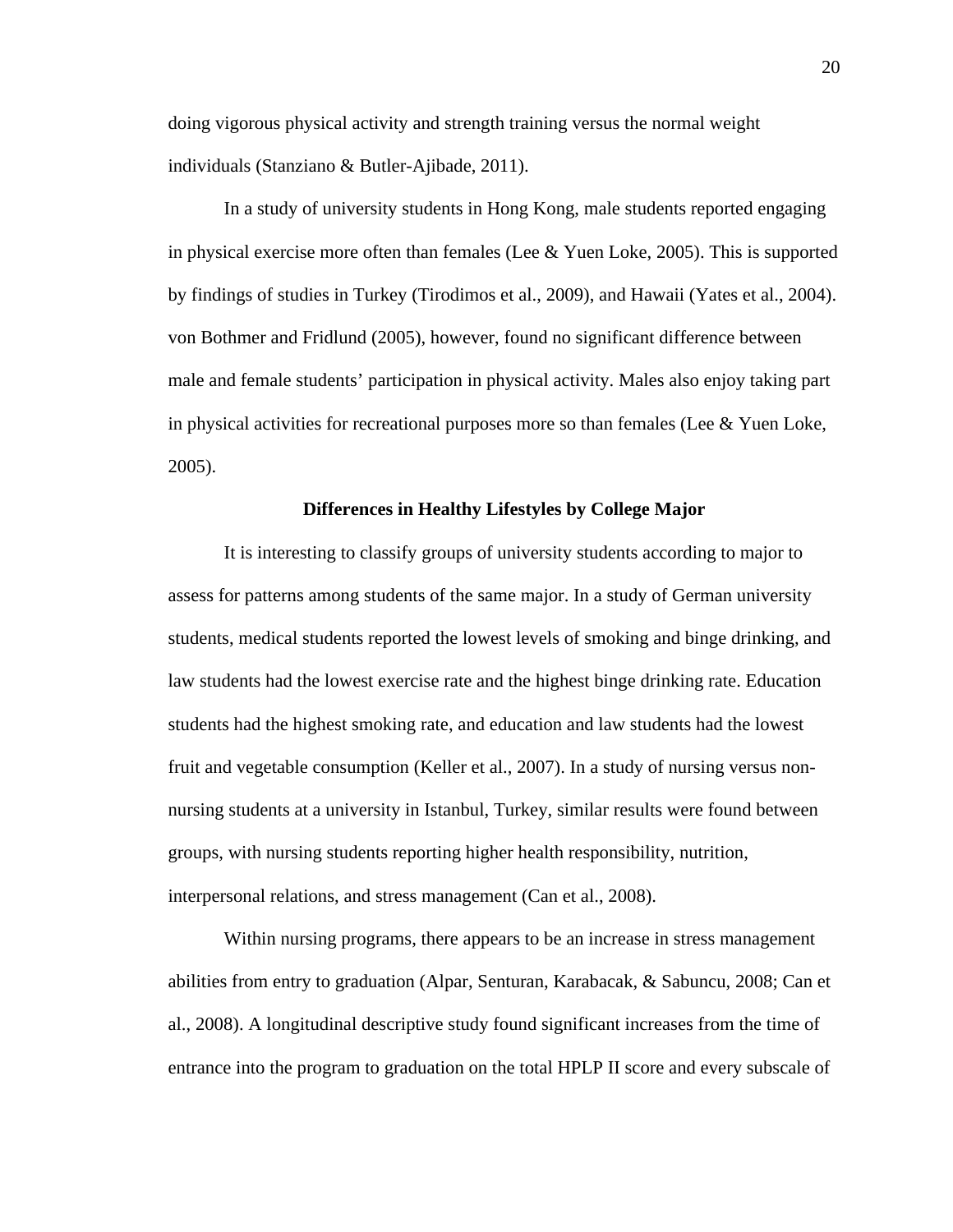the HPLP II except exercise (Alpar et al., 2008). Interestingly, Al-Kandari et al. (2008) found that the HPLP II scores decreased from the first semester in the nursing program through the second, third, and fourth semesters, only to rebound to their original levels during the final semester.

#### **Summary**

The research supports the notion that there are numerous factors that play a role in the relationship between body image and lifestyle behaviors of late adolescents and young adults. Age, sex, living situation, college major, and support systems are examples of some of the factors that have an effect on the participation in healthy lifestyle behaviors for this population. Of important note in this literature review is that most of these studies have been done in vastly different cultures, so there may not be obvious comparisons that can be drawn between the groups since culture has such a profound effect on the functioning and beliefs of individuals. These relationships will be examined in this study of the undergraduate student population at the University of North Florida, which will be more of a homogenous population than the various groups that have been mentioned in this literature review.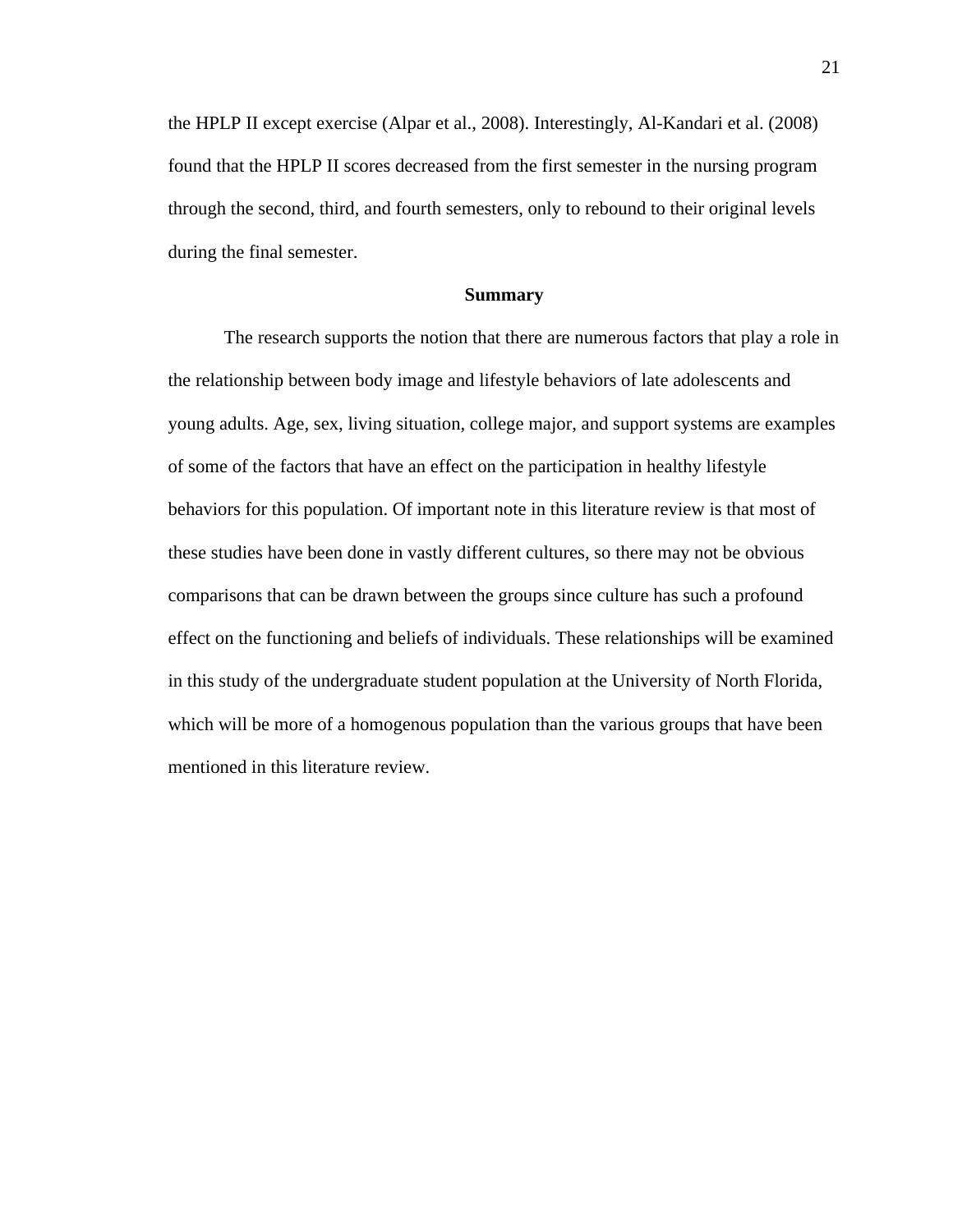#### Chapter Three: Methods

This chapter includes the methodology for this descriptive correlational study beginning with identification of the design and a description of the setting, the sample, and the sampling procedure. This is followed by a description of the instruments used, the data collection procedures, and protection of human subjects.

#### **Design**

This was a non-experimental Level II correlational study employing an online survey technique to explore the relationships between body image and healthy lifestyle behaviors in university students.

#### **Setting**

The setting was a university campus in northeast Florida with a student body of 16,600 students. The majority of the students at this university are Caucasian (74%), with 10% black, 7% Asian, and 6% Hispanic. The school admits approximately 1,100 freshmen each fall, 57% of whom are female.

#### **Sample**

A convenience sample was used in this study. Participants were required to be: (a) enrolled as an undergraduate student; (b)  $>17$  and  $<25$  years-of-age; and (c) able to read and understand English. Power analysis indicated that for a probability of 80 percent to detect a moderate correlation  $(r = .30)$  between body image and healthy lifestyle behavior at a two-sided 0.05 significance level, a sample size of 64 was needed. With more than 16,000 undergraduate students enrolled at the University, a conservative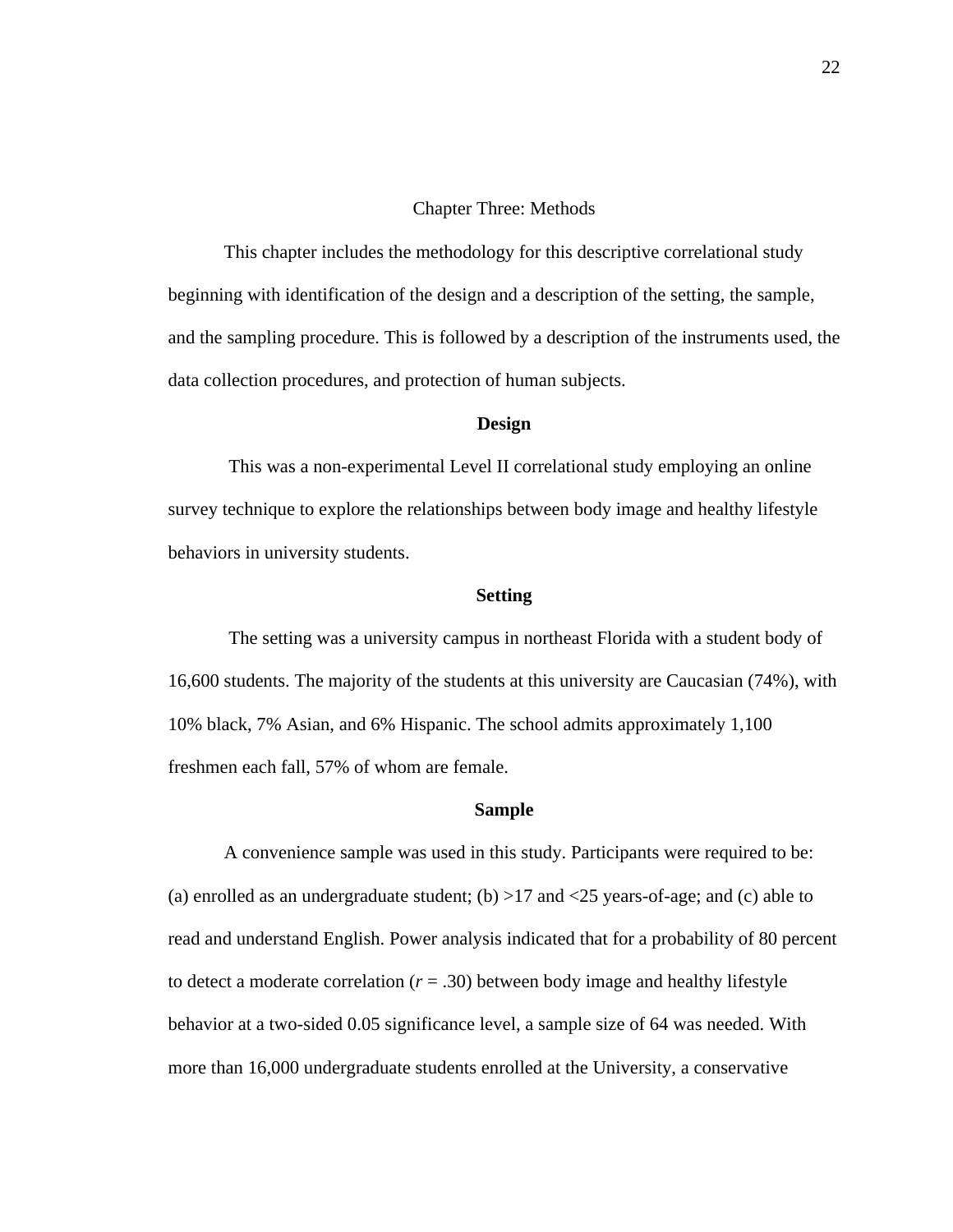estimate of a 10% response rate was estimated to yield an anticipated sample size of 1,600. A similar online survey previously delivered at UNF had a response rate of 17.6% (Dembeck, 2010).

#### **Data Collection**

An email was sent out through the Institutional Research department to all enrolled undergraduate students during the sixth week of the fall semester (see Appendix A). This time was chosen, as the enrollment during this semester is the highest of any of the semesters. The email included an invitation and a link to participate in an online survey. A reminder email was sent two weeks later to provide for increased participation of students (see Appendix B). Electing to complete and submit the survey constituted consent to participate.

The survey was created and deployed through Vovici Enterprise, a survey tool hosted and administered on university servers using multiple layers of network security. Vovici stores responses in a database instance of MS SQL Server. This provides good protection and scalability and is on a protected server within the Network Operations Center. The survey used a HTML form to collect responses in a secure database and responses were totally anonymous. The survey remained open for one month after the initial e-mail invitation was deployed.

#### **Instruments**

The online survey was used to collect demographic data as well as measures of body image and healthy lifestyle behaviors (see Appendix C). The survey contained a total of 74 questions, taking approximately 10 minutes to complete.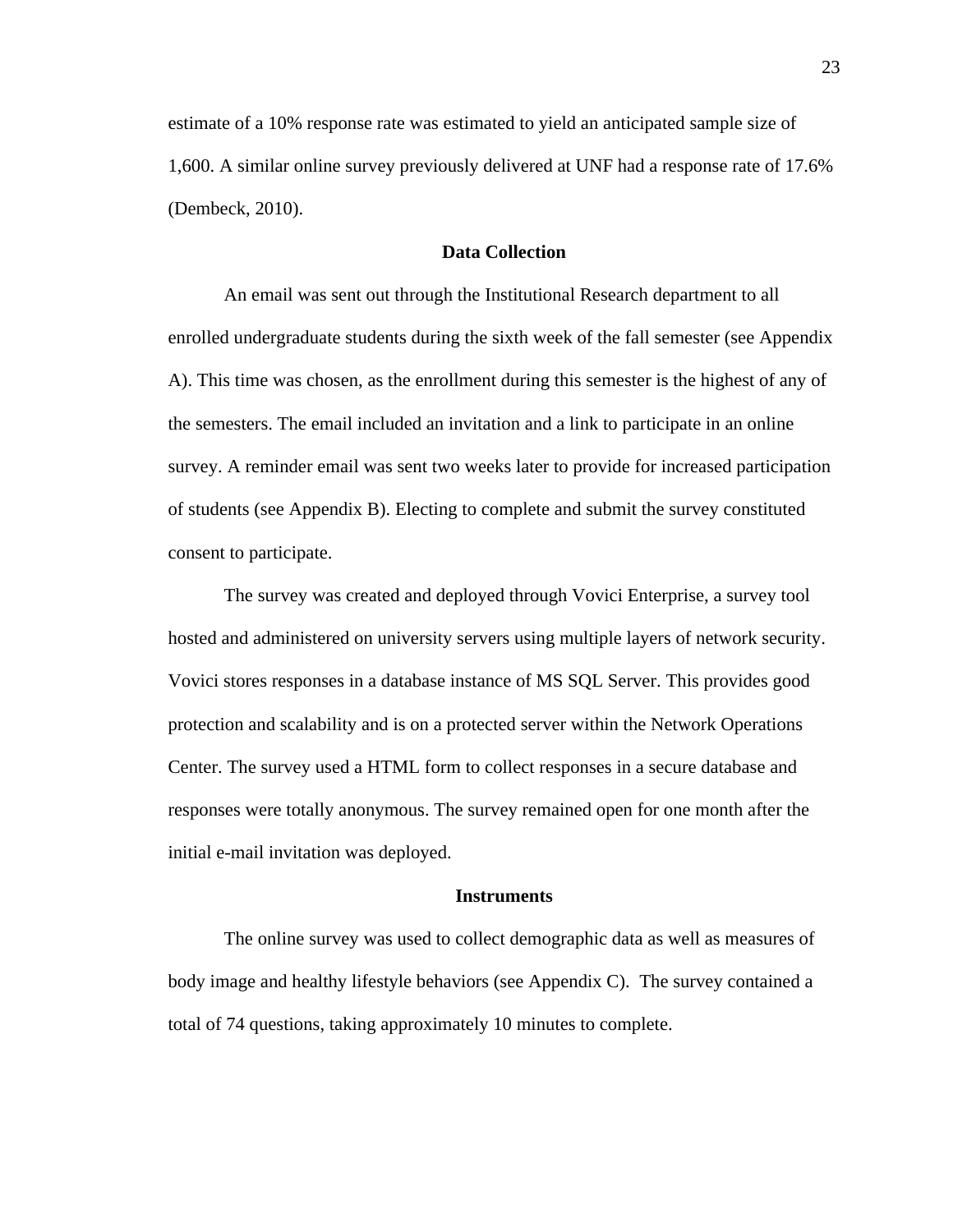#### **Demographic Data**

Demographic data included the students' age, gender, ethnicity, place of abode, grade level, part time or full time designation, college major, work status, self-reported height and weight, and self-reported health status.

#### **Body Image**

Data about body image was collected using the body dissatisfaction questions developed by Wilkosz et al. (2011). These questions were derived from those used in the California Health Interview Survey (UCLA Center, 2007). The survey is available at http://www.askchis.com/There are five "Yes" "No" questions related to behaviors with respect to gaining or losing weight in the previous 7 days. Each answer is given a point value of 1 for "Yes" or 0 for "No. The points are totaled to provide the measure of body dissatisfaction. The higher scores are indicative of a higher level of body dissatisfaction.

#### **Lifestyle Behaviors**

Lifestyle behaviors will be assessed in three ways. These include sedentary activity, physical activity, and healthy lifestyle behavior.

**Sedentary activity.** Data regarding the amount of sedentary activity reported by students was collected using the screen time questions developed by Wilkosz et al. (2011). These questions were derived from those used in the California Health Interview Survey (UCLA Center, 2007). The amount of time reported watching television, playing video games, and/or using the computer for leisure (not for schoolwork) was divided into less than and greater than two hours per day. Two hours is significant because the American Academy of Pediatrics (2001) recommends less than two hours of sedentary activity per day.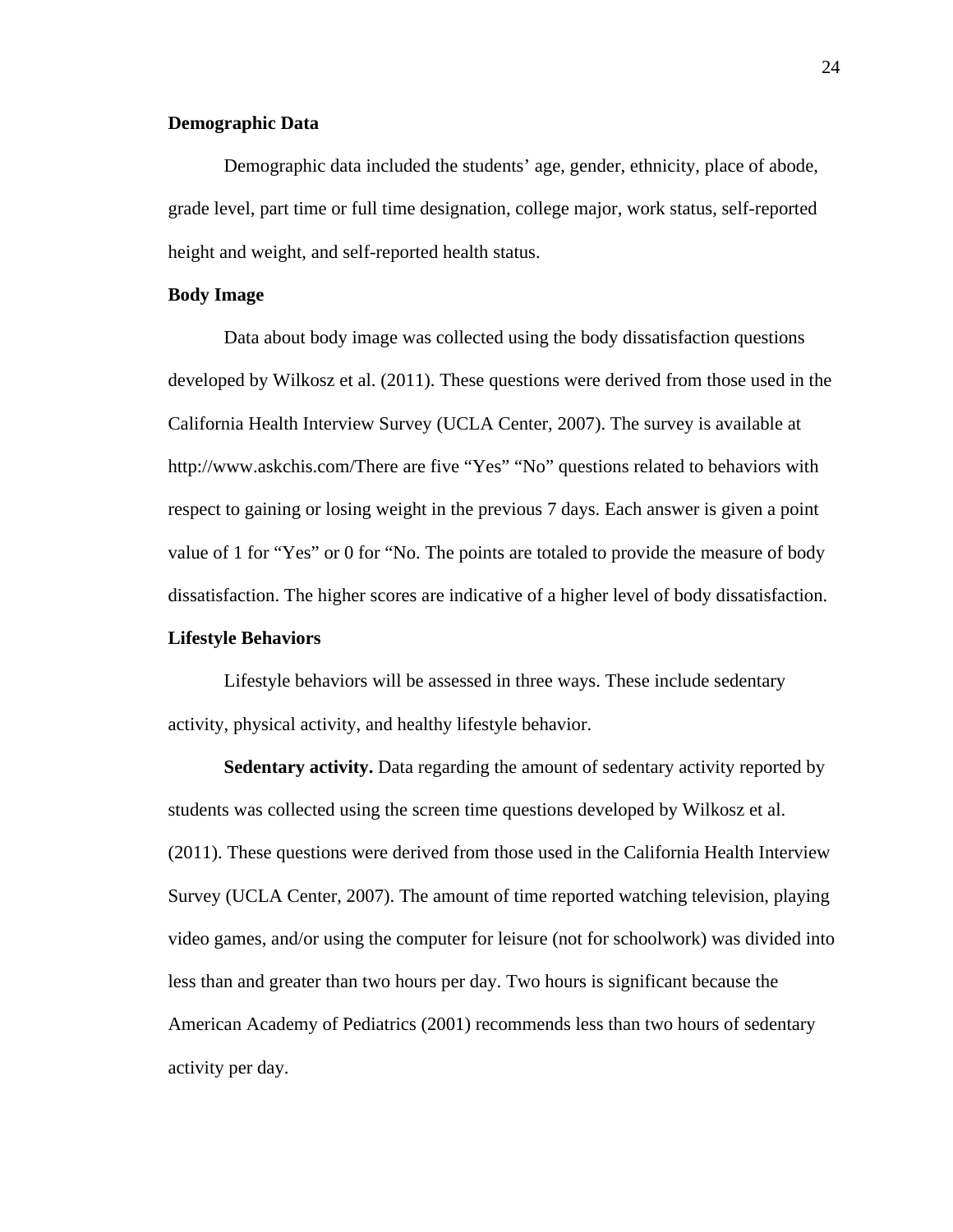**Physical activity.** The 60-minute moderate to vigorous physical activity screening (MVPA) screening tool was used to measure exercise behavior. The tool contains two questions querying the individual's number of days of moderate to vigorous exercise in the past week and in a typical week. The MVPA score is the average of the two questions. The tool is reliable (interclass correlation=  $0.77$ ) and valid (r=  $0.40$  in a test against the computer science and applications accelerometer) (Prochaska et al., 2001). Permission to use this tool was obtained from the author.

**Healthy lifestyle behavior.** Lifestyle behavior was assessed using the Health Promoting Lifestyle Profile (HPLP) II. The original instrument (HPLP) had 48 items (Walker et al., 1987). The instrument was revised to include more up-to-date information and to even out the number of items in each subscale (Walker & Hill-Polerecky,1996). There are 52 items on the HPLP II, divided into six subscales: spiritual growth, interpersonal relations, nutrition, physical activity, health responsibility, and stress management. The internal consistency of the instrument as a whole is high, with an alpha coefficient of .943. Individual subscale alpha coefficients range from .793 to .872. The stability of the instrument was found to be .892 for the total scale (Walker & Hill-Polerecky, 1996). The scale has been widely used in studies of university students across the world (Can et al., 2008; Díez & Pérez-Fortis, 2009; Stark, Manning-Walsh, & Vliem, 2005). Permission to use this tool was obtained from the author.

#### **Protection of Human Subjects**

Approval under expedited status was obtained from the Institutional Review Board at the university prior to deployment of the survey. The actual deployment of the survey to the students was done by the university's department of institutional research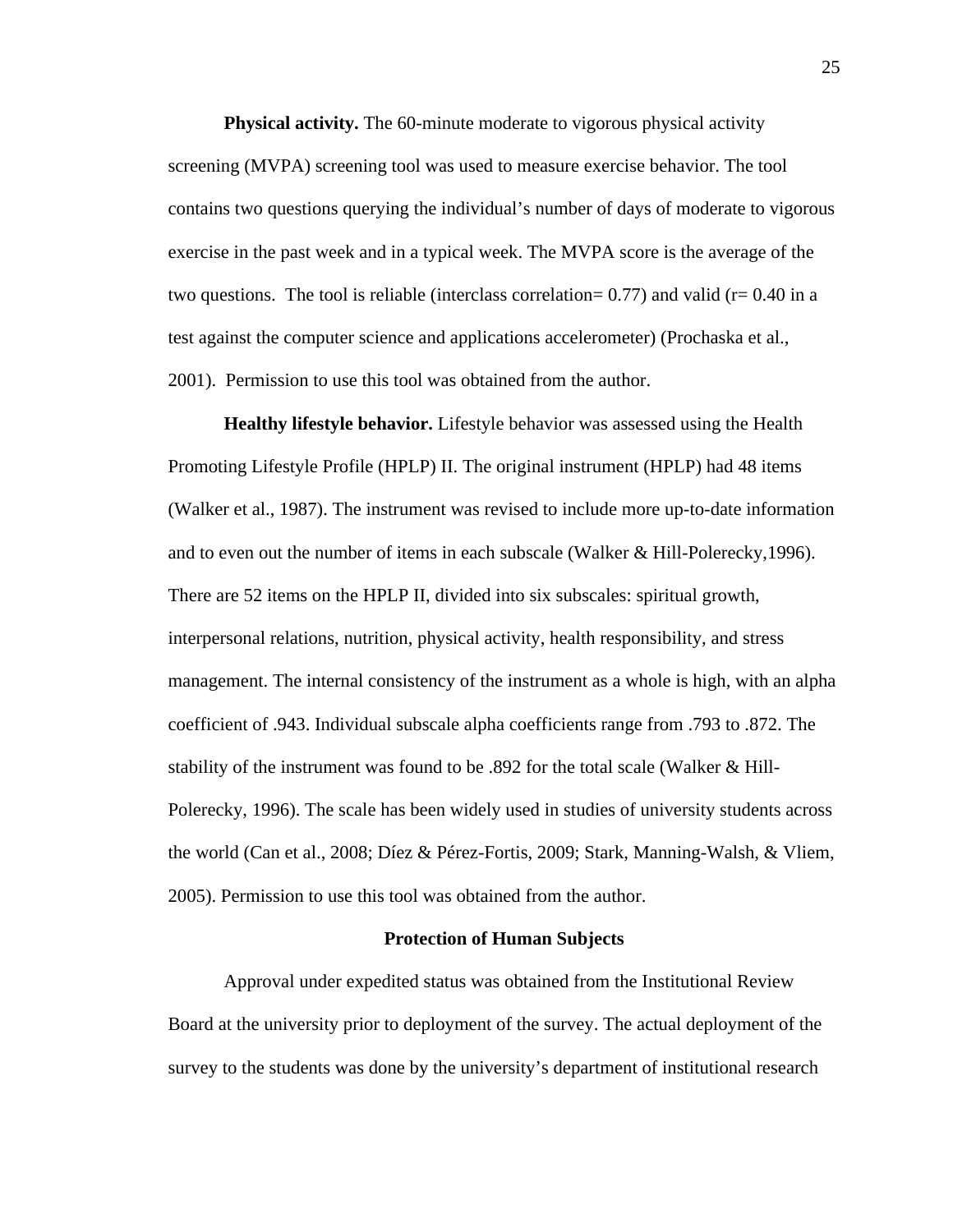through the Vovici platform, thus ensuring anonymity of both those invited as well as those responding.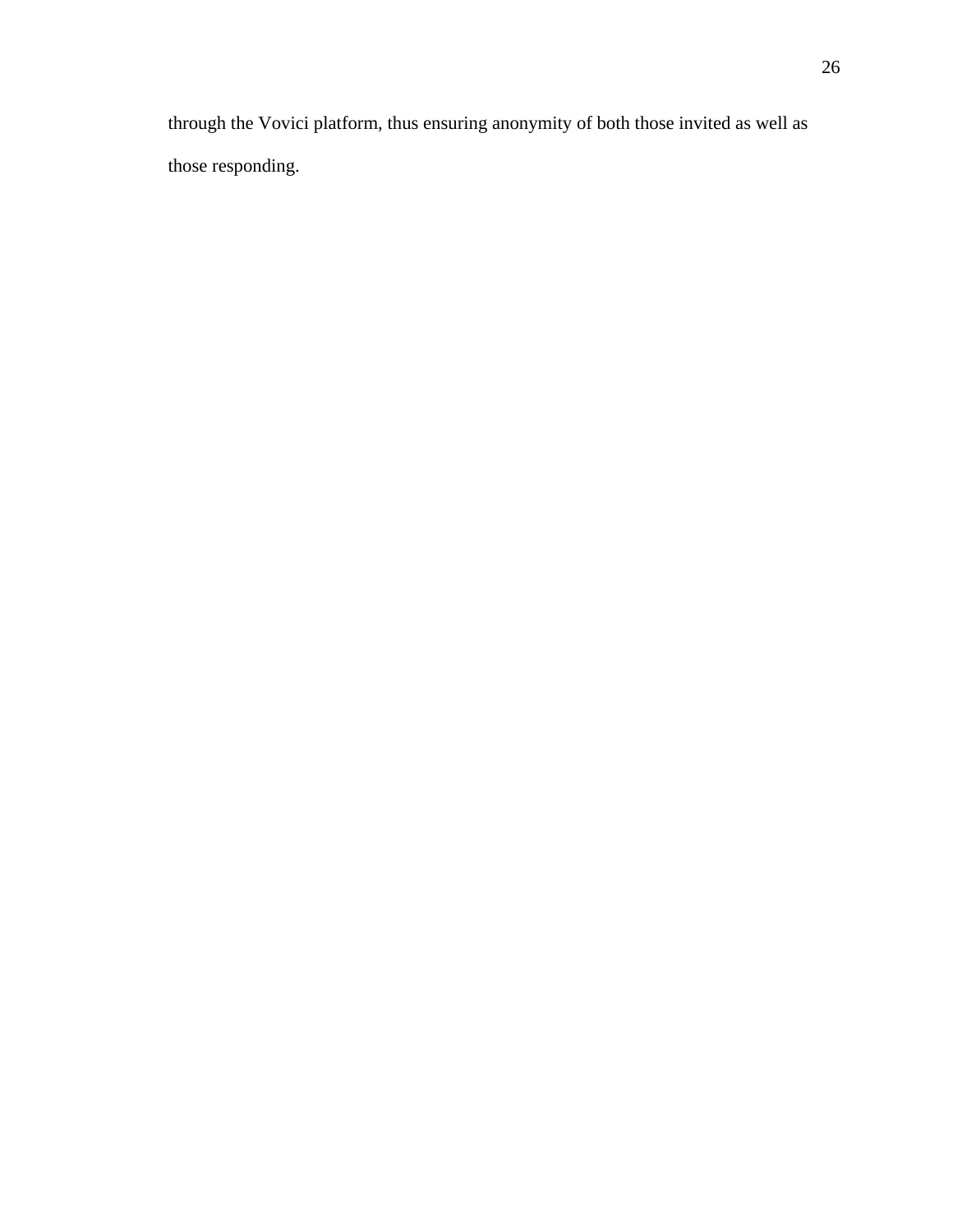#### Chapter Four: Results

This chapter describes the findings of this level II correlational study examining the relationship between body image and healthy lifestyle behaviors of undergraduate university students. Descriptive analyses of the characteristics of the sample and correlations between the variables are presented.

#### **Demographic Data**

Invitations to participate in the online survey were e-mailed to 11,909 undergraduate university students. A total of 1,813 individuals logged on to the survey. Of those, 560 only partially completed the survey. There were 148 individuals who logged on to the survey and did not complete any survey items. Out of the 1,105 individuals who completed the survey, there were 49 people who were over the age of 24. Therefore, the final sample size was 1,056.

Participants were 18-24 years old. The mean age of the sample was  $20.47$  (SD = 1.73). The average height was 66.18 inches (range = 57-77, SD = 3.77), the average weight was 147.58 pounds (range  $= 85-345$ , SD  $= 34.83$ ), and the average BMI was 23.58 (range =  $14.56 - 50.48$ , SD =  $4.63$ ). Of the 1,056 participants, 19.7% were overweight and 9% were obese (see Table 4.1).

The majority of the sample were Caucasian (75.3%) and female (75%). Most of the participants were upperclassmen (65.5%), in a non health-related major (69.8)% and enrolled as a full-time student (92.5%). The majority of the participants were living on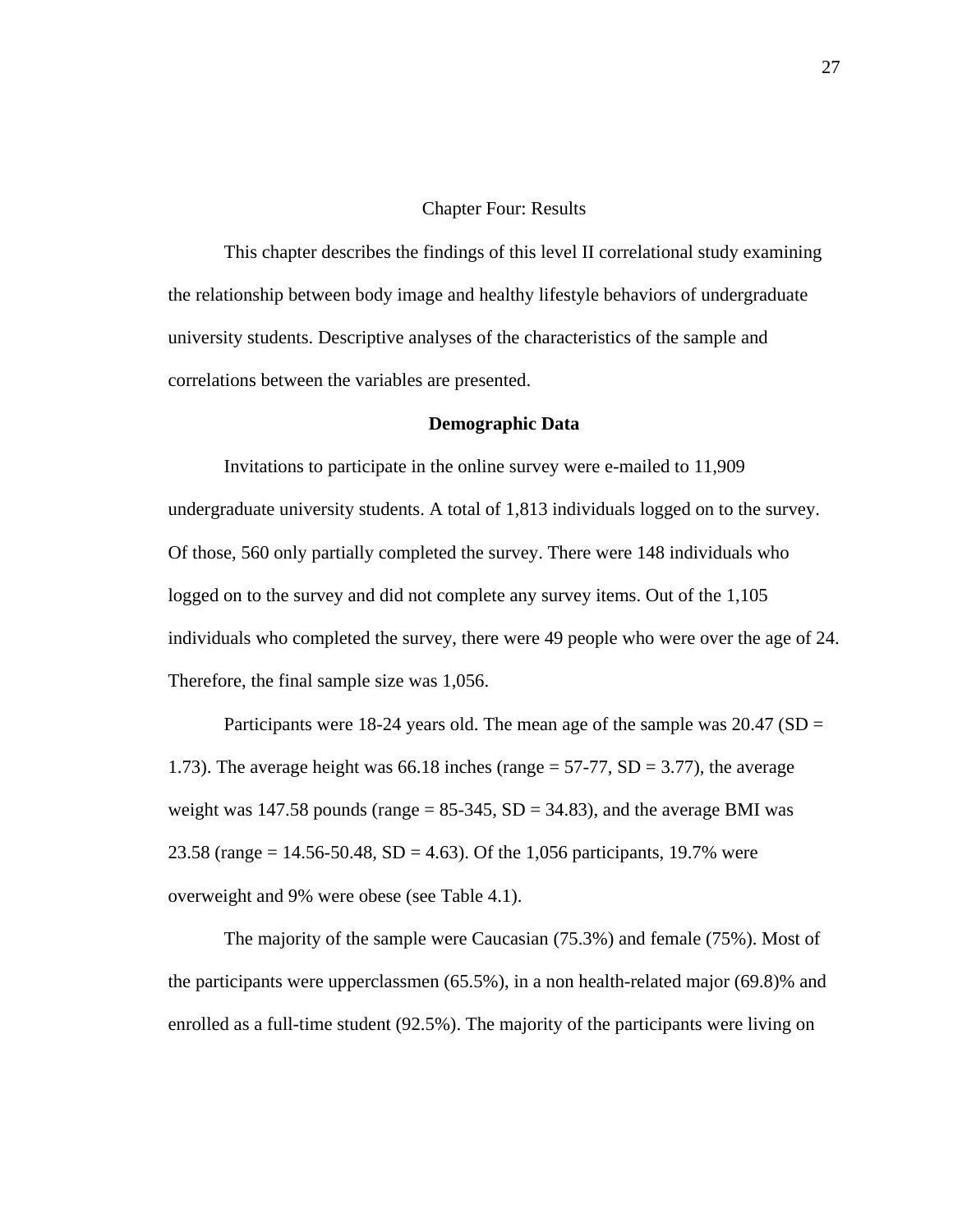| Classification                  | N   | $\%$ |
|---------------------------------|-----|------|
| Severely underweight $(< 16.0)$ | 3   | 03   |
| Underweight (16.0-18.5)         | 62  | 5.9  |
| Normal weight (18.5-25.0)       | 687 | 65.1 |
| Overweight (25.0-30.0)          | 208 | 19.7 |
| Obese class I (30.0-35.0)       | 70  | 6.6  |
| Obese class II (35.0-40.0)      | 15  | 1.4  |
| Obese class III $(>40.0)$       | 11  | I () |

*Table 4.1.* BMI Distributions for the Sample

their own either on or off-campus (64.8%) and were employed (61.8%). See Table 4.2 for

details on the sample characteristics.

| Characteristic           | N   | $\%$ |
|--------------------------|-----|------|
| Ethnicity                |     |      |
| Asian                    | 63  | 5.9  |
| <b>Biracial</b>          | 31  | 2.9  |
| <b>Black</b>             | 60  | 5.7  |
| Caucasian                | 795 | 75.3 |
| Hispanic                 | 95  | 9.0  |
| <b>Middle Eastern</b>    | 6   | 0.6  |
| Other                    | 6   | 0.6  |
| Gender                   |     |      |
| Female                   | 792 | 75.0 |
| Male                     | 264 | 25.0 |
| College Level            |     |      |
| Freshman                 | 174 | 16.5 |
| Sophomore                | 190 | 18.0 |
| Junior                   | 388 | 36.7 |
| Senior                   | 304 | 28.8 |
| Major                    |     |      |
| Health-related           | 319 | 30.2 |
| Non health-related       | 737 | 69.8 |
| <b>Enrollment Status</b> |     |      |
| Full-time                | 977 | 92.5 |
| Part-time                | 79  | 7.5  |
| <b>Living Situation</b>  |     |      |
| On campus                | 293 | 27.7 |
| Own home/apartment       | 392 | 37.1 |
| With parent/guardian     | 371 | 35.1 |
| <b>Work Status</b>       |     |      |
| Full-time                | 115 | 10.9 |
| Part-time                | 538 | 50.9 |
| Not working              | 403 | 38.2 |

*Table 4.2.* Sample Characteristics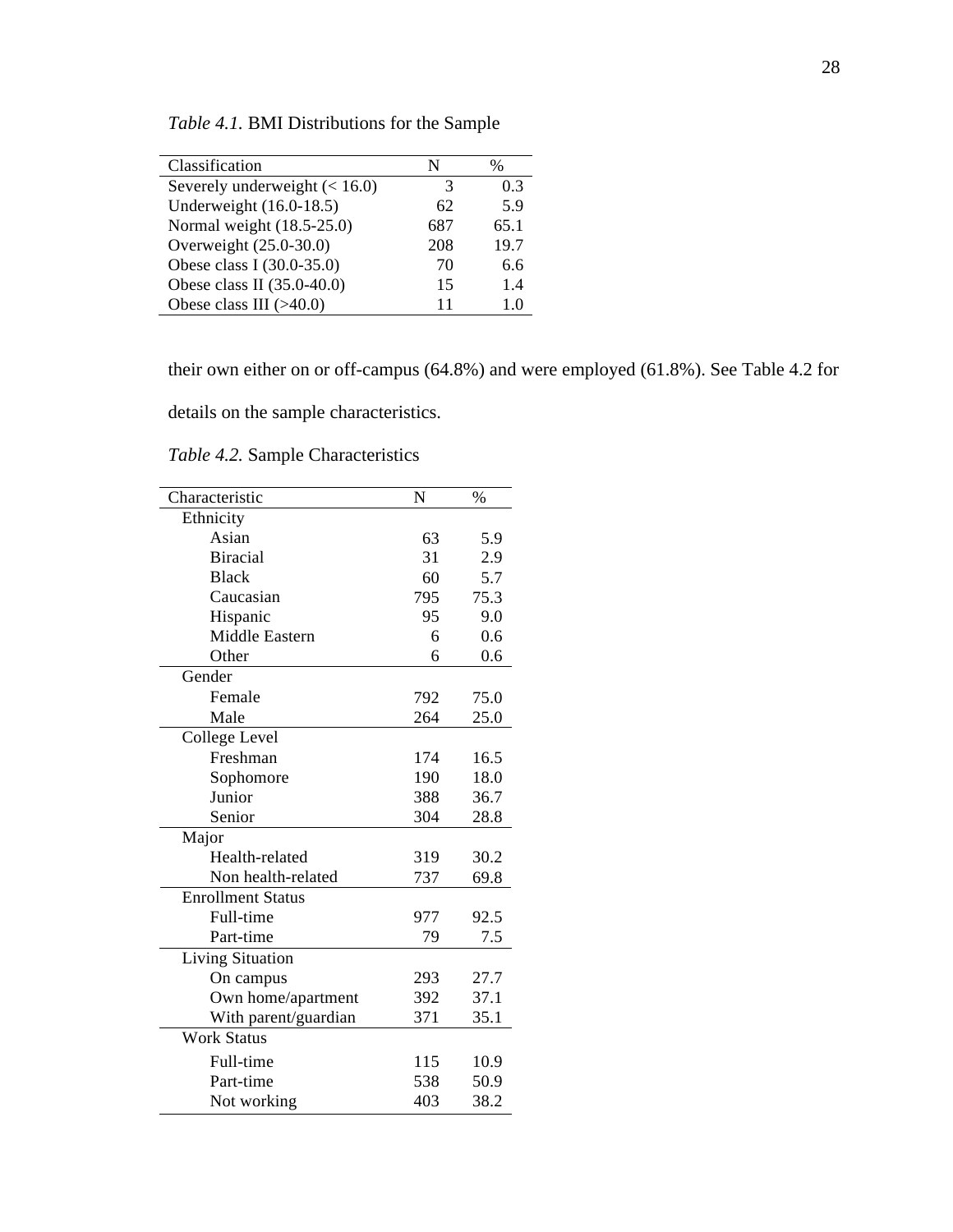#### **Body Image and Satisfaction**

In general, participants reported being satisfied with their body image (71%) and with their weight (91.9%). Even though the vast majority of participants stated they were satisfied with their weight, 60.3% reported that they currently wanted to gain or lose weight, meaning they had some level of body dissatisfaction (see Table 4.3). There was no difference in body image and satisfaction by age, gender, or college major.

| Table 4.3. Body Dissatisfaction |
|---------------------------------|
|---------------------------------|

|                                                      | N     | $\%$ |
|------------------------------------------------------|-------|------|
| <b>Current Weight Loss Goals</b>                     |       |      |
| Lose, or gain weight                                 | 637   | 60.3 |
| Stay same, not do anything                           | 419   | 39.7 |
| In past 7 days, diet to gain/lose weight             |       |      |
| Yes                                                  | 307   | 29.1 |
| N <sub>0</sub>                                       | 749   | 70.9 |
| In past 7 days, exercise to gain/lose weight         |       |      |
| Yes                                                  | 518   | 49.1 |
| N <sub>0</sub>                                       | 538   | 50.9 |
| In past 7 days, do anything else to gain/lose weight |       |      |
| Yes                                                  | 37    | 3.5  |
| N <sub>o</sub>                                       | 1,019 | 96.5 |

Thirty-seven (3.5%) of the participants listed activities for weight loss or gain other than diet and exercise. Some of these were healthy behaviors, some were not. Eighteen individuals used dietary supplements or weight loss aids, 8 admitted to purging, 4 avoided eating at all, 3 increased their water intake, 2 increased their hours of sleep, 1 had dental work which affected food intake, and 1 was breastfeeding.

#### **Physical Activity**

The MVPA tool was used to assess whether participants were meeting established physical activity guidelines. Of the 1,056 participants, only 268 (25.3%) were meeting physical activity guidelines of a minimum of five days per week with 60 minutes of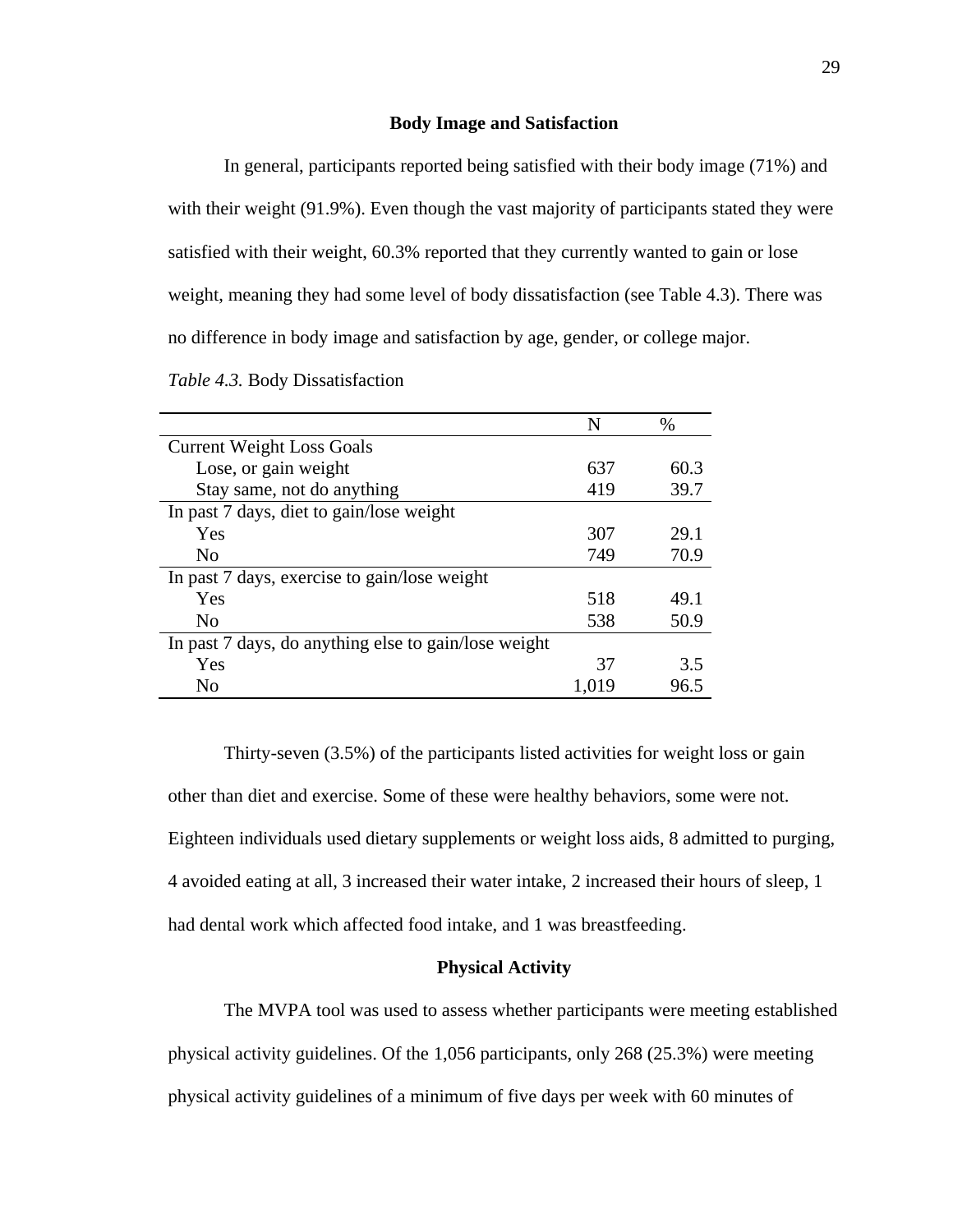physical activity per day (see Table 4.4). There was no difference in physical activity by

age, gender, or college major.

|                |     | 60 Minutes/Day | 60 Minutes/Day |                     | Average Score* |      |
|----------------|-----|----------------|----------------|---------------------|----------------|------|
|                |     | Past 7 Days    |                | <b>Typical Week</b> |                |      |
| Days           | N   | %              | N              | $\%$                | N              | $\%$ |
| $\Omega$       | 227 | 21.5           | 177            | 16.8                | 155            | 14.7 |
|                | 131 | 12.4           | 113            | 10.7                | 131            | 12.4 |
| $\overline{c}$ | 152 | 14.4           | 155            | 14.7                | 163            | 15.4 |
| 3              | 184 | 17.4           | 207            | 19.6                | 196            | 18.6 |
| 4              | 121 | 11.5           | 145            | 13.7                | 143            | 13.6 |
| 5              | 96  | 9.1            | 107            | 10.1                | 110            | 10.4 |
| 6              | 63  | 6.0            | 78             | 7.4                 | 84             | 7.9  |
|                | 82  | 7.8            | 74             | 7.0                 | 74             | 7.0  |
|                |     |                |                |                     |                |      |

*Table 4.4.* MVPA Scores for Physical Activity

\*Average score  $\leq 5$  = not meeting physical activity guidelines

The screen time questions were used to assess sedentary activity scores for participants. During a typical school week, 74.7% of participants used a computer for greater than the recommended time per day. The percentage of participants who used a computer for greater than the recommended time per day was only slightly less on the weekends (68%). Only 34.5 % of the sample excessively watched television and/or played video games during the school week, but this percentage increased during the weekends (48.5%) (see Table 4.5).

#### **Healthy Lifestyle Behaviors**

The HPLP II was used to assess the healthy lifestyle behaviors of participants. Cronbach's alpha for the total score in the current sample was .94, indicating high internal consistency. The scores for each subscale range between two and four, which equates to a frequency of performing the behaviors sometimes or often, respectively. Therefore, healthy lifestyle behaviors included in health responsibility, physical activity,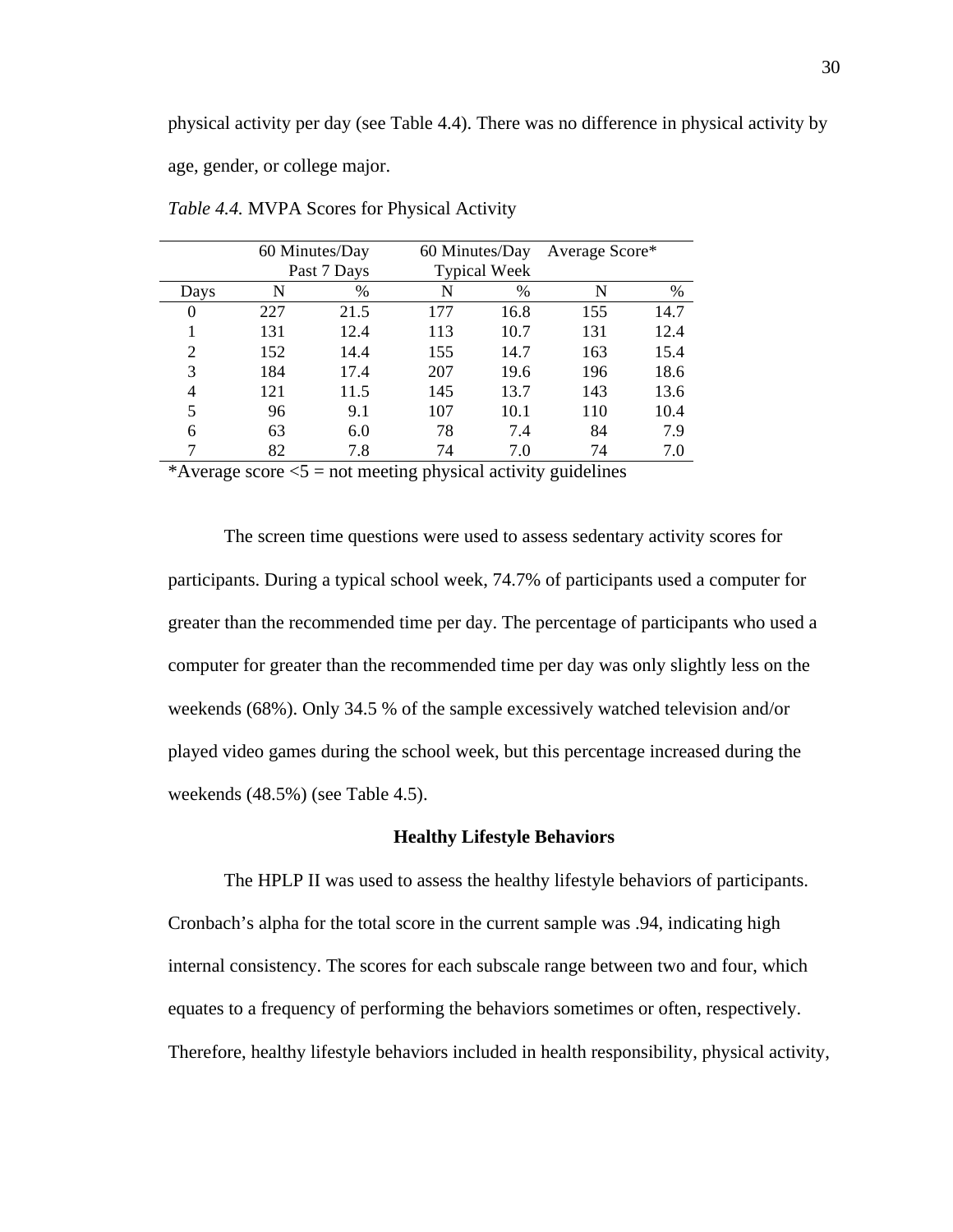*Table 4.5.* Screen Time

|                 | TV/Video Games |      | Computer |      |
|-----------------|----------------|------|----------|------|
| Days            | N              | $\%$ | N        | $\%$ |
| Monday-Friday   |                |      |          |      |
| $<$ 2 hours     | 692            | 65.5 | 267      | 25.3 |
| $3-5$ hours     | 253            | 24.0 | 467      | 44.2 |
| 6-8 hours       | 41             | 3.9  | 132      | 12.5 |
| $9-10$ hours    | 33             | 3.1  | 59       | 5.6  |
| $>10$ hours     | 37             | 3.5  | 131      | 12.4 |
| Saturday-Sunday |                |      |          |      |
| $<$ 2 hours     | 544            | 51.5 | 338      | 32.0 |
| 3-5 hours       | 376            | 35.6 | 445      | 42.1 |
| 6-8 hours       | 88             | 8.3  | 169      | 16.0 |
| $9-10$ hours    | 26             | 2.5  | 52       | 4.9  |
| $>10$ hours     | 22             | 2.1  | 52       | 4.9  |

Two hours or less of screen time per day is an American Academy of Pediatrics recommendation

nutrition, spiritual growth, interpersonal relations, and stress management are performed

more often than never, but not routinely, on average for this sample (see Table 4.6).

There was no difference in healthy lifestyle behaviors by age, gender, or college major.

|                       | Mean | <b>SD</b> |
|-----------------------|------|-----------|
| <b>Overall Score</b>  | 2.59 | 0.45      |
| Health responsibility | 2.09 | 0.61      |
| Physical activity     | 2.40 | 0.67      |
| <b>Nutrition</b>      | 2.53 | 0.56      |
| Spiritual growth      | 3.04 | 0.60      |
| Interpersonal         | 3.02 | 0.58      |
| Stress management     | 2.45 | 0.53      |

*Table 4.6.* HPLP II Scores for Lifestyle Behaviors

Scores are based on a Likert scale: 1-never, 2-sometimes, 3-often, 4-routinely

#### **Relationships Between Body Image and Healthy Lifestyle Behaviors**

There was a low, but significant positive correlation between body image and some of the healthy lifestyle behaviors, the highest of which was with the physical activity subscale (see Table 4.7). There was a significant moderate correlation between MVPA scores and body image  $(r = .20, p = 0)$  as well as between MVPA scores and a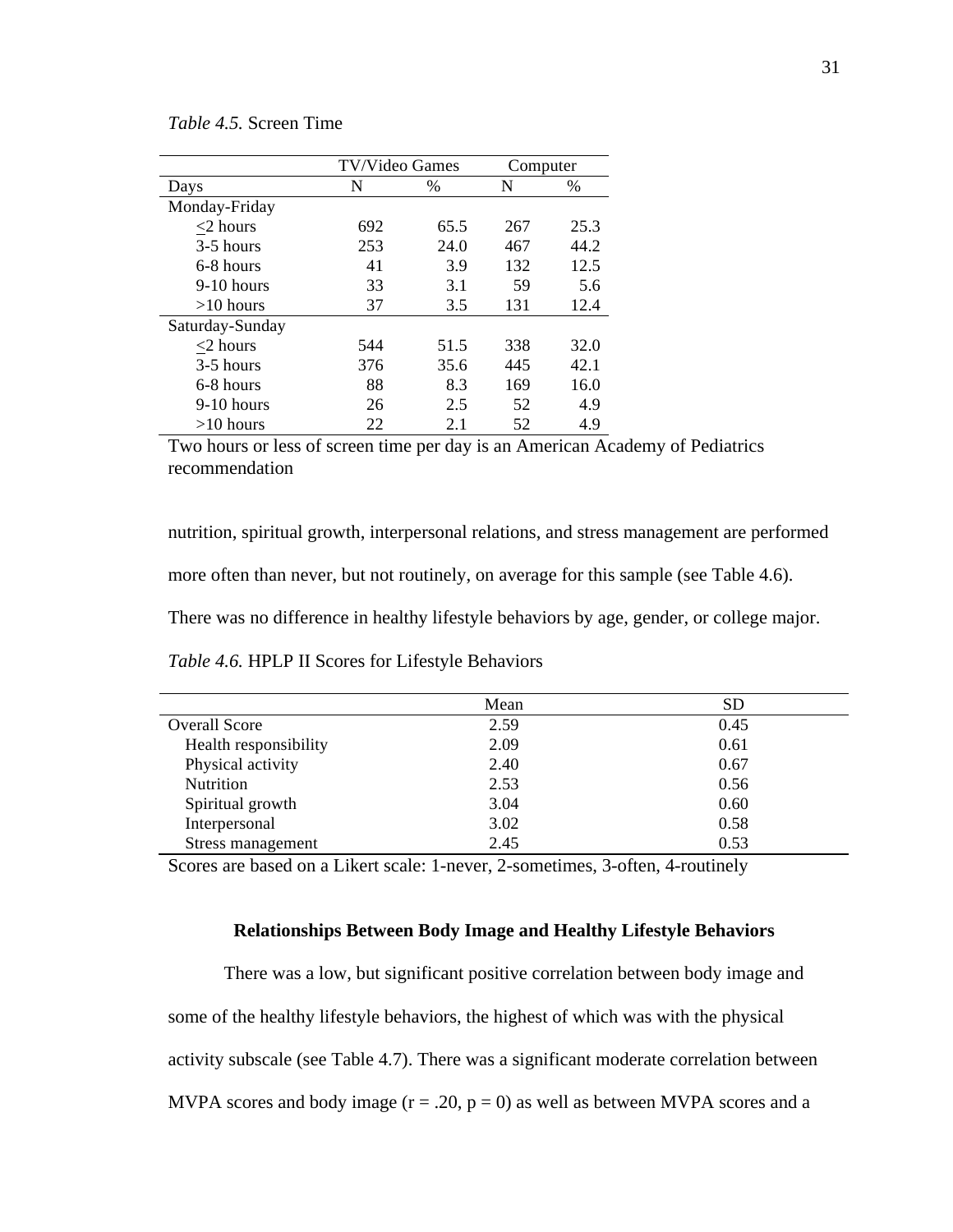health promoting lifestyle total ( $r = .37$ ;  $p = 0$ ). Sedentary activity was not significantly correlated with body image, but it had a low, yet significant, negative correlation to health promoting lifestyle total ( $r = .10$ ;  $p = .02$ ).

| <i>Table 4.7.</i> Correlations among Variables |  |
|------------------------------------------------|--|
|------------------------------------------------|--|

|                            | <b>Body Image Total</b> |       |  |
|----------------------------|-------------------------|-------|--|
|                            | Correlation<br>P-value  |       |  |
|                            | Coefficient             |       |  |
| Health promoting lifestyle | 0.066                   | 0.033 |  |
| Health responsibility      | 0.061                   | 0.047 |  |
| Physical activity          | 0.236                   | 0.000 |  |
| <b>Nutrition</b>           | 0.091                   | 0.003 |  |
| Spiritual growth           | $-0.046$                | 0.134 |  |
| Interpersonal              | $-0.025$                | 0.425 |  |
| Stress management          | $-0.023$                | 0.450 |  |
| <b>MVPA</b>                | 0.203                   | 0.000 |  |
| Sedentary activity         | $-0.026$                | 0.404 |  |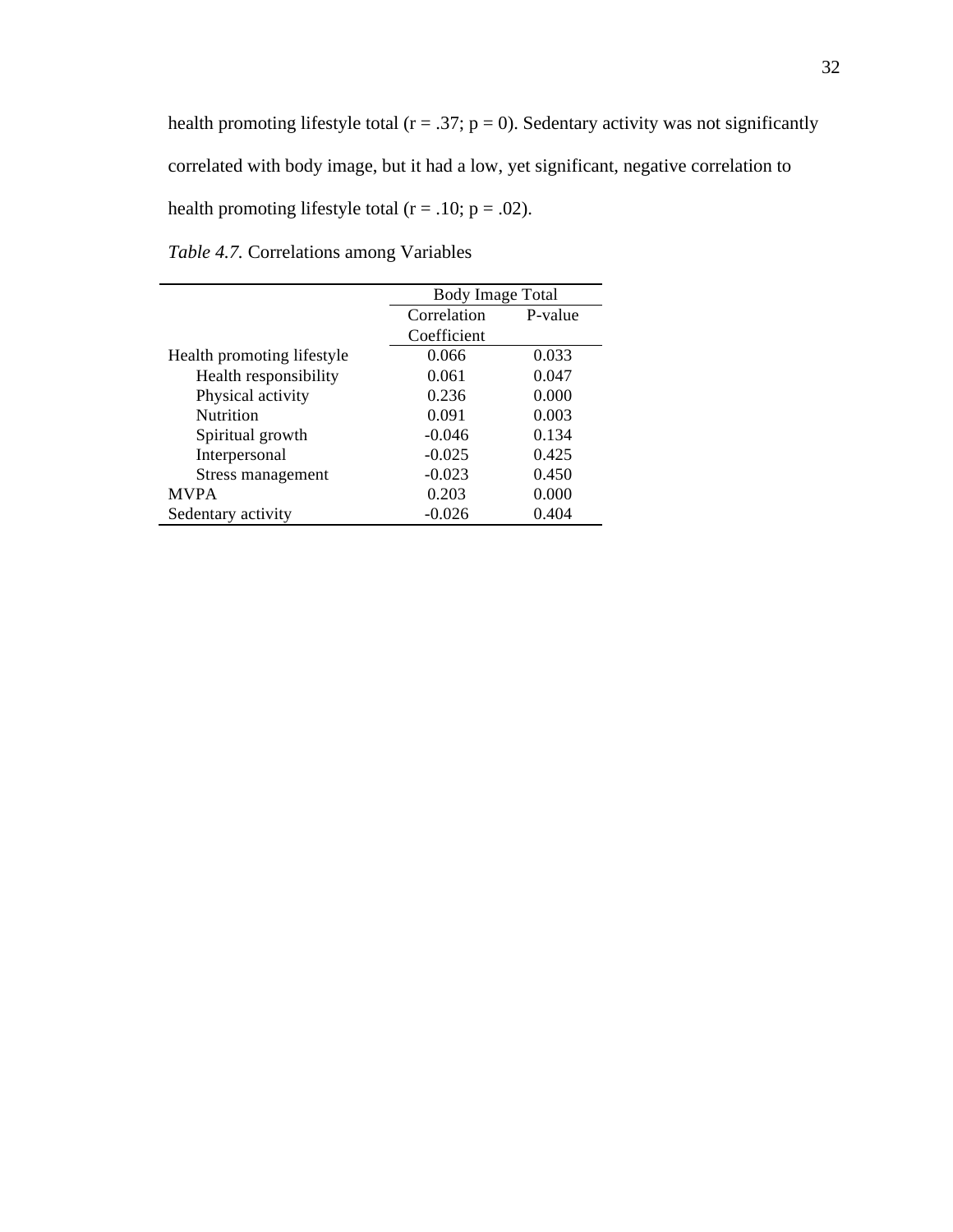#### Chapter Five: Discussion

This chapter provides a discussion of the study findings relevant to the relationship between body image and healthy lifestyle behaviors among undergraduate university students. This is followed by delineation of the limitations of the study and articulation of implications for evidence-based advanced nursing practice and for strategic planning for persons involved in health promotion of college students. Finally, directions for future research are presented.

#### **Body Image and Lifestyle Behaviors**

#### **Body Image**

It is known that a poor body image can have a negative effect on healthy lifestyle behaviors (Wilkosz et al., 2011). The majority of participants in this study reported being satisfied with their body image (71%), and 91.9% of individuals reported being satisfied with their weight, although the percentage of students with a normal BMI was 65.1%, which is only little greater than half.

Despite high percentages suggesting body satisfaction mentioned above, 60.3% of participants reported wanting to do something to gain or lose weight. This finding is suggestive of body dissatisfaction. Perhaps after more specific questioning about wanting to gain or lose weight, participants realized that they were in fact, not exactly satisfied with their body image. Because beliefs about body image held during teenage years can carry into young adulthood, these data can be compared to previous data examining adolescents' beliefs about their weight. Data from the CDC shows that 44.4% of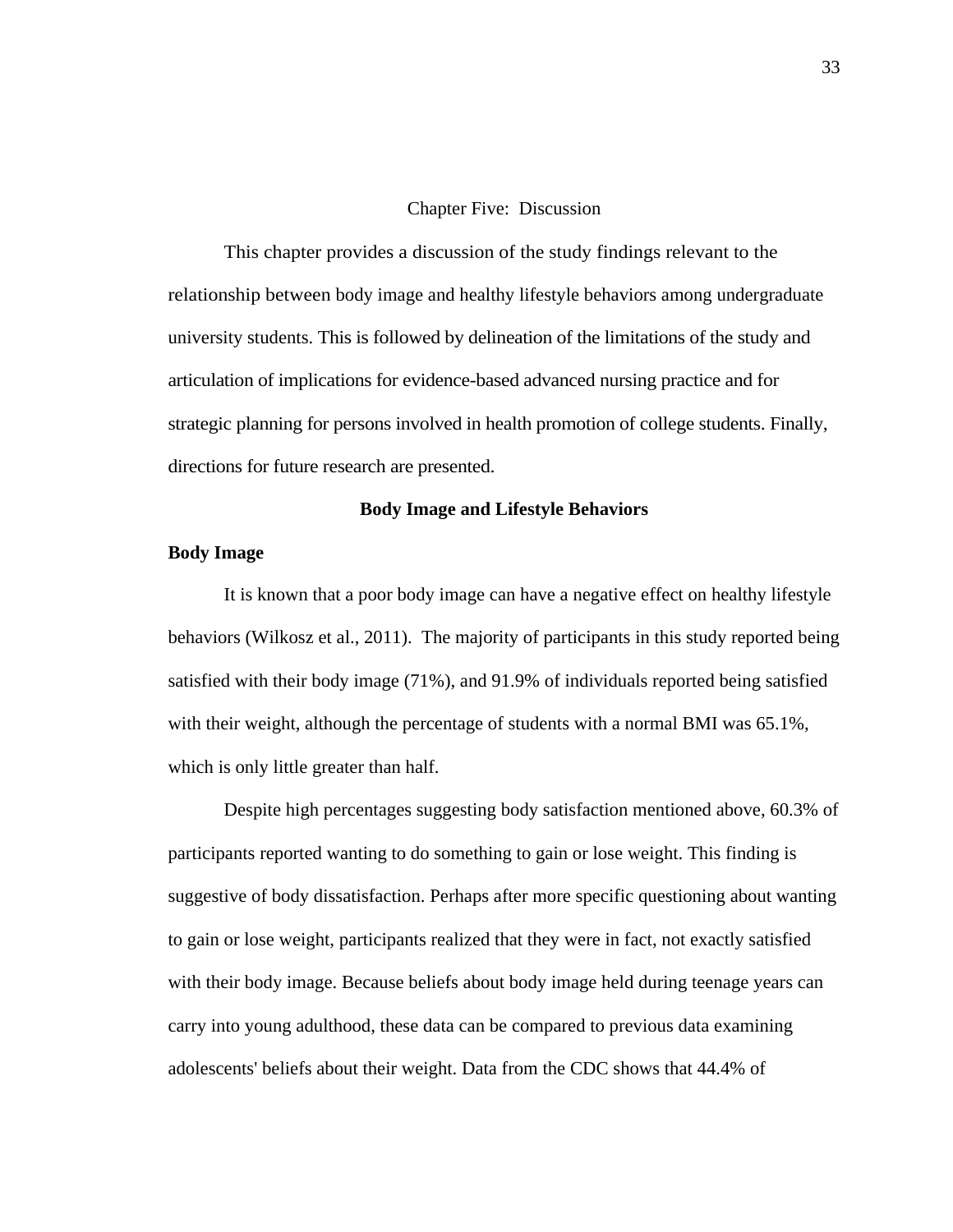adolescents are trying to lose weight (CDC, 2010). This is less than the 60.3% of participants from this survey who reported wanting to alter their weight. However, the percentage of individuals who reported being dissatisfied with their weight was relatively low for each survey group (8.1% for this group and 27.7% for the CDC study group). In either case, the amount of people wanting to do something to alter their weight was not proportional to the amount of people reporting body dissatisfaction.

#### **Lifestyle Behaviors and Barriers to Health Promoting Activity**

It is also known from the data that not all activities done to gain or lose weight are healthy behaviors. This is concerning because some of these strategies, such as purging and avoiding food altogether, are extremely dangerous. There are a total of 78.2% of students who are dieting (29.1%) or exercising (49.1%) to alter weight, which should lead to a change in body image perception. This is encouraging when compared to the literature because so many individuals reported various barriers to exercise participation and eating healthy. According to data from previous studies, students living on their own had less nutritional intake than those living with family, citing vegetable intake and home cooked meals in particular being higher for those living with family (Croll et al., 2001). The majority of this sample were living on their own (64.8%). The difference can most likely be attributed to the fact that there are other people available to cook meals in homes where students live with a parent or guardian.

#### **Physical Activity**

One of the most bothersome findings of the study was that only 25.3% of participants were meeting physical activity guidelines. According to the literature, less than half of the participants in various studies conducted in multiple university settings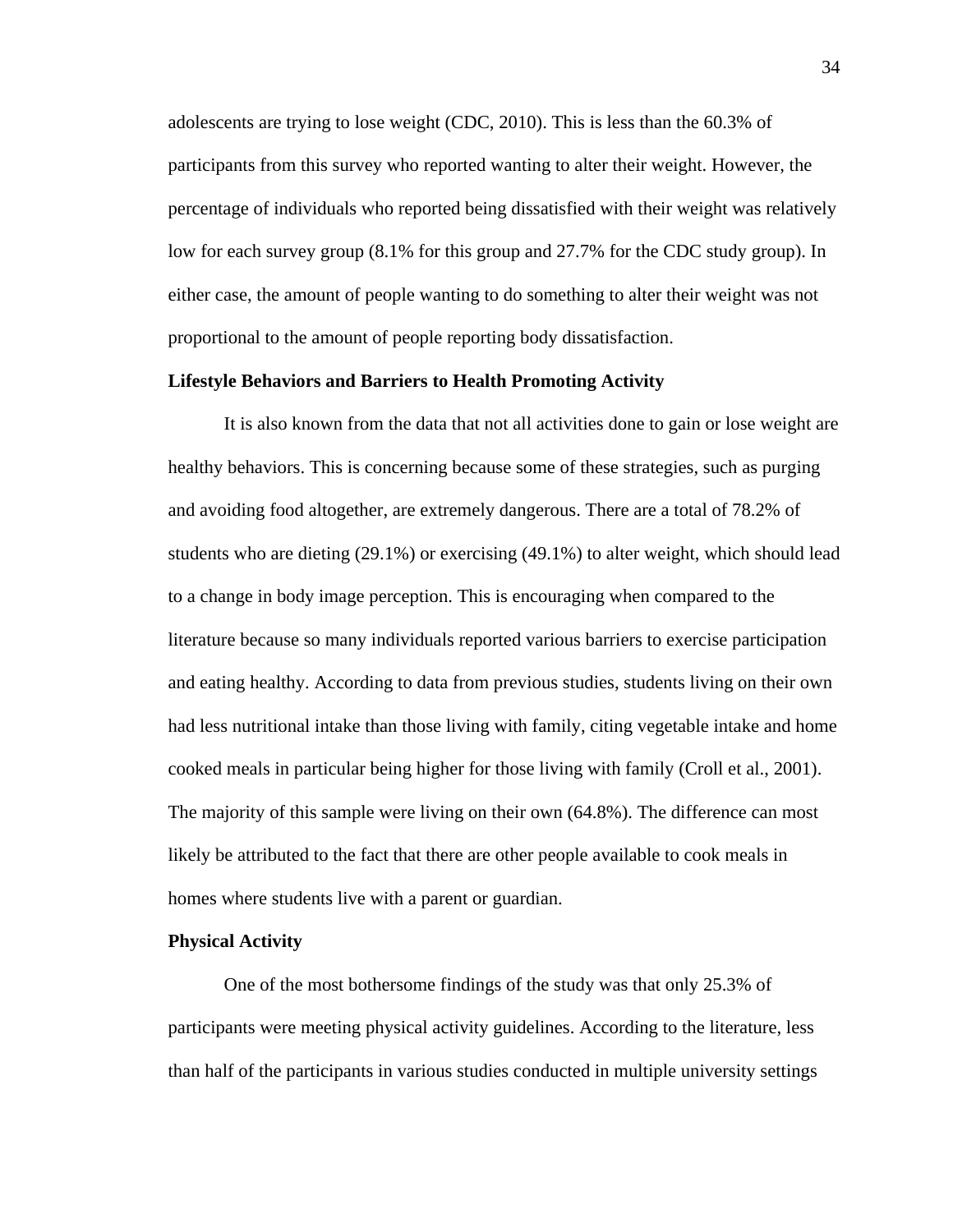were meeting physical activity guidelines, so this frequency (25.3%) is consistent with historical data (Bray & Born, 2004; Keating et al., 2005; Lee & Yuen Loke, 2005; Keller et al., 2007). This was true except for one study done in a historically black college where 72% of the sample was meeting either moderate or vigorous activity levels every week (Kemper & Welsh, 2010). The difference in physical activity participation could possibly be explained by the majority of ethnic groups in each sample. The majority of respondents in this study were Caucasian (75.3%), and only 5.7% were black as compared to the students at the historically black college.

The most time-consuming sedentary activity was computer use (versus television watching). The amount of students using a computer for greater than two hours per day during the week was 74.7%, and 68% of students used a computer for greater than two hours per day on the weekends. The excessive sedentary time spent on the computer could possibly be attributed to the fact that this survey was conducted with a university population who most likely depends heavily on computers for functionality in school.

#### **Analysis of Relationships between Variables**

The frequency of performing healthy lifestyle behaviors for the sample was more often than never but not as often as routinely. This means that the six subscales of healthy behaviors are all performed to some degree, but not consistently for this sample. One would expect a group reporting a 71% body satisfaction rate to be performing healthy lifestyle behaviors, as a positive body image has been shown to be linked with the performance of healthy behaviors. This held true for this sample as there was a low, but significant positive correlation between body image and the healthy lifestyle profile. This means that as the scores for body image increase, the frequency of performing healthy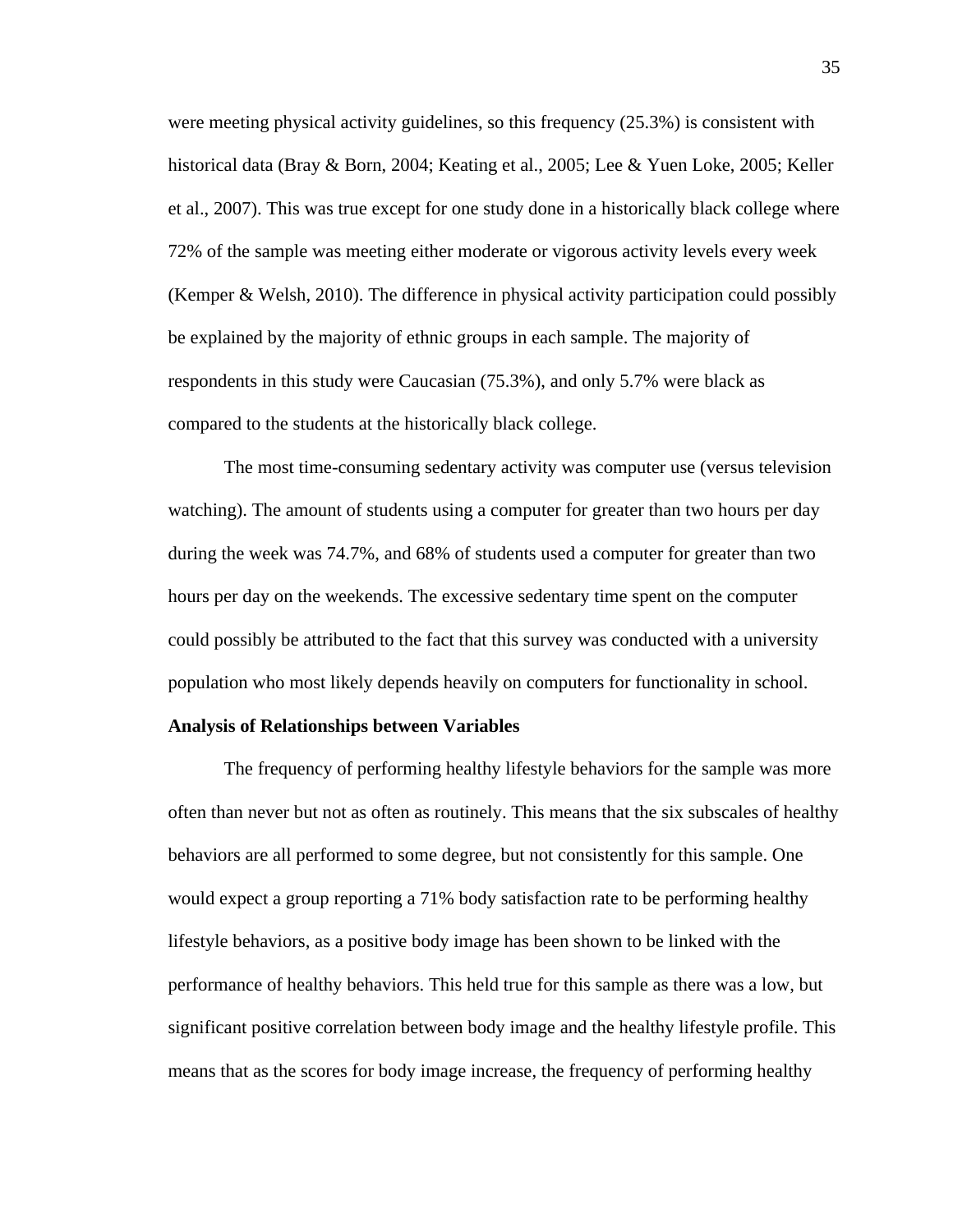behaviors increases. The strongest correlation between body image and items on the HPLP II was between body image and physical activity. This means that as body image scores increase, physical activity scores should increase. However, only 25.3% of this sample reported engaging in the required amount of physical activity per week according to the MVPA tool. This can be explained by recalling that the frequency of physical activity participation was between sometimes and often for the sample.

The MVPA scores were moderately correlated with body image and the healthy promoting lifestyle total. The individuals reporting more physical activity were also reporting a better body image and higher frequencies of healthy behaviors. This is consistent with the literature as previously mentioned. No correlation was found between sedentary activity and body image, but sedentary activity was negatively correlated with the total scores for the HPLP II. This finding is rather expected, as one should score lower on a questionnaire about healthy behaviors if one spends more time being sedentary.

#### **Relation to Theoretical Framework**

The study results can be related back to the theoretical framework of the study. Participants were dynamic and had various profiles of perceived barriers and benefits to action. Theoretically, those who reported body dissatisfaction should have had more perceived barriers to action, since a negative body image is related to less performance of healthy behaviors. The dichotomy in this study is that 71% of participants reported being satisfied with their body image, but 60.3% wanted to gain or lose weight (which suggests dissatisfaction). According to these percentages, 71% of individuals would have perceived benefits to participating in healthy lifestyle behaviors, and should also have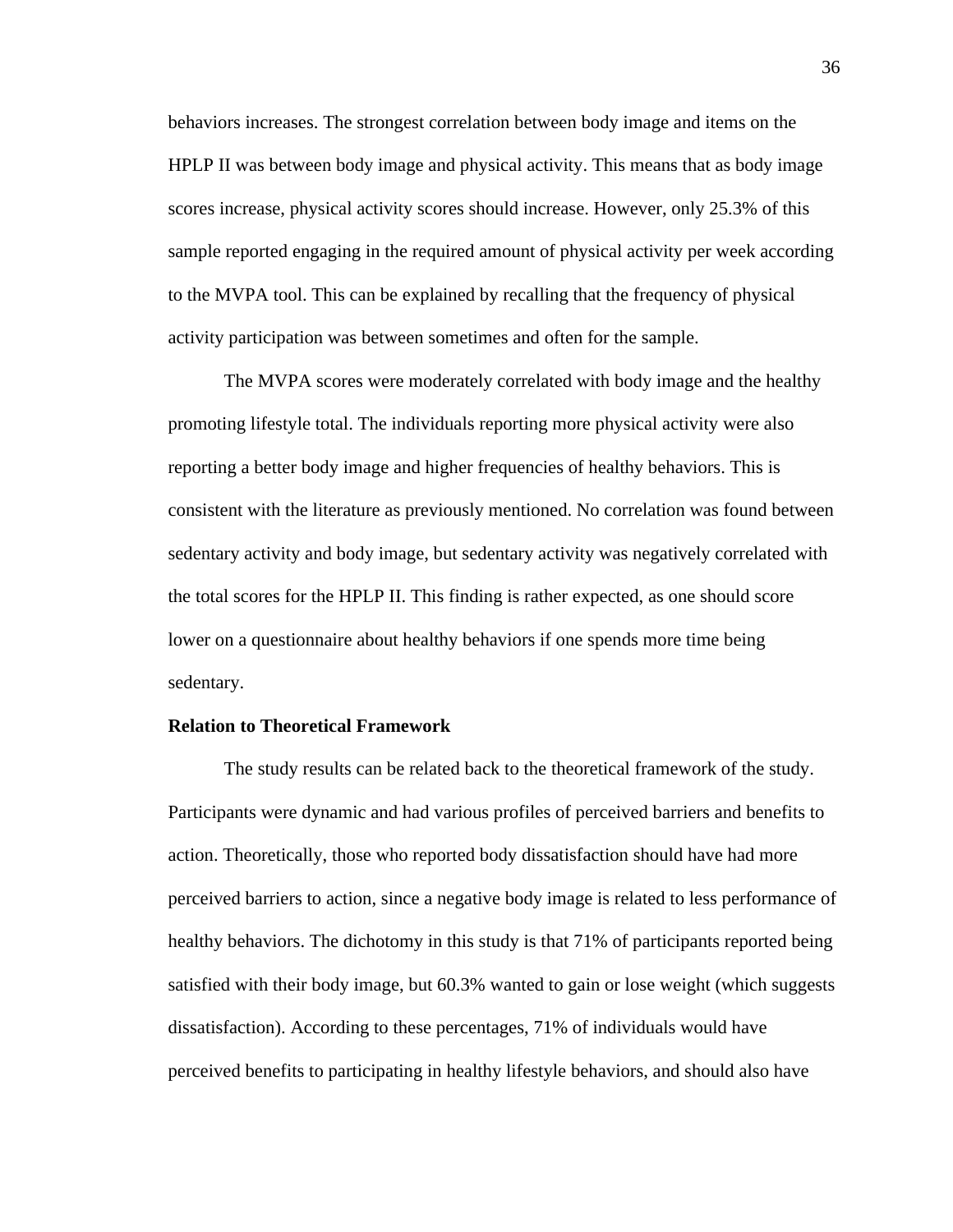higher HPLP II scores, but 60.3% of individuals should also have perceived barriers to action, which would drive down performance of healthy behaviors. In reality, the healthy behaviors are being performed on a frequency between sometimes and often, but not routinely. Therefore, the background evidence and the results are consistent with the health promotion model.

#### **Study Limitations**

The survey was rather lengthy, and the response rate may have been higher if there were not as many items to be answered. The incomplete entries could not be considered in the final data analysis. There were several other surveys that were sent by the university to these same students during the time that this study was done. This may have also contributed to the low response rate. Although 1,056 is a good sample size, it represents less than 10% of the population.

It would also be beneficial to administer this survey across various settings within the same age group to compare various university settings, as well as those young adults and late adolescents who are not enrolled in a university. Their behaviors could be different, and it would be interesting to recognize and study any differences that may exist in these populations.

#### **Implications for Advanced Practice Nursing**

These data are of great value to clinicians because of the epidemics of obesity and chronic disease in this country. The ultimate answer to these problems is prevention, and these data can help clinicians to understand what motivates people to participate in healthy lifestyle behaviors. Because college is such a transitional period for young adults, it is a critical time to be aware of and identify any barriers to healthy lifestyles for these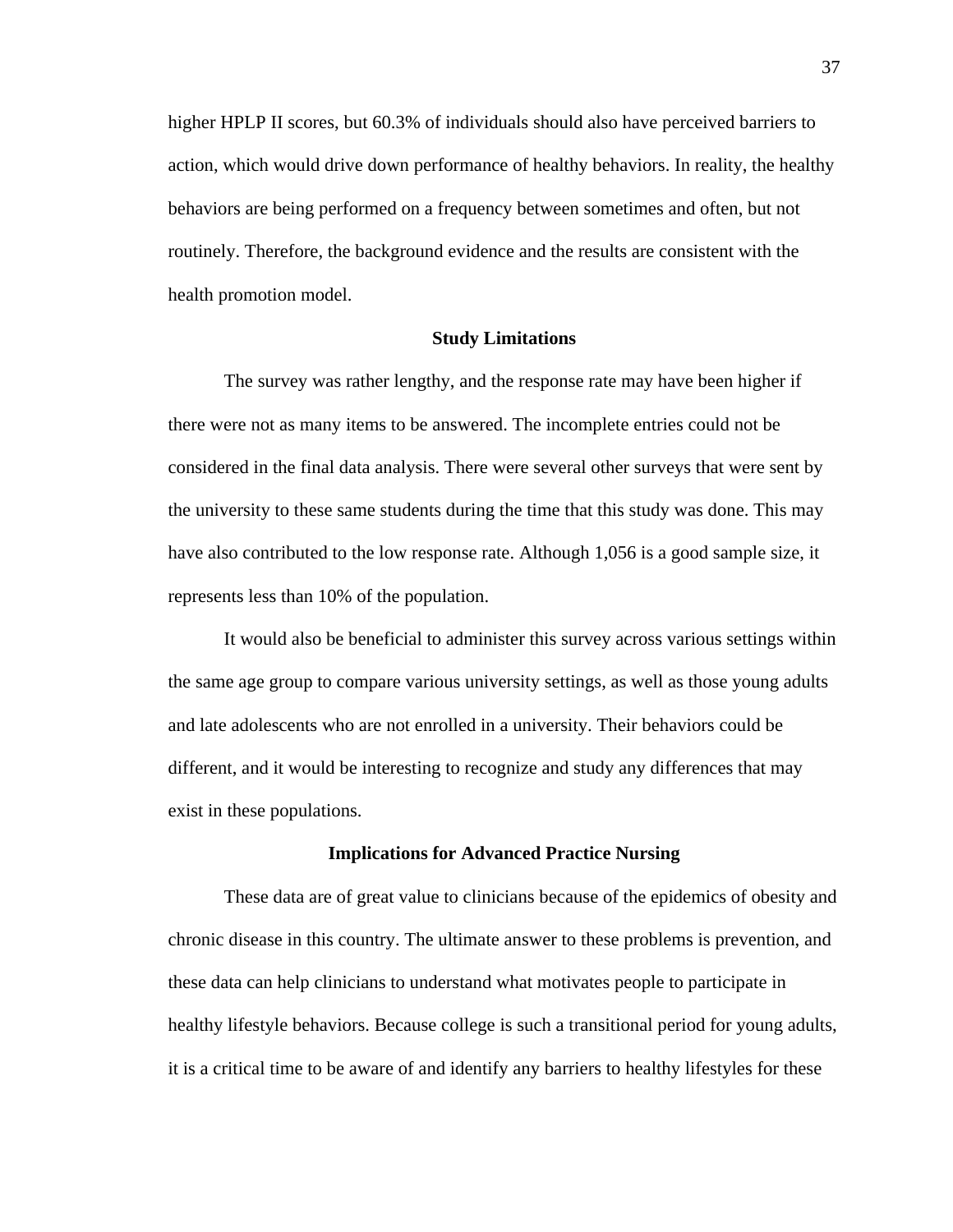individuals. The cyclical nature of body dissatisfaction leading to less physical activity and other healthy behaviors, which only further spirals into an even worse body image, must be stopped sooner in the downward progression in order to promote healthy body images, which should lead to healthy lifestyles. Ideally, the obesity and chronic disease epidemics could be slowed, and maybe even stopped, by getting young people in the right state of health.

#### **Implications for College Health**

These data could be foundational for the development of programs to focus on the promotion of positive body image and therefore healthy behaviors. College campuses need to offer adequate facilities for exercise and various activities that promote physical activity and social interaction, such as intermural sports. These resources should be advertised in such a way that the students are aware of the opportunities. A variety of options should be offered so that those who are less likely to exercise in front of a large group of people will have an opportunity to exercise. This could be solved by offering extended hours in the gym facilities for those who might like to exercise when the gym is less crowded. The idea is to decrease the amount of perceived barriers, in conjunction with the health promotion model. Student ambassadors could be recruited to lead activity groups in a judgment-free atmosphere.

The food choices offered on campus must also be analyzed for nutritional value. Healthy choices need to be abundant and easily available. The less healthy choices should be limited.

It might also be beneficial for colleges to offer support groups for those struggling with body image, weight issues, unhealthy weight management habits, etc. These could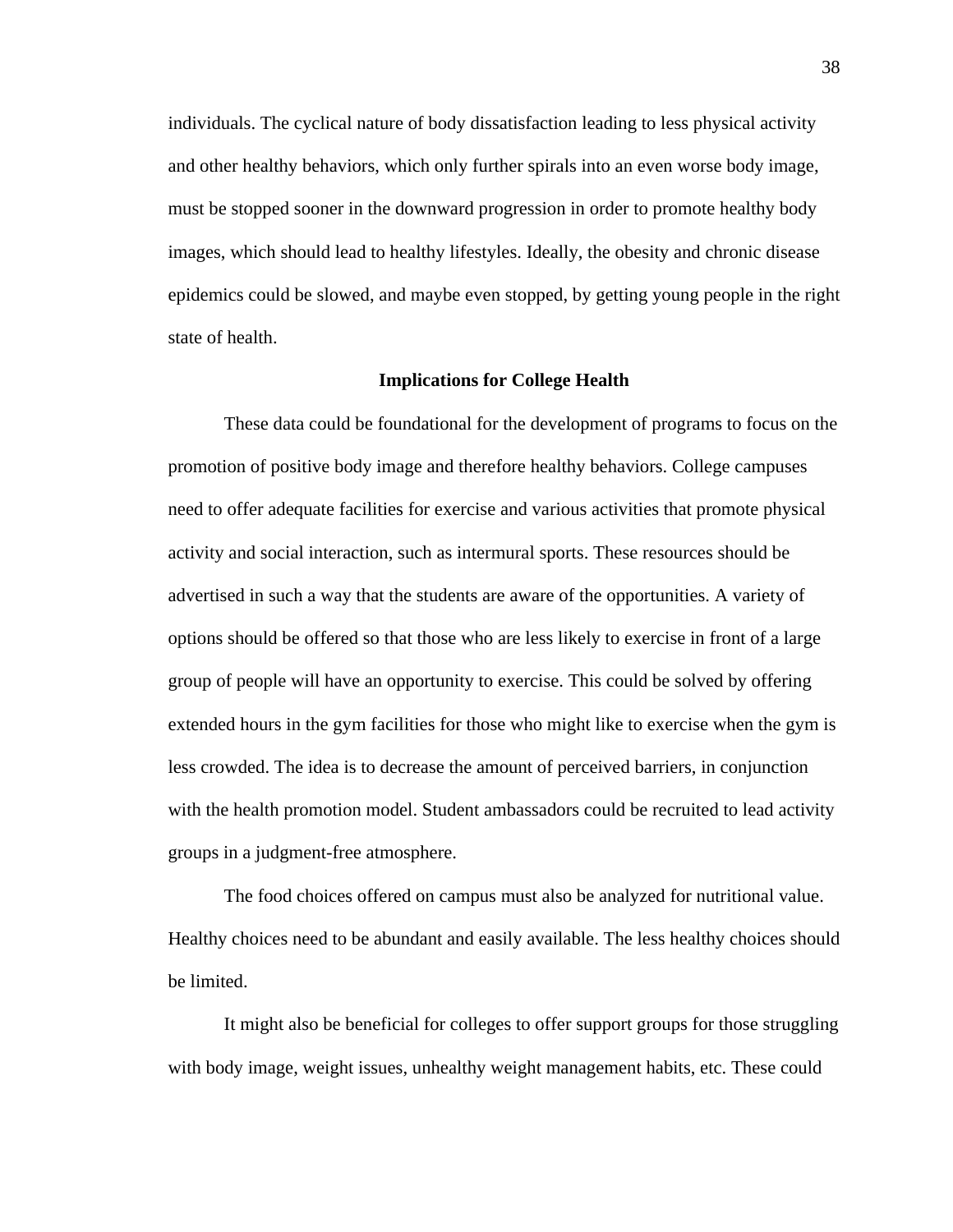be advertised and available through student health resources. Education should also be provided to young adults regarding the link between unhealthy behaviors and the development of obesity and chronic disease later in life so that awareness is raised for the importance of instituting healthy behaviors in the prevention phase of disease.

#### **Implications for Future Research**

Since the link between body image and healthy behaviors has been established, it is now important to develop interventions targeting young people. The ultimate goal for intervention studies would be to identify actions that will bring about significant impact on those affected by body dissatisfaction, and therefore unhealthy behaviors. The physical and mental health of individuals is intimately intertwined, and developing and testing programs that bring these two hemispheres into focus at the same time could be impactful for the future of adolescents and young adults. Ultimately, healthy lifestyle behaviors need to be promoted, but it is now understood that before individuals feel free to participate in these health-promoting behaviors, they may need to eliminate barriers such as body dissatisfaction. If the link could be identified for these young people, and groups could be formed for support and education, then there may be a movement toward the promotion of healthy lives and disease prevention.

Future research needs to be conducted regarding the institution of support groups for those with body dissatisfaction. The body dissatisfaction scores for these groups should be analyzed prior to intervention, and again post-intervention to assess for any changes in body image. These groups should be offered support and education, as well as guidance in initiating and maintaining healthy behaviors such as health responsibility, physical activity, nutrition, stress management, interpersonal relations, and spiritual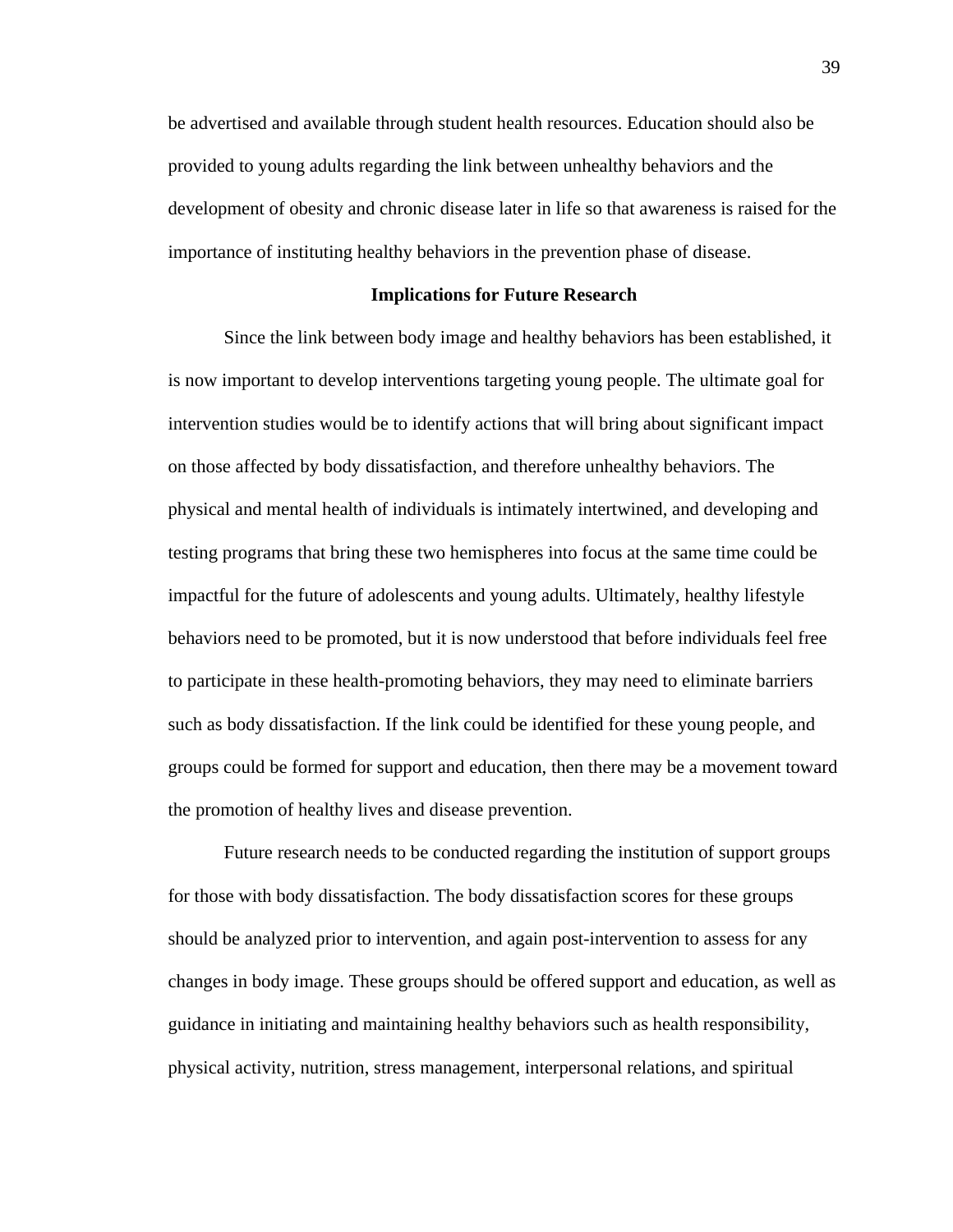growth (which are the subscales of the HPLP II). In theory, this education and support should promote healthy behaviors and therefore, a more healthy body image, which will again foster maintenance of a healthy lifestyle.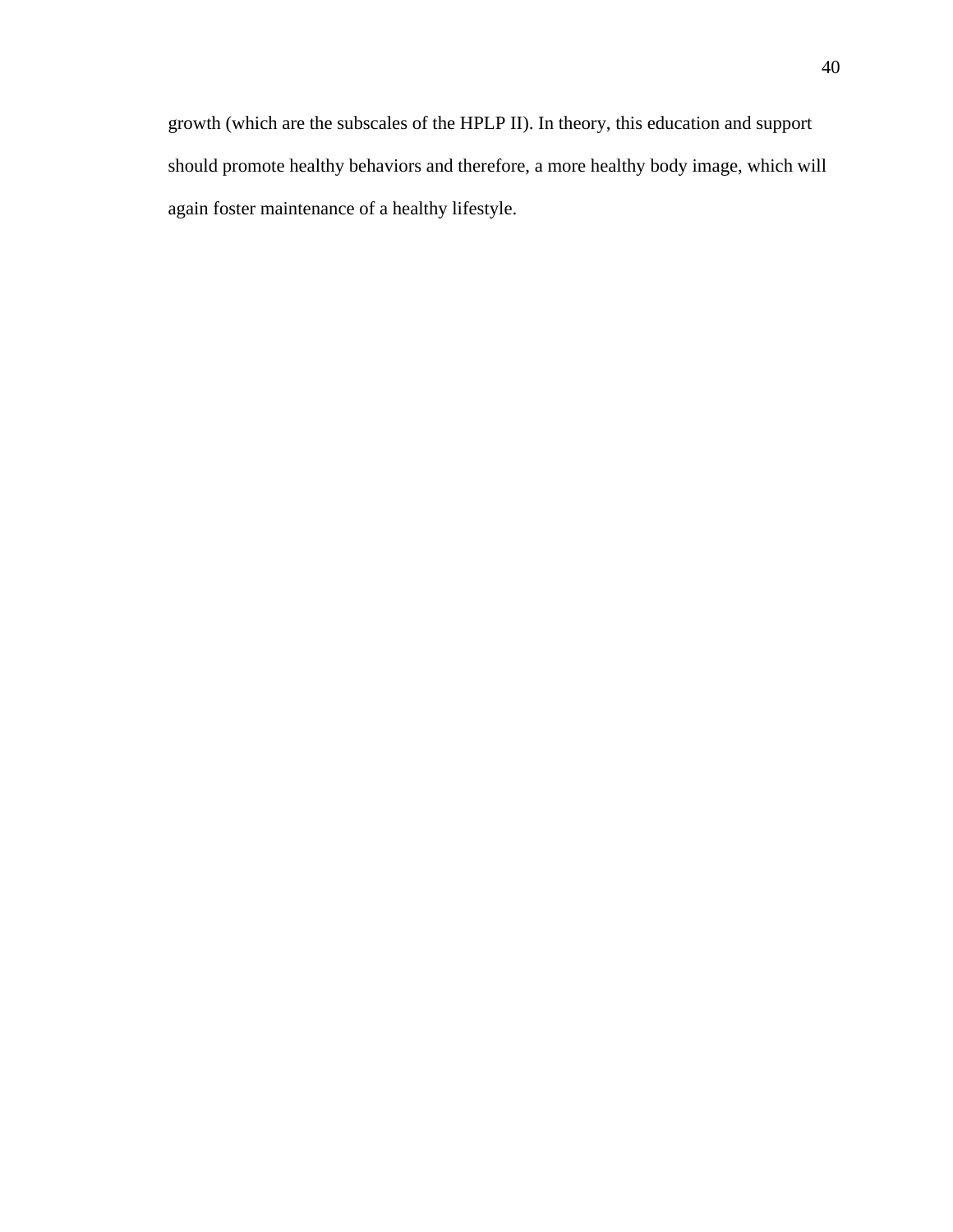#### Appendix A

#### Informational E-mail

My name is Tracy Wright, and I am a nurse practitioner student in the School of Nursing at the University of North Florida. I am interested in the relationship between body image and healthy lifestyle behaviors of undergraduate students at the University of North Florida. I am, therefore, looking for undergraduate students, age 18-24, to complete an online survey. Completion of the survey will take approximately 10 minutes and can be done from anywhere you have access to a computer.

No compensation will be provided for participation in the study. There are no known risks to participating in this study. All of your responses will be anonymous. Participation is completely voluntary and you may end your participation at any time. Your choice to participate or not to participate will not affect your rights as a student at the University of North Florida.

If you are a student, age 18-24 and choose to participate in the study, please complete the questionnaire by clicking on the link below. Completion of the questionnaire indicates your consent to participate. Please do not put your name on the questionnaire.

If you have any questions or concerns regarding the study or your participation in the study, you may contact me, Tracy Wright, at or Dr. Kathaleen Bloom, Professor of Nursing at UNF, This research has been approved by the UNF Institutional Review board (11-067). If you have any questions regarding your rights as a research subjects, you may contact Dr. Katherine Kasten, UNF Institutional Review Board at

**To complete the survey click here** [link]. The survey will remain open for responses until [date].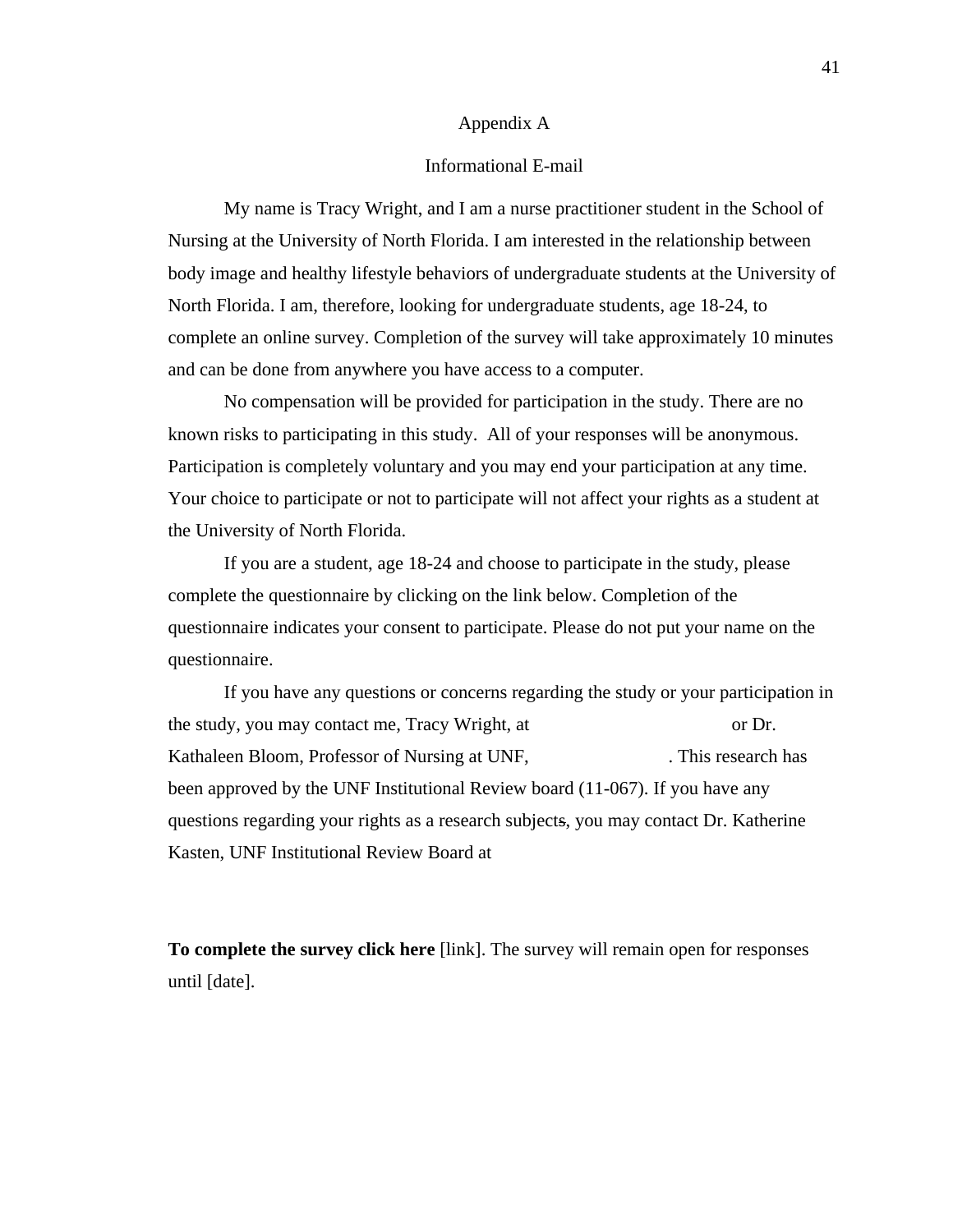#### Appendix B

#### Follow-up E-mail

Ten days ago you received an invitation to participate in an online survey. If you have completed that survey, thank you for your participation. If you have not yet completed the survey, there is still time. Please see below for complete information and a link to the online survey.

My name is Tracy Wright, and I am a nurse practitioner student in the School of Nursing at the University of North Florida. I am interested in the relationship between body image and healthy lifestyle behaviors of undergraduate students at the University of North Florida. I am, therefore, looking for undergraduate students, age 18-24, to complete an online survey. Completion of the survey will take approximately 10 minutes and can be done from anywhere you have access to a computer.

No compensation will be provided for participation in the study. There are no known risks to participating in this study. All of your responses will be anonymous. Participation is completely voluntary and you may end your participation at any time. Your choice to participate or not to participate will not affect your rights as a student at the University of North Florida.

If you are a student, age 18-24 and choose to participate in the study, please complete the questionnaire by clicking on the link below. Completion of the questionnaire indicates your consent to participate. Please do not put your name on the questionnaire.

If you have any questions or concerns regarding the study or your participation in the study, you may contact me, Tracy Wright, at or Dr. Kathaleen Bloom, Professor of Nursing at UNF, This research has been approved by the UNF Institutional Review board (11-067). If you have any questions regarding your rights as a research subjects, you may contact Dr. Katherine Kasten, UNF Institutional Review Board at

**To complete the survey click here** [link]. The survey will remain open for responses until [date].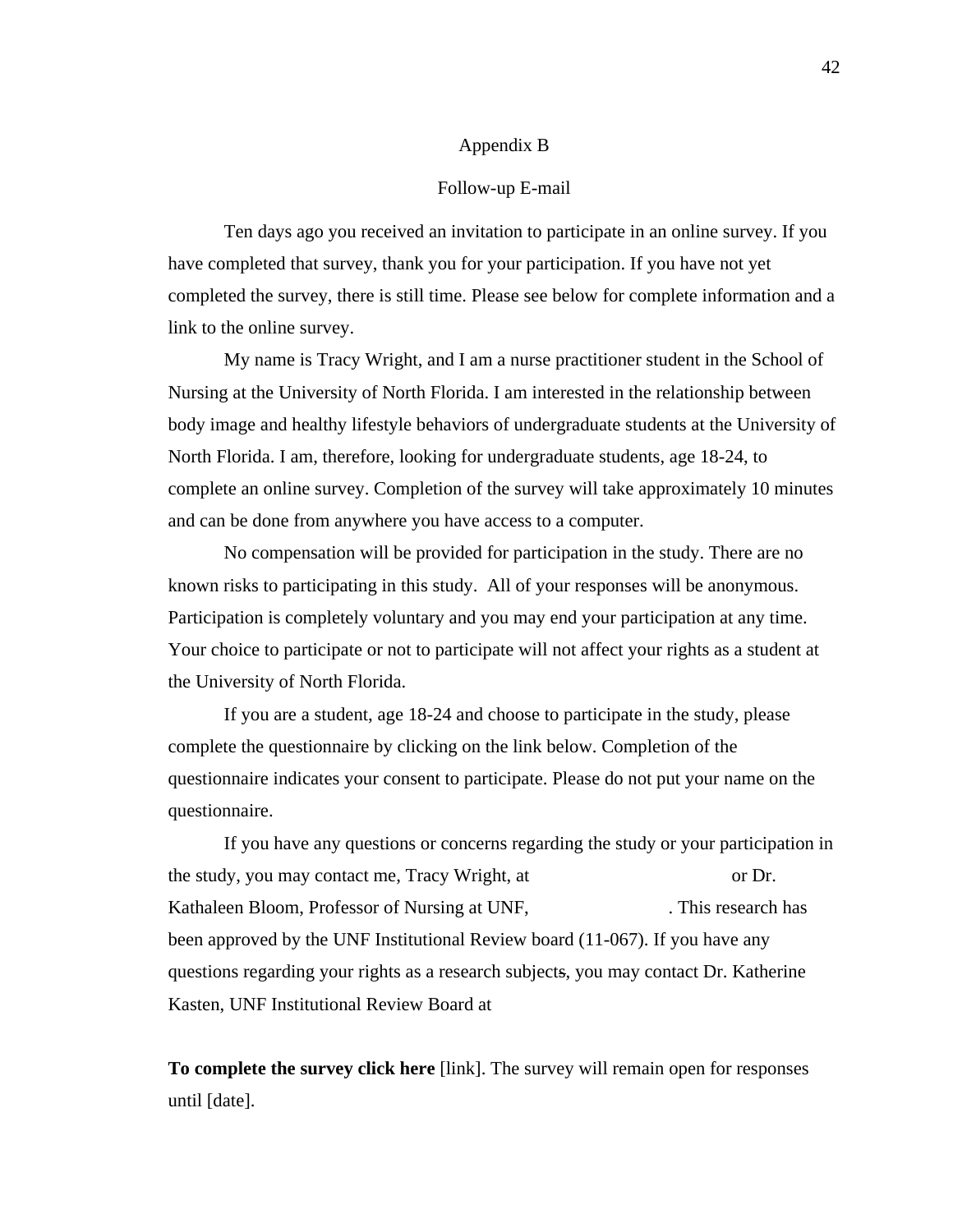#### Appendix C

#### Online Survey

#### **Body Image and Healthy Lifestyle Behaviors**

My name is Tracy Wright, and I am a nurse practitioner student in the School of Nursing at the University of North Florida. I am interested in the relationship between body image and healthy lifestyle behaviors of undergraduate students at the University of North Florida. No compensation will be provided for participation in the study. There are no known risks to participating in this study. All of your responses will be anonymous. Participation is completely voluntary and you may end your participation at any time. Your choice to participate or not to participate will not affect your rights as a student at the University of North Florida. There are no foreseeable risks or costs to participation, other than the time it takes to complete this survey. The survey will take approximately 10 minutes to complete. This site is secure, and only survey data are captured and recorded. We receive only the aggregate report, with no identifying data. By completing this survey, you attest that you are no younger than 18 and no older than 24 years of age. Completion and submission of the survey indicates your willingness to participate.

If you have any questions or concerns regarding the study or your participation in the study, you may contact me, Tracy Wright, at or Dr. Kathaleen Bloom, Professor of Nursing at UNF, This research has been approved by the UNF Institutional Review board (IRB#11-067). If you have any questions regarding your rights as a research subjects, you may contact Dr. Katherine Kasten, UNF Institutional Review Board at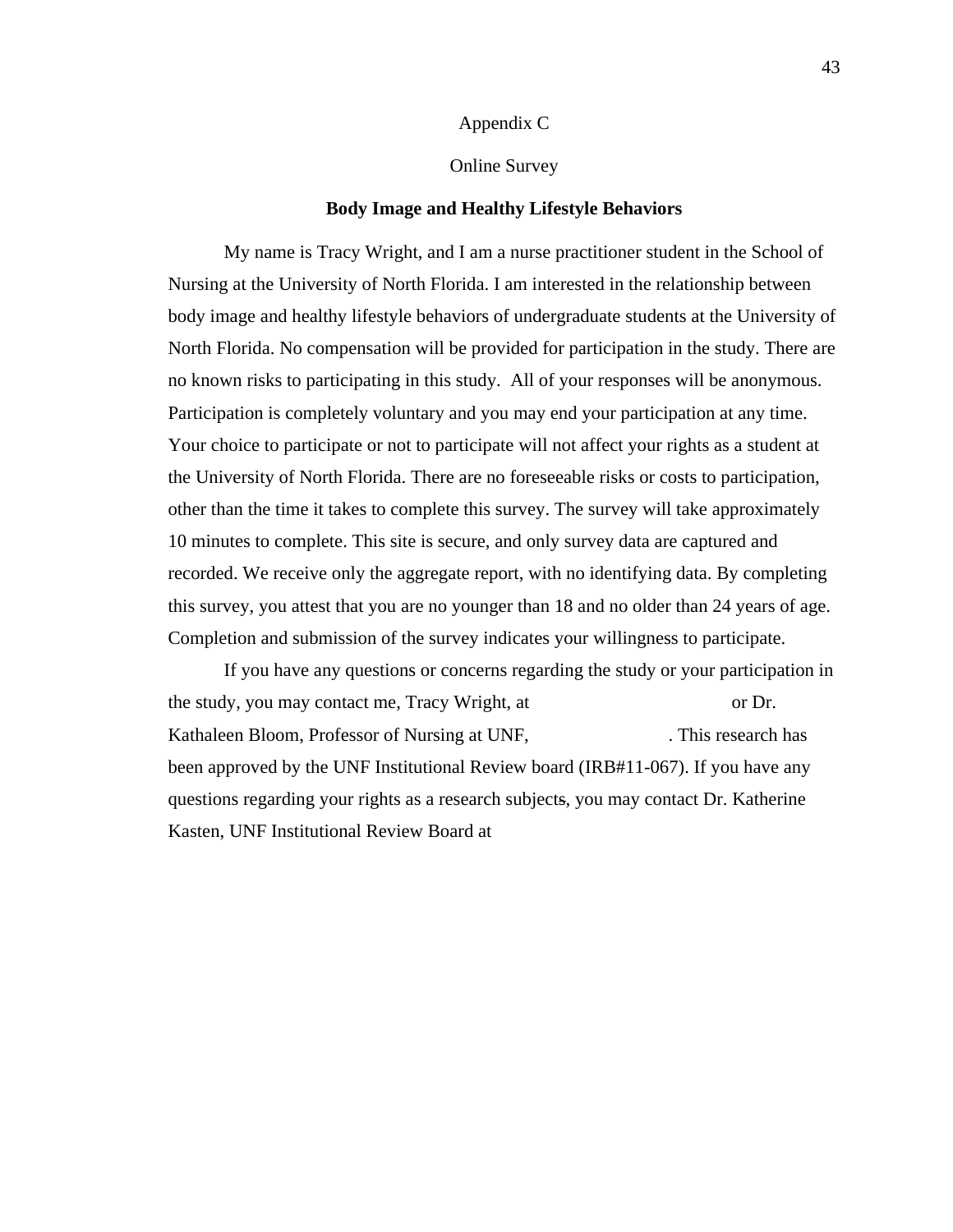**Demographic Data:** Please complete the following information to help me know a little about you.

- 1. Age\_\_\_\_
- 2. Gender:
- 3. Ethnicity: Asian Black Caucasian Hispanic
	- Other [Please specify]
- 4. Level at UNF: Freshman Sophomore Junior Senior
- 5. Major: Health-related Non health-related
- 6. Enrollment Status: Part-time  $\Box$  Full-time  $\Box$
- 7. Currently living: With parents/guardian Own home/apartment  $\Box$  On-Campus  $\Box$
- 8. Work Status: Full-time  $\Box$  Part-time  $\Box$  Not working  $\Box$
- 9. Estimated Height: \_\_\_ feet \_\_\_ inches
- 10. Estimated Weight: \_\_\_\_ pounds
- 11. In general, would you say your health is: excellent $\Box$  very good  $\Box$  good $\Box$ fair  $\Box$  poor $\Box$

#### **Body Image:**

- 12. Compared with what you would like to be, would you say you are: very underweight $□$  slightly underweight $□$  about the right weight $□$  slightly overweight  $□$  very overweight $□$
- 13. Are you currently trying to: lose weight $□$  stay the same weight $□$  gain weight $□$  not do anything about your weight $□$
- 14. In the past 7 days, did you diet to lose or gain weight? Yes  $\Box$  No  $\Box$
- 15. In the past 7 days, did you exercise to lose or gain weight? Yes  $\square$  No  $\square$
- 16. In the past 7 days, did you do anything else to lose or gain weight? Yes  $\square$  No  $\square$

If you answered "Yes," what was it?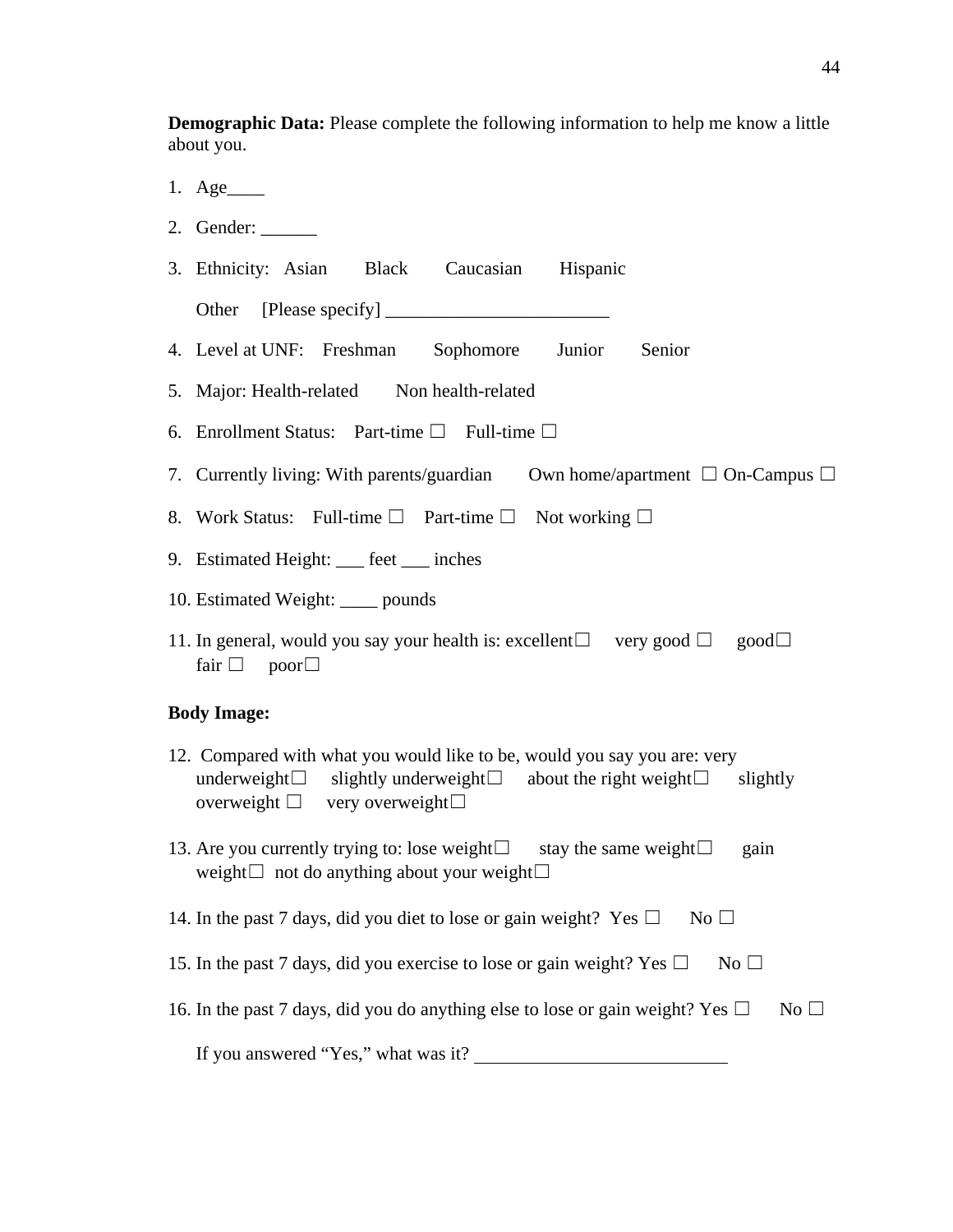### **Activity Level:**

- 17. Thinking about your free time on MONDAY THROUGH FRIDAY, on a typical day, about how many hours do you usually watch TV or play video games
- 18. Thinking about your free time on MONDAY THROUGH FRIDAY, on a typical day, about how many hours do you use a computer?
- 19. Thinking about your typical SATURDAY and SUNDAY, about how many hours do you usually watch TV or play video games
- 20. Thinking about your typical SATURDAY and SUNDAY, on a typical day, about how many hours do you use a computer?

**Physical activity** is any activity that increases your heart rate and makes you get out of breath some of the time. Physical activity can be done in sports, playing with friends, or walking around school. Some examples of physical activity are running, brisk walking, rollerblading, biking, dancing, skateboarding, swimming, soccer, basketball, football, and surfing.

21. Over the past 7 days, on how many days were you physically active for a total of at least 60 minutes per day?

| 0 days 1 2 3 4 5 6 7 days |  |  |  |  |
|---------------------------|--|--|--|--|

22. Over a typical or usual week, on how many days were you physically active for a total of at least 60 minutes per day?

| $0$ days $1$ |  |  |  | 7 days |
|--------------|--|--|--|--------|

**Healthy Lifestyle Profile:** The following includes statements about your *present* way of life or personal habits. Please respond to each item as accurately as possible. Indicate the frequency with which you engage in each behavior.

| 1. Discuss my problems and concerns with people | Never | <b>Sometimes</b> | Often | Routinely |
|-------------------------------------------------|-------|------------------|-------|-----------|
| close to me.                                    |       |                  |       |           |
| 2. Choose a diet low in fat, saturated fat, and | Never | Sometimes        | Often | Routinely |
| cholesterol.                                    |       |                  |       |           |
| 3. Report any unusual signs or symptoms to a    | Never | Sometimes        | Often | Routinely |
| physician or other health professional.         |       |                  |       |           |
| 4. Follow a planned exercise program.           | Never | Sometimes        | Often | Routinely |
| 5. Get enough sleep.                            | Never | Sometimes        | Often | Routinely |
| 6. Feel I am growing and changing in positive   | Never | Sometimes        | Often | Routinely |
| ways.                                           |       |                  |       |           |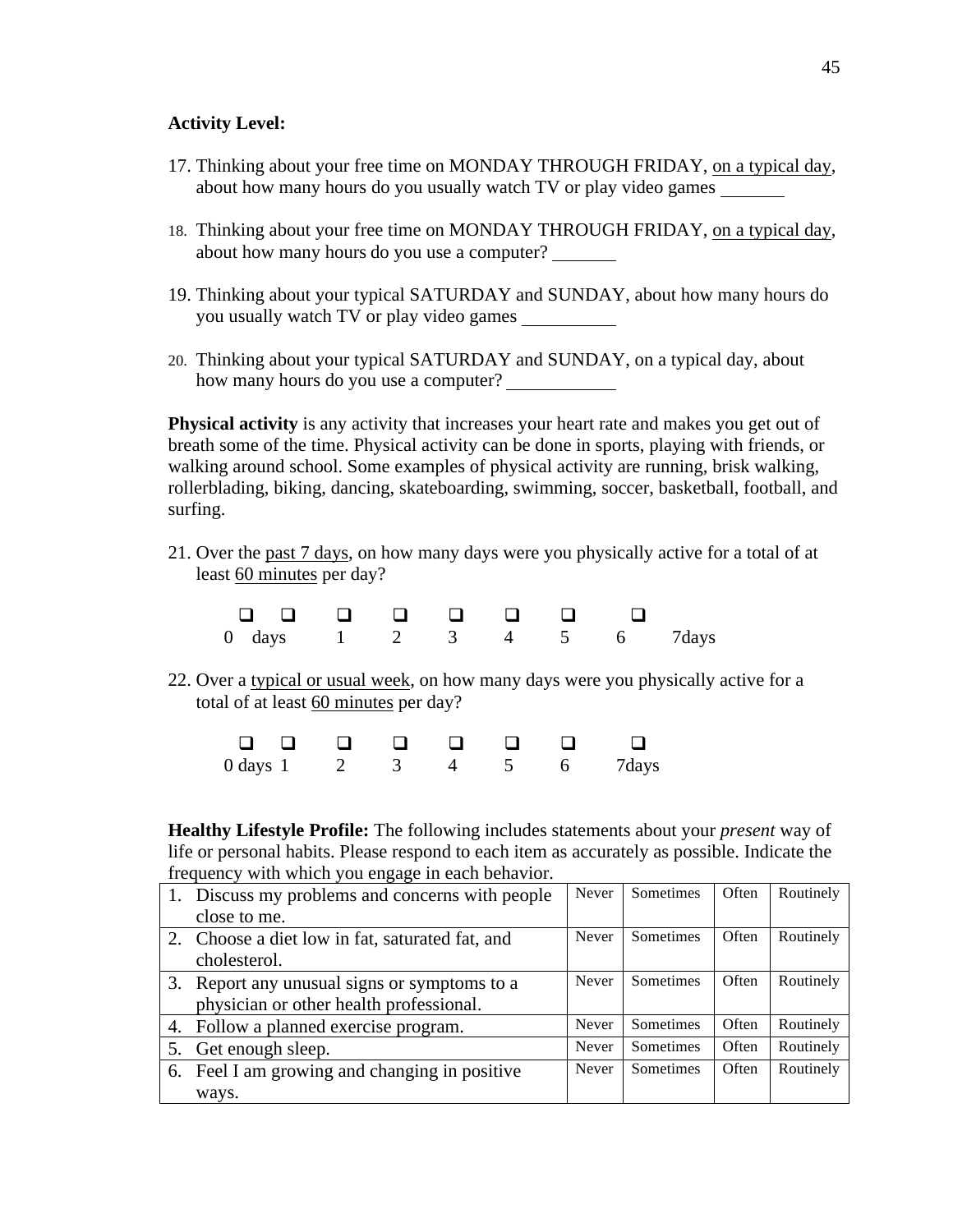| 7. Praise other people easily for their                 | Never | Sometimes | Often | Routinely |
|---------------------------------------------------------|-------|-----------|-------|-----------|
| achievements.                                           |       |           |       |           |
| Limit use of sugars and food containing sugar<br>8.     | Never | Sometimes | Often | Routinely |
| (sweets).                                               |       | Sometimes |       | Routinely |
| 9. Read or watch TV programs about improving<br>health. | Never |           | Often |           |
| 10. Exercise vigorously for 20 or more minutes at       | Never | Sometimes | Often | Routinely |
| least three times a week (such as brisk walking,        |       |           |       |           |
| bicycling, aerobic dancing, using a stair               |       |           |       |           |
| climber).                                               |       |           |       |           |
| 11. Take some time for relaxation each day.             | Never | Sometimes | Often | Routinely |
| 12. Believe that my life has purpose.                   | Never | Sometimes | Often | Routinely |
| 13. Maintain meaningful and fulfilling relationships    | Never | Sometimes | Often | Routinely |
| with others.                                            |       |           |       |           |
| 14. Eat 6-11 servings of bread, cereal, rice and        | Never | Sometimes | Often | Routinely |
| pasta each day.                                         |       |           |       |           |
| 15. Question health professionals in order to           | Never | Sometimes | Often | Routinely |
| understand their instructions.                          |       |           |       |           |
| 16. Take part in light to moderate physical activity    | Never | Sometimes | Often | Routinely |
| (such as sustained walking 30-40 minutes 5 or           |       |           |       |           |
| more times a week).                                     |       |           |       |           |
| 17. Accept those things in my life which I can not      | Never | Sometimes | Often | Routinely |
| change.                                                 |       |           |       |           |
| 18. Look forward to the future.                         | Never | Sometimes | Often | Routinely |
| 19. Spend time with close friends.                      | Never | Sometimes | Often | Routinely |
| 20. Eat 2-4 servings of fruit each day.                 | Never | Sometimes | Often | Routinely |
| 21. Get a second opinion when I question my health      | Never | Sometimes | Often | Routinely |
| care provider's advice.                                 |       |           |       |           |
| 22. Take part in leisure-time (recreational) physical   | Never | Sometimes | Often | Routinely |
| activities (such as swimming, dancing,                  |       |           |       |           |
| bicycling).                                             |       |           |       |           |
| 23. Concentrate on pleasant thoughts at bedtime.        | Never | Sometimes | Often | Routinely |
| 24. Feel content and at peace with myself.              | Never | Sometimes | Often | Routinely |
| 25. Find it easy to show concern, love and warmth       | Never | Sometimes | Often | Routinely |
| to others.                                              |       |           |       |           |
| 26. Eat 3-5 servings of vegetables each day.            | Never | Sometimes | Often | Routinely |
| 27. Discuss my health concerns with health              | Never | Sometimes | Often | Routinely |
| professionals.                                          |       |           |       |           |
| 28. Do stretching exercises at least 3 times per        | Never | Sometimes | Often | Routinely |
| week.                                                   |       |           |       |           |
| 29. Use specific methods to control my stress.          | Never | Sometimes | Often | Routinely |
| 30. Work toward long-term goals in my life.             | Never | Sometimes | Often | Routinely |
| 31. Touch and am touched by people I care about.        | Never | Sometimes | Often | Routinely |
| 32. Eat 2-3 servings of milk, yogurt or cheese each     | Never | Sometimes | Often | Routinely |
| day.                                                    |       |           |       |           |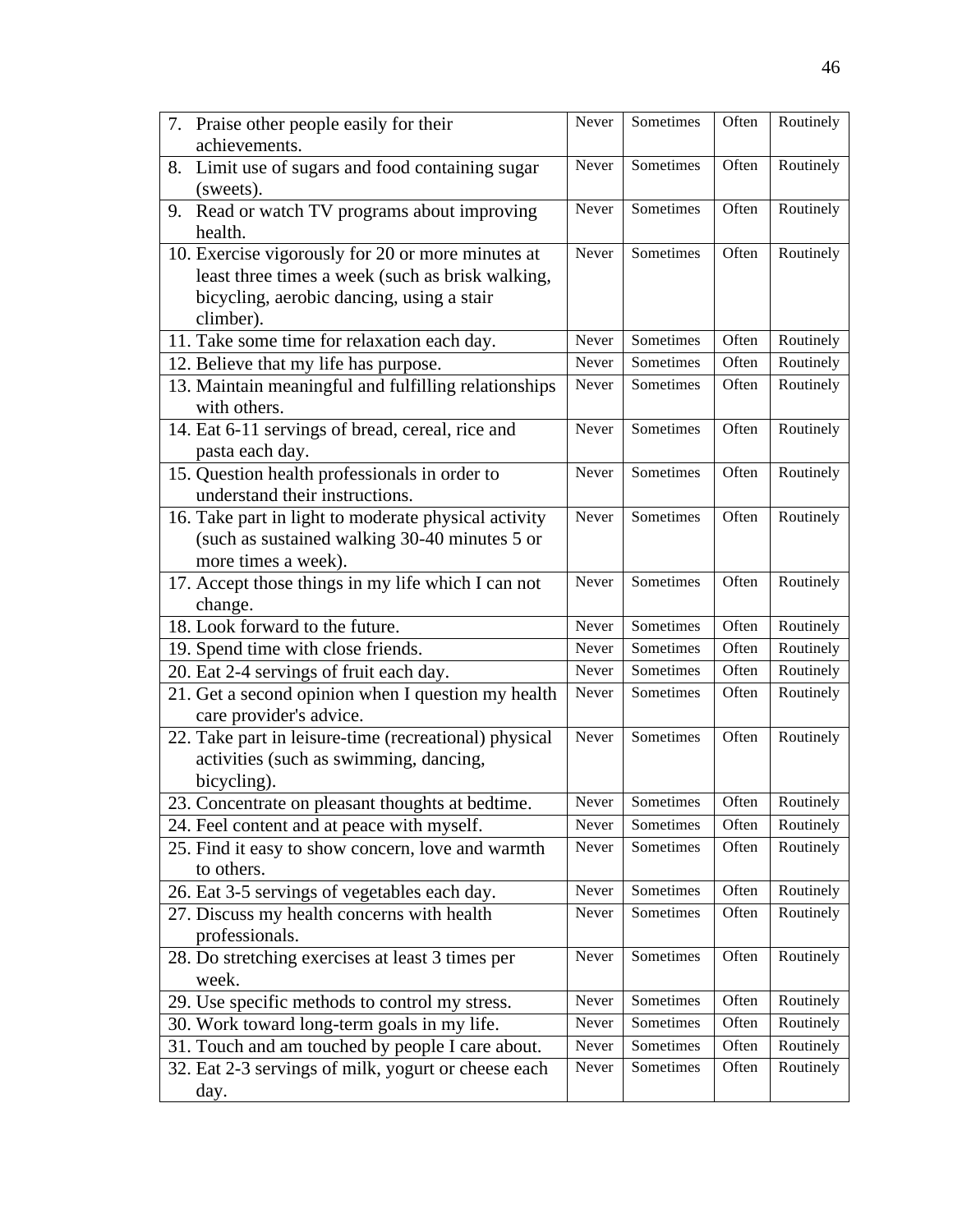| 33. Inspect my body at least monthly for physical    | Never | Sometimes | Often | Routinely |
|------------------------------------------------------|-------|-----------|-------|-----------|
| changes/danger signs.                                |       |           |       |           |
| 34. Get exercise during usual daily activities (such | Never | Sometimes | Often | Routinely |
| as walking during lunch, using stairs instead of     |       |           |       |           |
| elevators, parking car away from destination         |       |           |       |           |
| and walking).                                        |       |           |       |           |
| 35. Balance time between work and play.              | Never | Sometimes | Often | Routinely |
| 36. Find each day interesting and challenging.       | Never | Sometimes | Often | Routinely |
| 37. Find ways to meet my needs for intimacy.         | Never | Sometimes | Often | Routinely |
| 38. Eat only 2-3 servings from the meat, poultry,    | Never | Sometimes | Often | Routinely |
| fish, dried beans, eggs, and nuts group each day.    |       |           |       |           |
| 39. Ask for information from health professionals    | Never | Sometimes | Often | Routinely |
| about how to take good care of myself.               |       |           |       |           |
| 40. Check my pulse rate when exercising.             | Never | Sometimes | Often | Routinely |
| 41. Practice relaxation or meditation for 15-20      | Never | Sometimes | Often | Routinely |
| minutes daily.                                       |       |           |       |           |
| 42. Am aware of what is important to me in life.     | Never | Sometimes | Often | Routinely |
| 43. Get support from a network of caring people.     | Never | Sometimes | Often | Routinely |
| 44. Read labels to identify nutrients, fats, and     | Never | Sometimes | Often | Routinely |
| sodium content in packaged food.                     |       |           |       |           |
| 45. Attend educational programs on personal health   | Never | Sometimes | Often | Routinely |
| care.                                                |       |           |       |           |
| 46. Reach my target heart rate when exercising.      | Never | Sometimes | Often | Routinely |
| 47. Pace myself to prevent tiredness.                | Never | Sometimes | Often | Routinely |
| 48. Feel connected with some force greater than      | Never | Sometimes | Often | Routinely |
| myself.                                              |       |           |       |           |
| 49. Settle conflicts with others through discussion  | Never | Sometimes | Often | Routinely |
| and compromise.                                      |       |           |       |           |
| 50. Eat breakfast.                                   | Never | Sometimes | Often | Routinely |
| 51. Seek guidance or counseling when necessary.      | Never | Sometimes | Often | Routinely |
| 52. Expose myself to new experiences and             | Never | Sometimes | Often | Routinely |
| challenges.                                          |       |           |       |           |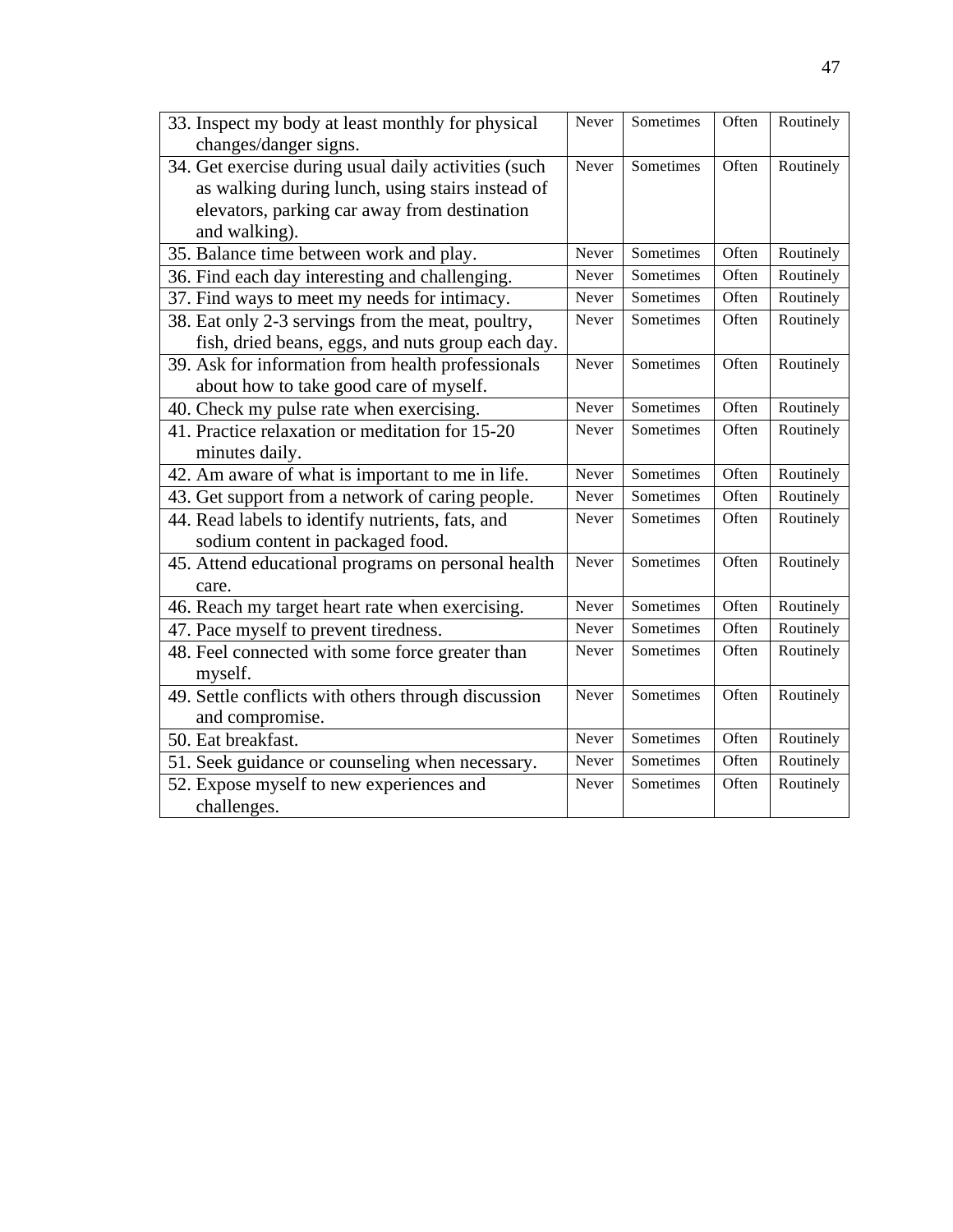#### References

- Allison, K.R., Dwyer, J.J., Goldenberg, E., Fein, A., Yoshida, K.K., & Boutilier, M. (2005). Male adolescents' reasons for participating in physical activity, barriers to participation, and suggestions for increasing participation. *Adolescence, 40,* 155- 170. Retrieved from http://www.abe.pl/html/english/detailsj.php?id=0001-8449
- Alpar, Ş.E., Şenturan, L., Karabacak, Ü., & Sabuncu, N. (2008). Change in the health promoting lifestyle behaviour of Turkish University nursing students from beginning to end of nurse training. *Nurse Education in Practice, 8,* 382-388. doi: 10.1016/j.nepr.2008.03.010
- Al-Kandari, F., Vidal, V.L., & Thomas, D. (2008). Health-promoting lifestyle and body mass index among college of cursing students in Kuwait: A correlational study. *Nursing and Health Sciences, 10*, 43-50. doi: 10.1111/j.1442-2018.2007.00370.x
- American Academy of Pediatrics: Committee on Public Education. (2001). Children, adolescents, and television. *Pediatrics, 107,* 423-426. DOI: 10.1542/peds.107.2.423
- Body image. (n.d.). In *Merriam-Webster's online dictionary.* Retrieved from http://www.merriam-webster.com/medical/body%20image
- Bray, S.R., & Born, H.A. (2004). Transition to university and vigorous physical activity: Implications for health and psychological well-being. *Journal of American College of Health, 52,* 181-188. DOI: 10.3200/JACH.52.4.181-188
- Brevard, P.B., & Ricketts, C.D. (1996). Residence of college students affects dietary intake, physical activity, and serum lipid levels. *Journal of the American Dietetic Association, 96*(1), 35-38. doi:10.1016/S0002-8223(96)00011-9
- Can, G., Ozdilli, K., Erol, O., Unsar, S. Tulek, Z., Savaser, S., …Durna, Z. (2008). Comparison of the health-promoting lifestyles of nursing and non-nursing students in Istanbul, Turkey. *Nursing and Health Sciences, 10,* 273-280. doi: 10.1111/j.1442-2018.2008.00405.x
- Centers for Disease Control. (2010). Youth risk behavior surveillance-United States, 2009. *Morbidity and Mortality Weekly Report, 59*(SS-5).
- Croll, J.K., Neumark-Sztainer, D., & Story, M. (2001). Healthy eating: What does it mean to adolescents? *Journal of Nutrition Education, 33,* 193-198. doi: 10.1016/S1499-4046(06)60031-6
- Daniels, J. (2005). Weight and weight concerns: Are they associated with reported depressive symptoms in adolescents? *Journal of Pediatric Health Care, 19*(1), 33- 41. doi: 10.1016/j.pedhc.2004.07.007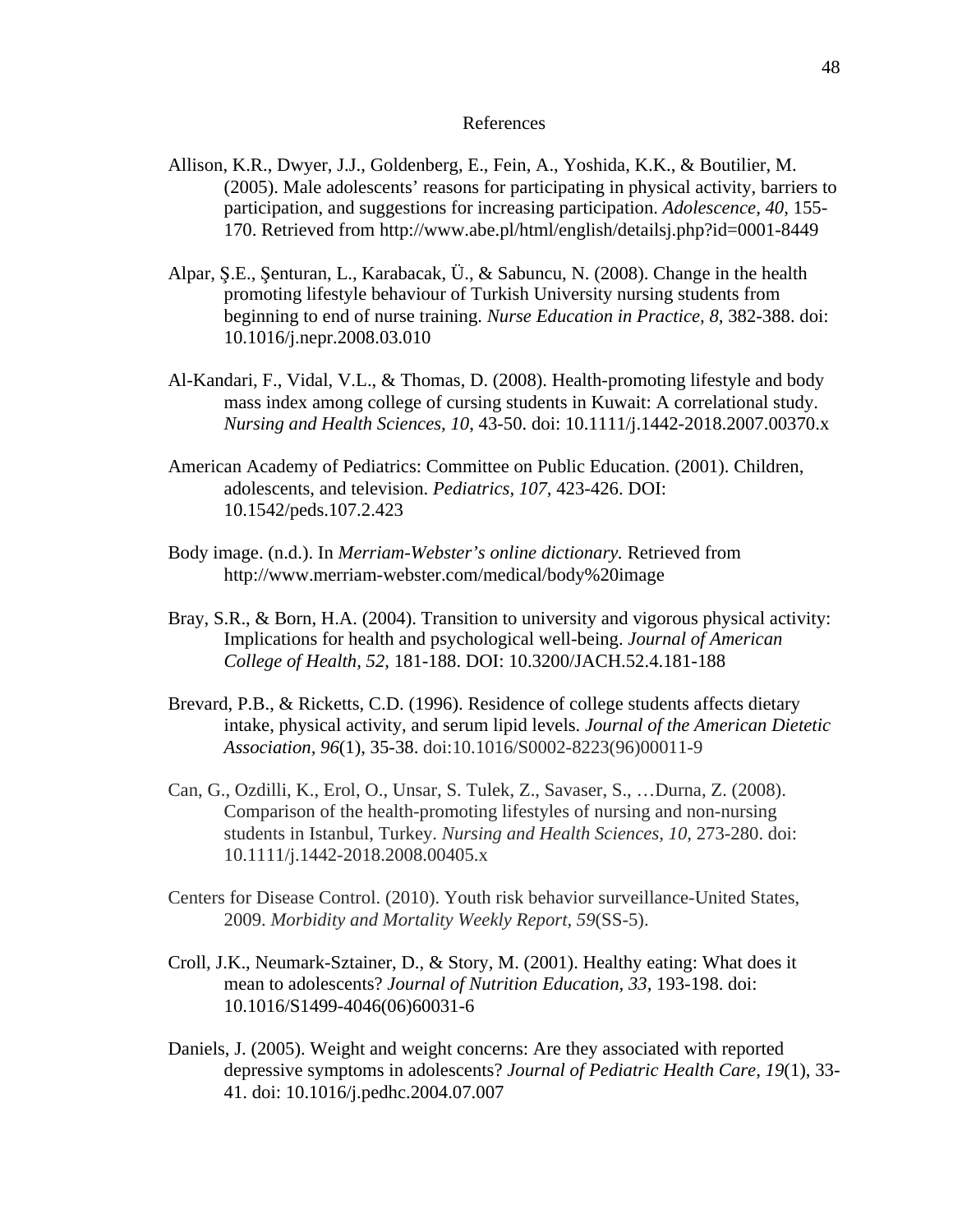- Dembeck, K. (2011). Physical activity and self-esteem in females during late adolescence (unpublished master's thesis). University of North Florida.
- Díez, S.M., & Pérez-Fortis, A. (2009). Socio-demographic predictors of health behaviors in Mexican college students. *Health Promotion International, 25,* 85-93. doi:10.1093/heapro/dap047
- Erikson, E.H. (1963). *Childhood and society*. (2<sup>nd</sup> ed.). New York, NY: Norton.
- Hacıhasanoğlu, R., Yıldırım, A., Karakurt, P., & Sağlam, R. (2011). Healthy lifestyle behaviour in university students and influential factors in eastern Turkey. *International Journal of Nursing Practice, 17,* 43-51. doi: 10.1111/j.1440- 172X.2010.01905.x
- Harkreader, H., Hogan, M.A., & Thobaben, M. (2007). The adolescent and young adult. *Fundamentals of nursing: Caring and clinical judgment* (3<sup>rd</sup> ed., pp. 349-368). St. Louis, MO: Saunders.
- Huang, S., Li, R., & Tang, F. (2010). Comparing disparities in the health-promoting lifestyles of Taiwanese workers in various occupations. *Industrial Health, 48,*  256-264. doi:10.2486/indhealth.48.256
- Jones, L.R., Fries, E., & Danish, S.J. (2007). Gender and ethnic differences in body image and opposite sex figure preferences of rural adolescents. *Body Image, 4,*  103-108. doi: 10.1016/j.bodyim.2006.11.005
- Keating, X.D., Guan, J., Piñero, J.C., & Bridges, D.M. (2005). A meta-analysis of college students' physical activity behaviors. *Journal of American College of Health, 54,*  116-126. DOI: 10.3200/JACH.54.2.116-126
- Keller, S., Maddock, J.E., Hannöver, W., Thyrian, J.R., & Basler, H.-D. (2007). Multiple health risk behaviors in German first year university students. *Preventative Medicine, 46,* 189-195. doi: 10.1016/j.ypmed.2007.09.008
- Kemper, K.A., & Welsh, R.S. (2010). Physical activity behaviors of students of a rural historically black college. *Journal of American College of Health, 58,* 327-334. DOI: 10.1080/07448480903501772
- Lee, R.L., & Yuen Loke, A.J. (2005). Health-promoting behaviors and psychosocial well-being of university students in Hong Kong. *Public Health Nursing, 22,* 209- 220. doi: 10.1111/j.0737-1209.2005.220304.x

Levinson, D. J. (1978). *The seasons of a man's life.* New York, NY: Knopf.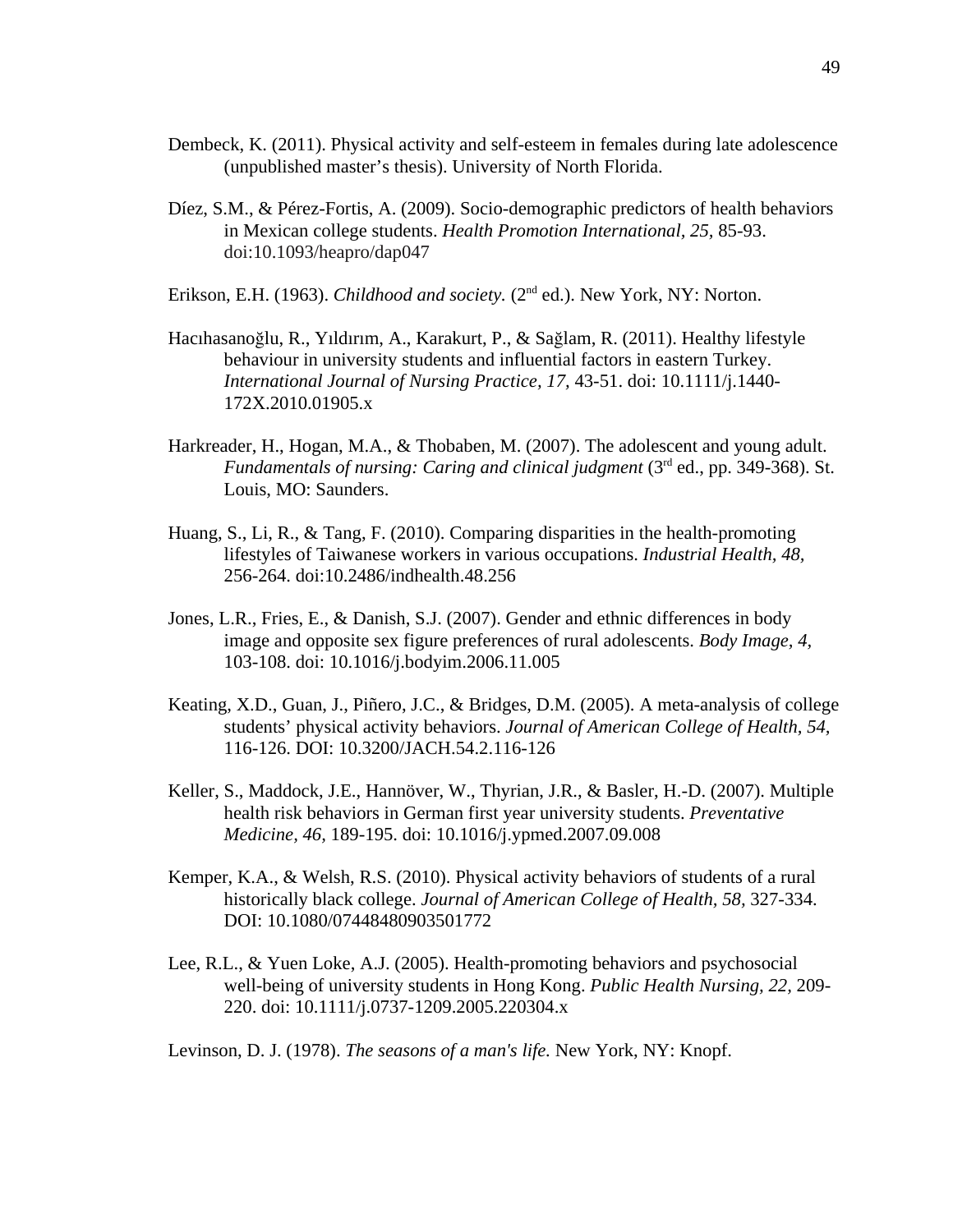- Lynch, E., Liu, K., Spring, B., Hankinson, A., Wei, G.S., & Greenland, P. (2007). Association of ethnicity and social status with judgments of body size: The coronary artery risk development in young adults (CARDIA) study. *American Journal of Epidemiology, 165,* 1055-1062. DOI: 10.1093/aje/kwk114
- Martyn-Nemeth, P., Penckofer, S., Gulanick, M., Velsor-Friedrich, B., & Bryant, F.B. (2009). The relationship among self-esteem, stress, coping, eating behavior, and depressive mood in adolescents. *Research in Nursing and Health, 32,* 96-109. DOI: 10.1002/nur.20304
- Maximova, K., McGrath, J.J., Barnett, T., O'Loughlin, J., Paradis, G., & Lambert, M. (2008). Do you see what I see? Weight status misperception and exposure to obesity among children and adolescents. *International Journal of Obesity, 32,*  1008-1015. doi:10.1038/ijo.2008.15
- Neff, L.J., Sargent, R. G., McKeown, R.E., Jackson, K.L., & Valois, R.F. (1997). Black-White differences in body size perceptions and weight management practices among adolescent females. *Journal of Adolescent Health, 20,* 459-465. doi:10.1016/S1054-139X(96)00273-X
- Neumark-Sztainer, D., Croll, J., Story, M., Hannan, P.J., French, S.A., & Perry, C. (2002a). Ethnic/racial differences in weight-related concerns and behaviors among adolescent girls and boys: Findings from Project EAT. *Journal of Psychosomatic Research, 53,* 963-974. doi: 10.1016/S0022-3999(02)00486-5
- Neumark-Sztainer, D., Paxton, S.J., Hannan, P.J., Haines, J., Story, M. (2006). Does body satisfaction matter? Five-year longitudinal associations between body satisfaction and health behaviors in adolescent females and males. *Journal of Adolescent Health, 39,* 244-251. doi: 10.1016/j.jadohealth.2005.12.001
- Neumark-Sztainer, D., Story, M., Dixon, L.B., & Murray, D.M. (1998). Adolescents engaging in unhealthy weight control behaviors: Are they at risk for other healthcompromising behaviors? *American Journal of Public Health, 88,* 952-955. doi: 10.2105/AJPH.88.6.952
- Neumark-Sztainer, D., Story, M., Hannan, P.J., Perry, C., & Irving, L.M. (2002b). Weight-related concerns and behaviors among overweight and nonoverweight adolescents. *Archives of Pediatric and Adolescent Medicine, 156,* 171-178. Retrieved from http://archpedi.ama-assn.org/
- Park, E. (2011). Overestimation and underestimation: Adolescents' weight perception in comparison to BMI-based weight status and how it varies across sociodemographic factors. *Journal of School Health, 81*, 57-64. doi: 10.1111/j.1746- 1561.2010.00561.x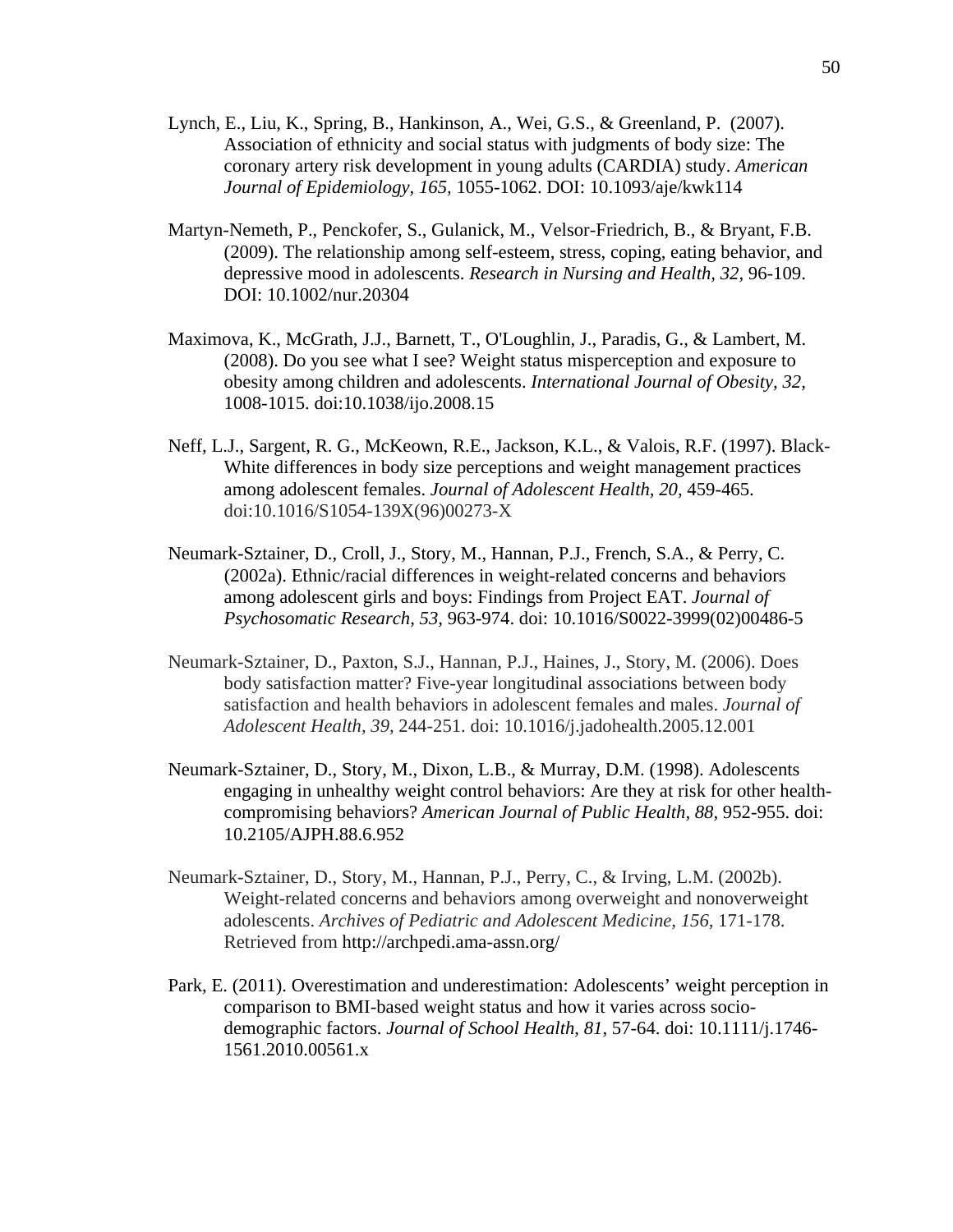- Paxton, S.J., Eisenberg, M.E., & Neumark-Sztainer, D. (2006). Prospective predictors of body dissatisfaction in adolescent girls and boys: A five-year longitudinal study. *Developmental Psychology, 42,* 888-899. DOI: 10. 1037/0012-1649.42.5.888
- Pender, N.J., Murdaugh, C.L., & Parsons, M.A. (2011). *Health promotion in nursing practice* (6<sup>th</sup> ed.). Upper Saddle River, NJ: Pearson.
- Presnell, K., Bearman, S.K., & Stice, E. (2004). Risk factors for body dissatisfaction in adolescent boys and girls: A prospective study. *International Journal of Eating Disorders, 36,* 389-401. DOI: 10.1002/eat.20045
- Prochaska, J.J., Sallis, J.F., & Long, B. (2001). A physical activity screening measure for use with adolescents in primary care. *Archives of Pediatric and Adolescent Medicine*, *155*, 554-559. Retrieved from http://archpedi.ama-assn.org/
- Puglisi, L.M., Okely, A.D., Pearson, P., & Vialle, W. (2010). Barriers to increasing physical activity and limiting small screen recreation among obese children. *Obesity Research and Clinical Practice, 4,* 33-40. doi: 10.1026/ j.orcp.2009.07.004
- Robbins, L.B., Pender, N.J., & Kazanis, A.S. (2003). Barriers to physical activity perceived by adolescent girls. *Journal of Midwifery and Women's Health, 48,*  206-212. doi: 10.1016/S1526-9523(03)00054-0
- Stanziano, D.C., & Butler-Ajibade, P. (2011). Differences in health-related behaviors and body mass index risk categories in African American women in college. *Journal of the National Medical Association, 103*, 4-8. Retrieved from http://www.nmanet.org/index.php/Publications\_Sub/jnma
- Stark, M.A., Manning-Walsh, J., & Vliem, S. (2005). Caring for self while learning to care for others: A challenge for nursing students. *Journal of Nursing Education, 44,* 266-270. Retrieved from http://www.slackjournals.com/jne
- Swallen, K.C., Reither, E.N., Haas, S.A., & Meier, A.M. (2005). Overweight, obesity, and health-related quality of life among adolescents: The National Longitudinal Study of Adolescent Health. *Pediatrics, 115,* 340-347. doi: 10.1542/peds.2004- 0678
- Tirodimos, I., Georgouvia, I., Savvala, T.N., Karanika, E., & Noukari, D. (2009). Healthy lifestyle habits among Greek university students: Differences by sex and faculty of study. *Eastern Mediterranean Health Journal, 15,* 722-728. Retrieved from http://www.emro.who.int/emhj.htm
- UCLA Center for Health Policy and Research. (2007). *CHIS 2005 methodology series: Report 2- Data collection methods.* Los Angeles: California Health Interview Survey.